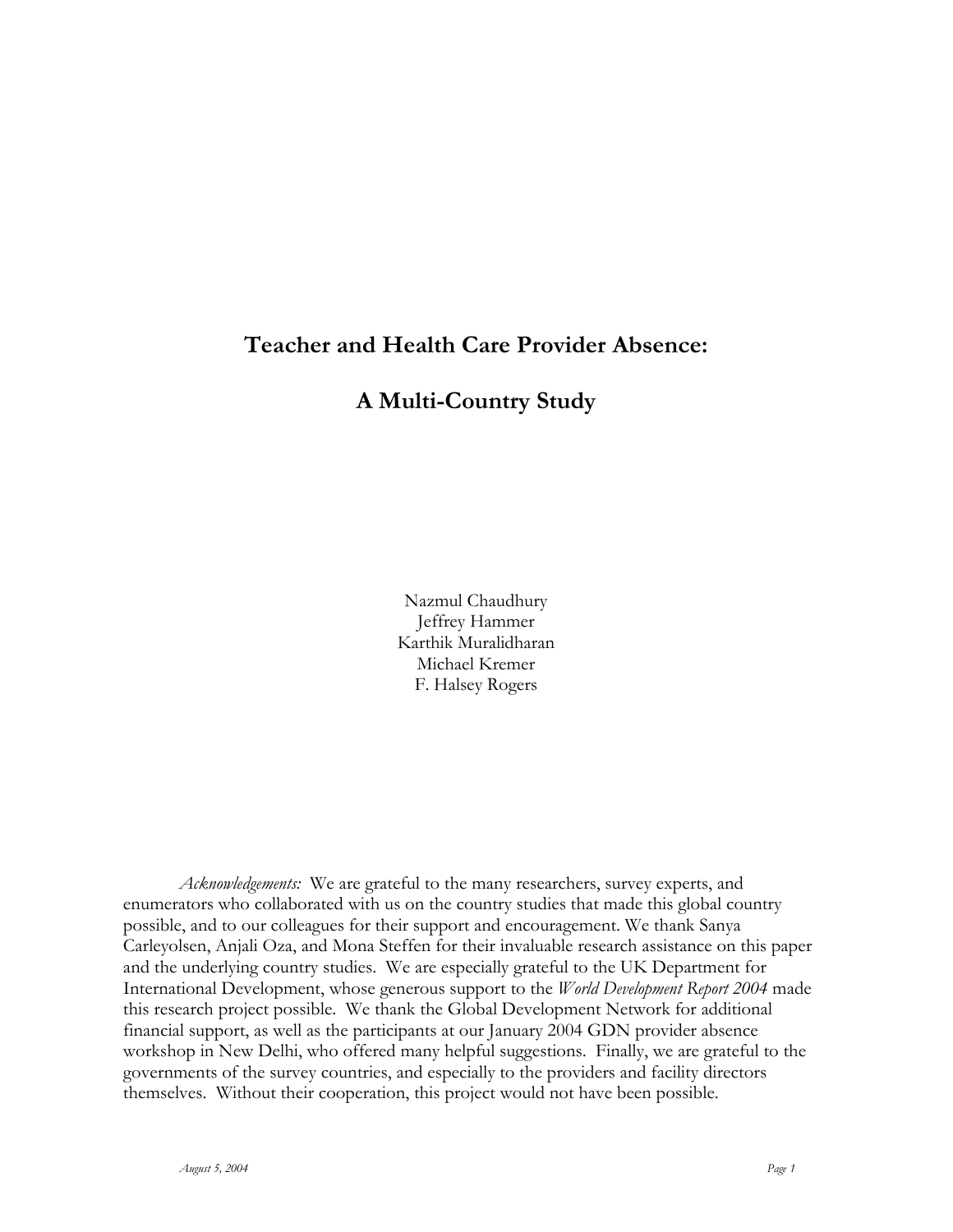### **1. Motivation: Why Study Absent Teachers and Doctors?**

This section lays out the motivation for the multicountry study of provider absence, describing first the problem and then the contributions from, and gaps in, the existing literature.

#### **Service delivery and the key role of providers**

This paper is motivated by the importance of public service delivery to development. It largely takes for granted the relationship between service delivery—or at least the delivery of high-quality, efficient services—and development. [For a detailed discussion of the issue, see the most recent World Development Report, *Making Services Work for Poor People* (World Bank 2003)*.*] And since service delivery in health and especially education is a face-to-face, labor-intensive business, finding ways to motivate medical personnel and teachers will be essential.

Public service delivery in health and education is not all that matters for human development outcomes, of course. Research has identified many factors outside the service delivery system that affect health and education outcomes. In health, such factors as income and the availability of water and sanitation are crucial; in education, the household's socioeconomic status, including parents' own education levels, are important determinants of a child's educational outcomes. Even within the service delivery sector, poor quality of public services causes many clients—even those who can least afford it—to flee to fee-based private services.

Yet public service delivery, and the behavior of public service providers, inevitably matters for outcomes too. First, the quantity and quality of education and health services does have direct effects on the welfare of households and individuals. No carefully controlled research studies should be necessary to convince us that a student taught by a dynamic and well-prepared teacher will learn more than one taught by an unmotivated and untrained teacher who is frequently absent. One way to put it is that having a teacher in place is necessary but not sufficient for being educated. Even in health, where the importance of service delivery in outcomes has more often been questioned, it seems reasonable that medical personnel can make a difference in health outcomes if they are motivated and present at public health centers.

Second, the efficiency of service delivery affects the level of government expenditures. Education and health claim a large share of total government expenditures everywhere, and within those sectors, wage and salary costs are typically the largest share of expenditures. Teacher costs typically claim some 90 percent of recurrent expenditures in developing countries, so that inefficiencies in that spending exact heavy budgetary costs. If even 5 percent of teachers are shirkers who seldom teach, that means that 4.5 percent of the recurrent education budget is being wasted. The result is that either other educational needs are going unmet, or else the absenteeism inflates the overall education budget and creates fiscal pressures.

In any in-depth discussion of the quality of service delivery, especially in South Asia, the topic of provider absence quickly comes up. The Public Report on Basic Education in India drew public attention to this problem with anecdotes collected during their survey of primary schools in four states: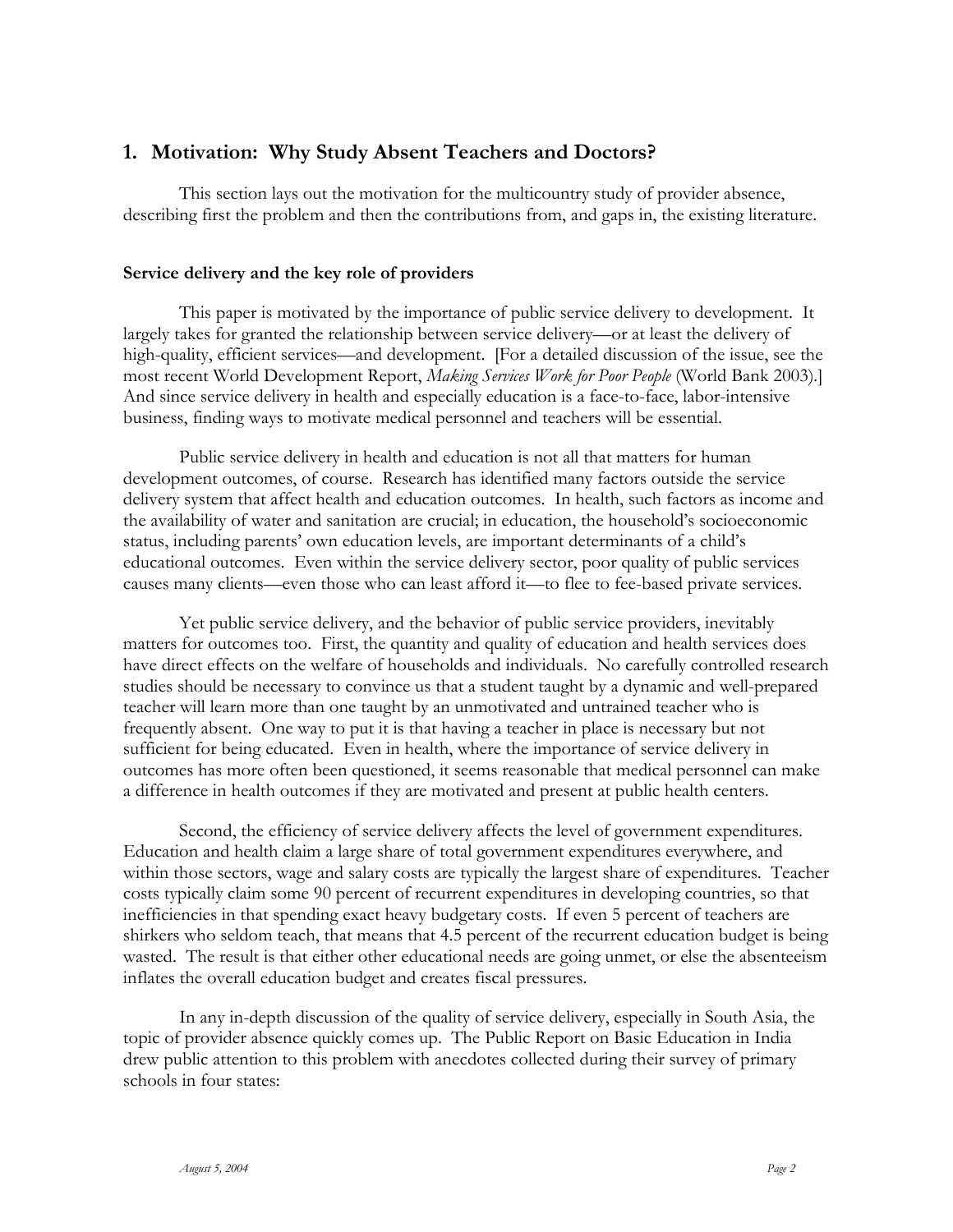When the investigators reached the primary school in Jotri Peepal (Bharatpur, Rajasthan) shortly after noon, no teacher was in sight. One teacher, who had apparently left for lunch, soon appeared. He said that the school actually had three teachers, but that the headmaster and another teacher had gone elsewhere on official duty.

The villagers contradicted this story. They said that the two absconding teachers did not turn up at all. The only one who did was the one the investigators had met . . . . He too was highly irregular and opened the school at will (PROBE Team 1999).

Despite anecdotes such as this one, this study neither starts nor ends with the presumption that most teachers and medical personnel are opportunistic shirkers. Indeed, if we step back from the analysis that will be presented in Sections 3 and 4, one of the remarkable findings is that so many providers are apparently so serious about their work. Even in the absence of effective monitoring, discipline, or rewards for good performance, the large majority of teachers and medical personnel appear to show up regularly and do their best in trying circumstances.

But as this study will show, large numbers of providers are nevertheless absent on any given day, particularly in the poorer countries. Some of these absences stem from official duties; others from unavoidable personal conflicts; and still others from the type of uncaring opportunism cited above. From a policy perspective, of course, it is important to distinguish among these causes. At the most basic level, though, but almost any absence from the facility however justified—will reduce the amount of education and health services delivered.

#### **Literature review: What we know and don't know about provider absence**

The problem of provider absence has not escaped the attention of the development community. A good deal of anecdotal evidence, and some careful recent studies, have shed some light on the problem. What these studies lack—and what our study offers—is a foundation in data that is at once nationally representative, internationally comparable, and collected through multiple direct observations of provider absence.

Various small-sample studies in developing countries, primarily in Sub-Saharan Africa and South Asia, have identified teacher absence as an obstacle to education and have tried to measure its severity. Glewwe, Kremer, and Moulin (1999) found that teachers in two districts of Kenya were absent from school 28.4 percent of the time, and physically present in school but absent from the classroom an additional 12.4 percent of the time. The 1999 Public Report on Basic Education (PROBE Team 1999) noted that one-third of the head teachers in surveyed districts were absent from school. The Pratichi Report (Pratichi Trust, 2002) found absence rates of 14 percent among teachers in informal schools and 20 percent in formal schools, in a non-random selection of 17 villages across 3 districts in the Indian state of West Bengal. In the North West Frontier Province of Pakistan (NWFP), the absence rate was 20 percent in a large sample of 257 public and private schools (Ali and Reed 1994; King, Orazem, and Paterno 1999). In that study, enumerators conducted two spot checks on teacher and student absence, and also collected data on teacher attendance from official school records—which revealed an official absence rate of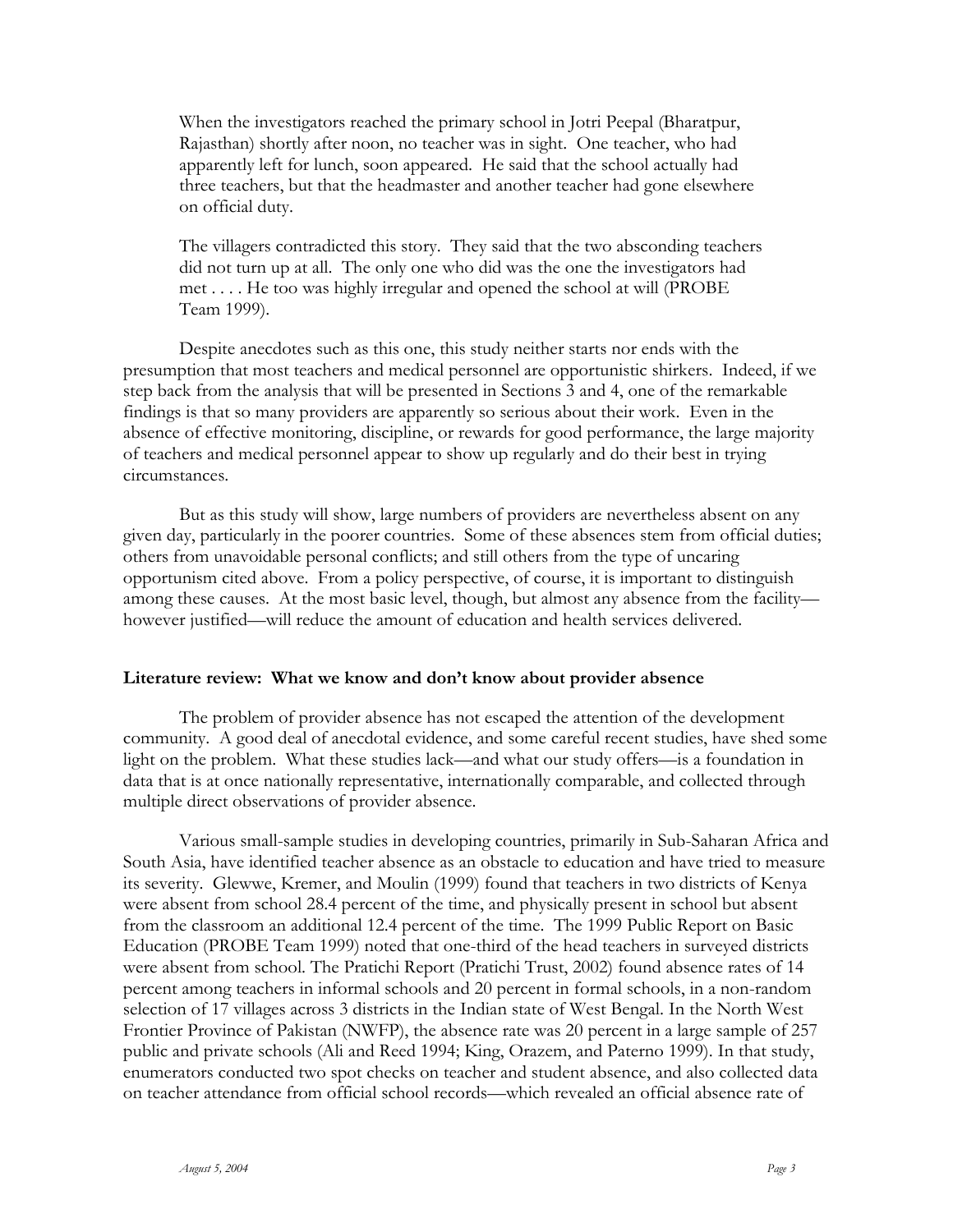just 5 percent, or only a quarter of the measured rate. In Bangladesh, a survey conducted by the World Bank indicated that often half of the teachers are absent and that is common that one teacher manages a multigrade classroom of over one hundred children (World Bank 1995).

Careful estimates of provider absence in the health sector are even scarcer. While some studies have cited the problem of doctor absence (Begum and Sen 1997; Sen 1997), virtually none have used spot checks to measure it, even on a subnational level. One recent exception is Chaudhury and Hammer's study of Bangladesh's public and community health centers, which used a nationally representative facility survey and calculated an overall absence rate of 35 percent for all medical providers and 42 percent for doctors (Chaudhury and Hammer 2002). Given that our results will show that medical providers are uniformly absent at higher rates than teachers, the lack of attention paid to this problem is particularly surprising. Nevertheless, it means that for the rest of this section, we focus on the education sector.

Theory and case-study based evidence suggest that there are at least three broad sets of hypotheses for why teachers might be absent.<sup>1</sup> The first is teachers are poorly paid, not well trained, and in general poorly motivated to attend work. The second hypothesis is that they do not have any specific incentives for attending school. The specific reasons for this lack of incentive to attend can include both inadequate supervision and monitoring as well as inadequate infrastructure in the school (lack of electricity, toilets and covered classrooms for instance), which serve to reduce the cost of being absent, and making it unpleasant for teachers to do their duty respectively. The third hypothesis is that there is inadequate community involvement – teachers do not belong to the area where they teach, parents and the broader community is not involved, and this reduces both the motivation of the teachers as well as the extent of monitoring. For instance King and Ozler suggest that a program in Nicaragua that expanded parental involvement and school administrative autonomy led to sharp increases in teacher attendance, particularly in rural areas (King and Ozler 2001). Similarly, Majumdar conducts a comparison study of Rajasthan and Tamil Nadu, and suggests that a large reason for educational success in Tamil Nadu is the strength of local community and parent involvement (Majumdar 2001). She notes for example that teacher absenteeism is widely condemned through a public display of posters demanding the transfer of such teachers.

In addition to these three main hypotheses, other factors have also been mentioned in the literature. Poor health of teachers and frequent illnesses has been posited as a reason for high teacher absence. A World Bank study (World Bank 2002) documents that teachers with HIV/AIDS are frequently absent long before reaching the terminal stage of the disease. In the Indian context, teachers and union representatives report in conversations that they are expected to do significant amounts of non-teaching government administrative duties outside the classroom. These tasks include voter registration, human and cattle censuses, playing an outreach role in public health campaigns such as polio immunization drives, and supervising election stations. Clearly the various hypotheses laid out above are not mutually exclusive, but there has been no research using representative data to indicate the relative importance of these various

<sup>1</sup> *The literature review in the remainder of this section will be updated and made more consistent with the treatment of correlates in Section 4.*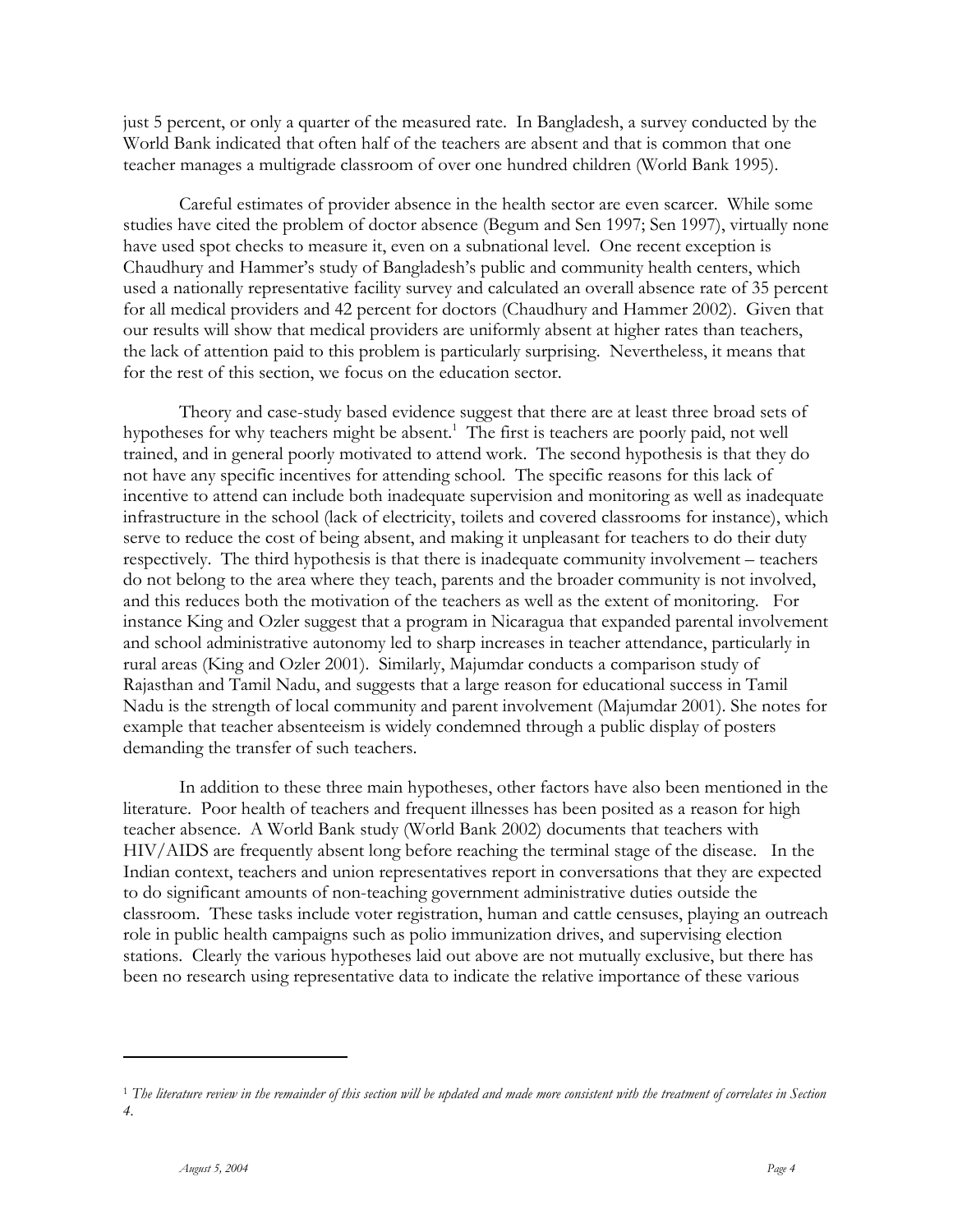factors, and one of the aims of this paper is to be able to test these hypotheses and the extent of their validity.

Finally, the effects of absenteeism have not been examined in a systematic way either. The aforementioned study of NWFP schools found that higher teacher absenteeism rates increase student promotion rates for given level of test scores but reduce student continuation rates (King, Orazem, and Paterno 1999). They hypothesize that this is because absent teachers have little merit-based information upon which to base the decision to promote a student. The study did not test for the effect of teacher absenteeism on either student attendance or on test scores.

Several studies attempt to suggest policy implications or identify causes of teacher absenteeism. A case study of educational attainment in the state of Uttar Pradesh in northern India concluded that its poor record could largely be explained by teacher absenteeism and shirking. The paper argues that stronger teachers' unions and political participation are the main causes of absenteeism and general lack of accountability (Kingdon and Muzammil 2001). According to an examination of the education system in the state of Himachal Pradesh, women's associations and a few NGOs have increased awareness and addressed the issue of teacher absenteeism and inadequate school facilities (De, Noronha, and Samson 2000). One of the PROBE report's main policy implications was to strengthen the Parent Teacher Associations/Committees.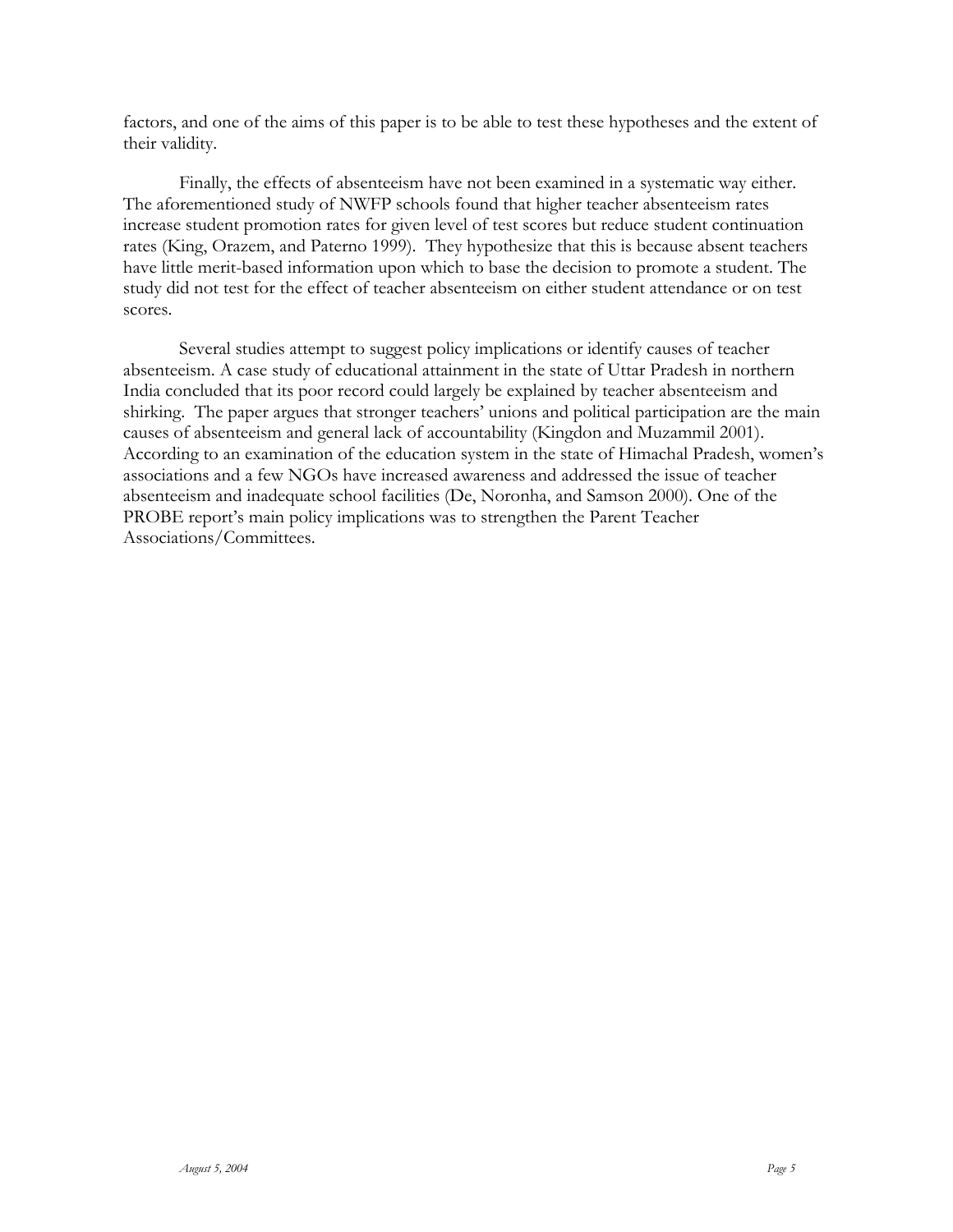## **2. Research objectives and survey methodology**

#### **Goals, country coverage, and timeframe**

The research project on "Provider Absence in Health and Education" aimed to begin to fill these gaps in the literature on absence of service providers. It was launched as part of the background research for the *World Development Report 2004*, and it was funded largely by the UK Department for International Development, with additional survey funding from the Global Development Network, from World Bank country teams, and from the Bank's research department. The project had two main objectives:

- To document the extent of provider absence in a range of jurisdictions (districts, states, countries) at different levels of development and with different institutional structures.
- To understand the patterns and correlates of provider absence, including community characteristics, individual characteristics, and institutional settings and practices

The study's country coverage reflected these goals, as well as constraints on the team. It was important to assemble a good cross-section of countries, to the extent feasible within a limited budget and timeframe. It was clearly essential to include much of South Asia in the study, for several reasons. First, the limited literature cited above, combined with anecdotal evidence, suggest that the problem of provider absence is particularly severe in the region. Moreover, the costs of provider absence in terms of minimal development goals are likely to be great in South Asia, as the region accounts for nearly half of the world's poorest people (those living under \$1/day) and a large share of the primary school-age children who are not in school. Finally, the Indian states offer a great deal of variation in circumstances and policies, allowing us greater scope to gauge the effects of different interventions under a common set of national institutions. For these reasons, we included two countries from South Asia that account for about 85 percent of the region's population—India and Bangladesh. In addition, we devoted to the Indian survey enough resources to launch a full-scale "national-size" survey in each Indian state.

But South Asia is clearly not the only region that confronts a provider-absence problem, and so we included in the study five countries from other regions: Ecuador, Ethiopia, Indonesia, Peru, and Uganda. In addition to spanning three regions, this list of countries includes a substantial income range, from Uganda at \$1320 GNI per capita (in 2002) to Peru at \$4800. It includes countries that offer a variety of administrative contexts for service delivery, in that Ethiopia and Indonesia have And, not insignificantly, most of the countries on the list had experienced survey firms or research institutes that the core team could partner with to carry out the survey. Because of the WDR deadlines, logistics were an important consideration, as we did not have time to spend several months training the survey teams.<sup>2</sup>

<sup>&</sup>lt;sup>2</sup> Thus, although the sample covers more than a quarter of the developing world's population, it should not be seen as fully representative of the developing world as a whole. To the extent that capacity of local survey firms is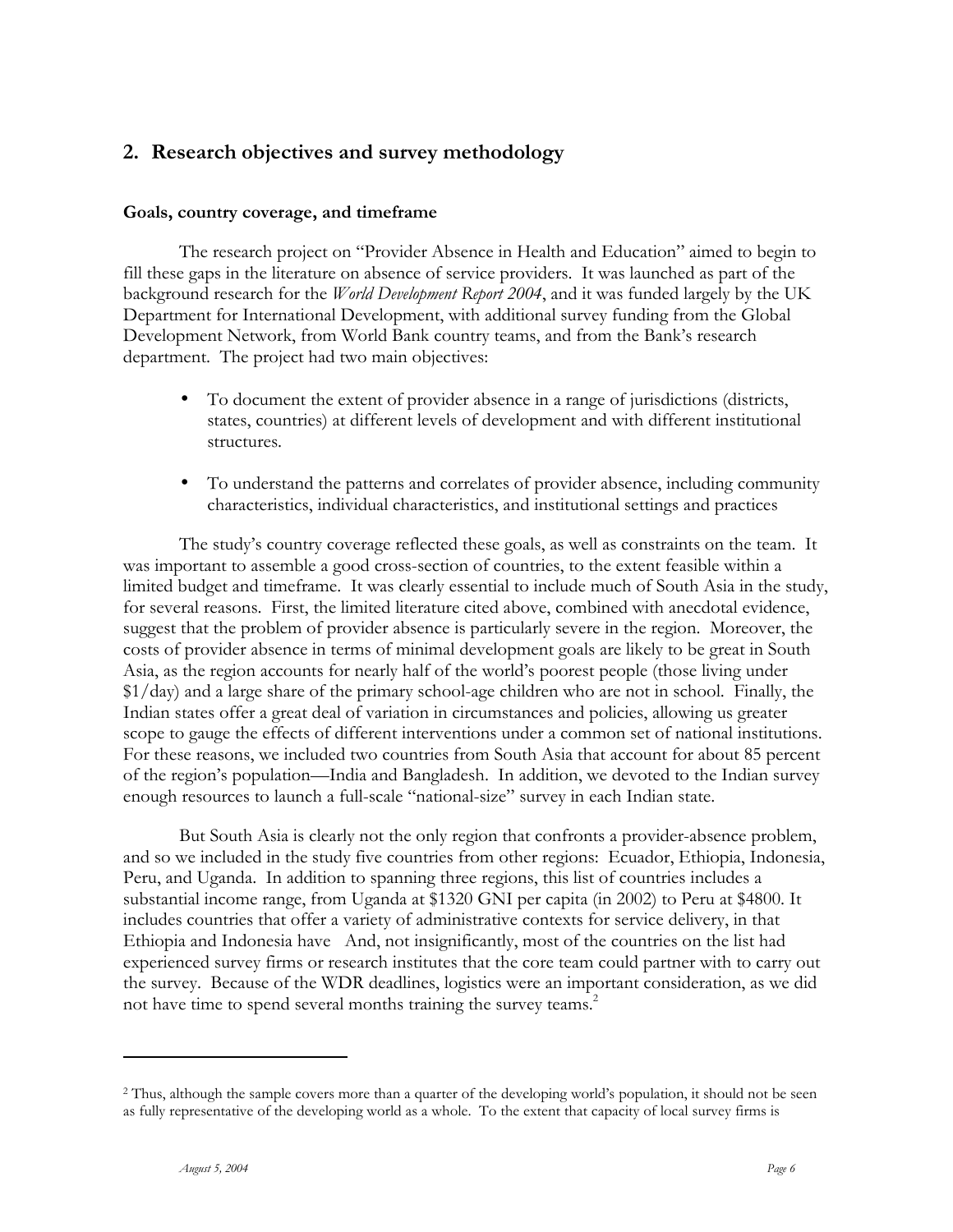The project was launched in the late summer of 2002, with the aim of achieving at least some early results in time for their inclusion in the World Development Report. This necessitated a tight timeframe for survey design, data collection, and preliminary data analysis, so that we could have data from the first round of visits by the February WDR draft. The team designed the template survey instruments in health and education by early fall 2002.<sup>3</sup> Over the next several months, we worked with partner research institutes and survey firms in our sample countries to implement the survey. This entailed translating the instrument, customizing it to local circumstances, training survey teams, conducting the survey, and entering and cleaning the survey data. In addition, in most of the countries, we carried out a companion institutionsfocused survey of a small non-random sample of experts, officials, and providers; this survey aimed to provide institutional context for the facility-level results. While the developing-country partners were directly responsible for survey logistics, the core team supervised the customization and implementation of the survey in each country, and was involved in the other steps to varying degrees. This involvement helped ensure a consistency of approaches across survey countries.

The full two or three rounds of data for most of the countries were available by the late summer of 2003, at which point they had to be cleaned further and analyzed. The team presented its early draft analyses at the January 2004 Global Development Network Provider Absence workshop in New Delhi, as well as at other events at the World Bank and Harvard University. This draft reflects those discussions with policymakers and researchers.

#### **Key contributions of this study: Accuracy, representativeness, and comparability**

This study makes several innovations that, taken together, allow it to make a unique contribution to the provider-absence literature:

- **Absence measures based on direct observation during unannounced visits:**  Unlike most past studies of provider absence, whether in the developing world or in OECD countries, this study does not rely on administrative records or retroactive self-reports of absence. Instead, survey teams make unannounced visits to primary schools and primary health centers and physically verify the presence or absence of each provider who is scheduled to be on duty. Few studies in the past took this approach, but those that did have confirmed the importance of direct observation. Recall from the literature review that one study found actual absence rates four times as high as the reported rates. To characterize absence correctly, let alone understand what might be causing it, it is essential to have good data on who is absent and when.
- **Nationally representative random sampling of facilities:** A second contribution of this study is that it bases its estimates of absence on data gathered from carefully randomized, nationally representative samples of primary facilities. Most studies of

correlated with government capacity for service delivery—as it may well be—the countries selected for the survey (at least outside South Asia) may have lower absence rates than their neighbors

<sup>&</sup>lt;sup>3</sup> For sharing with us their survey instruments as an aid in our survey design, we are grateful to Jishnu Das and Deon Filmer. In particular, we thank Das and his collaborators for the arithmetic-test portion of our student module, which we adapted with little or no modification from their study.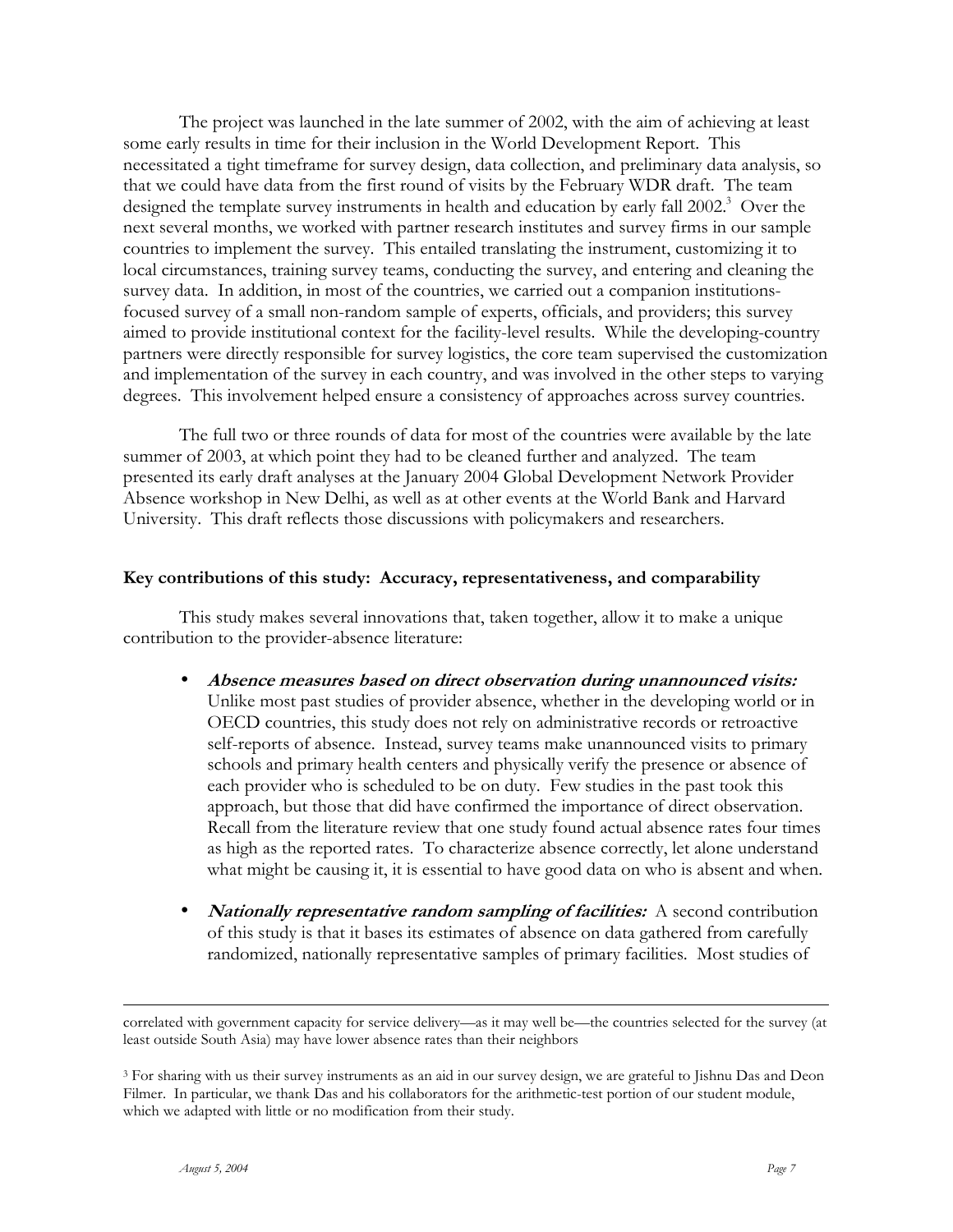absence until now have been based on unrepresentative samples or samples that are representative of a subnational region. Only a few developing-country studies, mostly recent, have attempted to measure absence through nationally representative samples, and only three of these base their estimates on direct observation.

- *Multiple visits to each facility:* Each primary school and primary health center in the sample was visited at least twice (three times in India). A methodology based on multiple visits has two advantages. First, it allows multiple observations of the attendance of each provider, which is essential for distinguishing whether absences are concentrated among a small number of providers or are spread out among a large group. Second, it allows the enumerators to interview providers who are absent once, to get detailed demographic and background information from them. Without a multiple-visit approach, all information on absent providers would have to be obtained from co-workers; with it, we were able to get such information directly even from providers who were absent during one visit (two in the Indian case). Like the direct-observation approach, this should increase the accuracy of the data gathered.
- **Uniform survey approach and methodology across multiple countries:** This project is, to our knowledge, the first to apply an identical methodology and similar absence-focused survey instrument across multiple countries. More broadly, while this paper is focused on provider absence, the project probably also represents the first time that a standardized public service facility survey has been used in several countries in different regions; as such, it is likely to yield benefits even beyond the comparative provider absence results. To date, we have results from six countries in four regions (South Asia, East Asia, Latin America, and Sub-Saharan Africa), with results from a seventh country to be added soon.

Thus the results and policy conclusions in sections 3, 4, and 5 below—though still tentative—are based on a dataset uniquely well-suited to suggesting some general conclusions on the issue of provider absence. (For further detail on the sampling and survey methodologies, as well as on the variables collected through the survey, see Appendix  $1<sup>4</sup>$ )

<sup>4</sup> Appendix 1 is still to be added, but it will track closely the relevant sections of the original research proposal.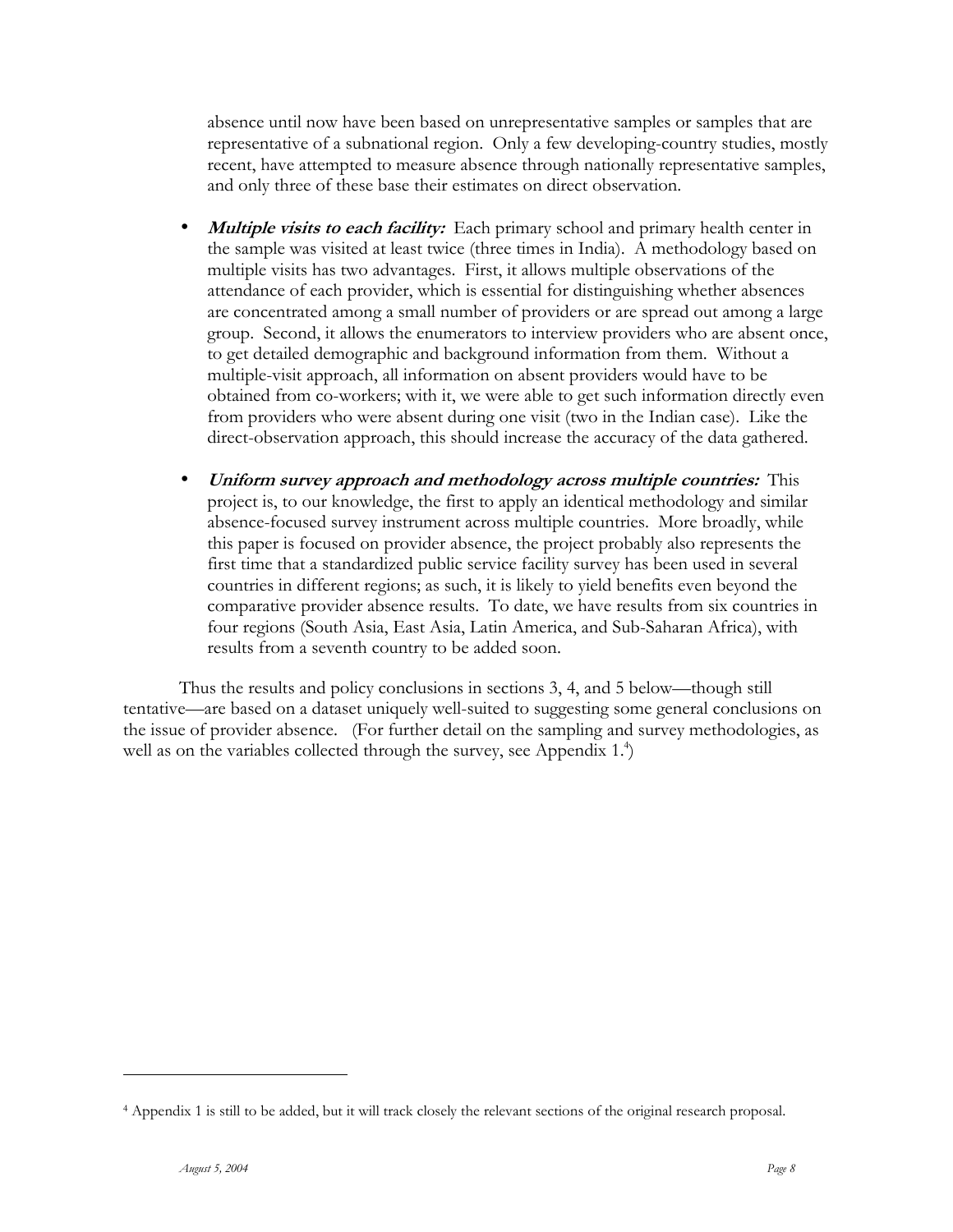### **3. Levels and Patterns of Absence across Countries**

 $\mathbf I$ 

This section presents the rates of absences across countries and sectors. A provider was counted as absent if, at the time of the random facility visit, he or she could not be located anywhere in the facility. The basic cross-country results on absence are in Table 1, while Figure 1 presents the same data in a scatter plot diagram with the per capita gross national income of each country.

|                                                                                                                                                             | Absence rates $(\% )$ in:                                                  |                              |
|-------------------------------------------------------------------------------------------------------------------------------------------------------------|----------------------------------------------------------------------------|------------------------------|
|                                                                                                                                                             | Primary schools                                                            | Primary<br>health<br>centers |
| <b>Bangladesh</b>                                                                                                                                           | 16                                                                         | 35                           |
| Ecuador                                                                                                                                                     | 14                                                                         |                              |
| India                                                                                                                                                       | 25                                                                         | 40                           |
| Indonesia                                                                                                                                                   | 19                                                                         | 40                           |
| Papua New Guinea                                                                                                                                            | 15                                                                         |                              |
| Peru                                                                                                                                                        | 11                                                                         | 23                           |
| Uganda                                                                                                                                                      | 27                                                                         | 37                           |
| Zambia                                                                                                                                                      | 17                                                                         |                              |
| Note: Absence rate counts those absent from the facility for any reason at the<br>time of a random unannounced spot check; see text for further definition. | Sources: Authors' calculations from facility surveys, except for Papua New |                              |

The first point to make is that these numbers are quite high, with teacher absence rates ranging from 11 to 27 percent and medical personnel from 23 to 40 percent. The fact that provider absence is much more common among medical care providers than among teachers also stands out. For reasons that will be discussed below, interpreting this fact is not straightforward. It does not necessarily mean that the "problem" of absence is worse for health than education, in the sense of implying a larger welfare cost. But it is a robust result that requires exploration. With the exception of Peru, the absence rate in the health sector in every country is at least 8 percentage points higher than the highest teacher absence rate.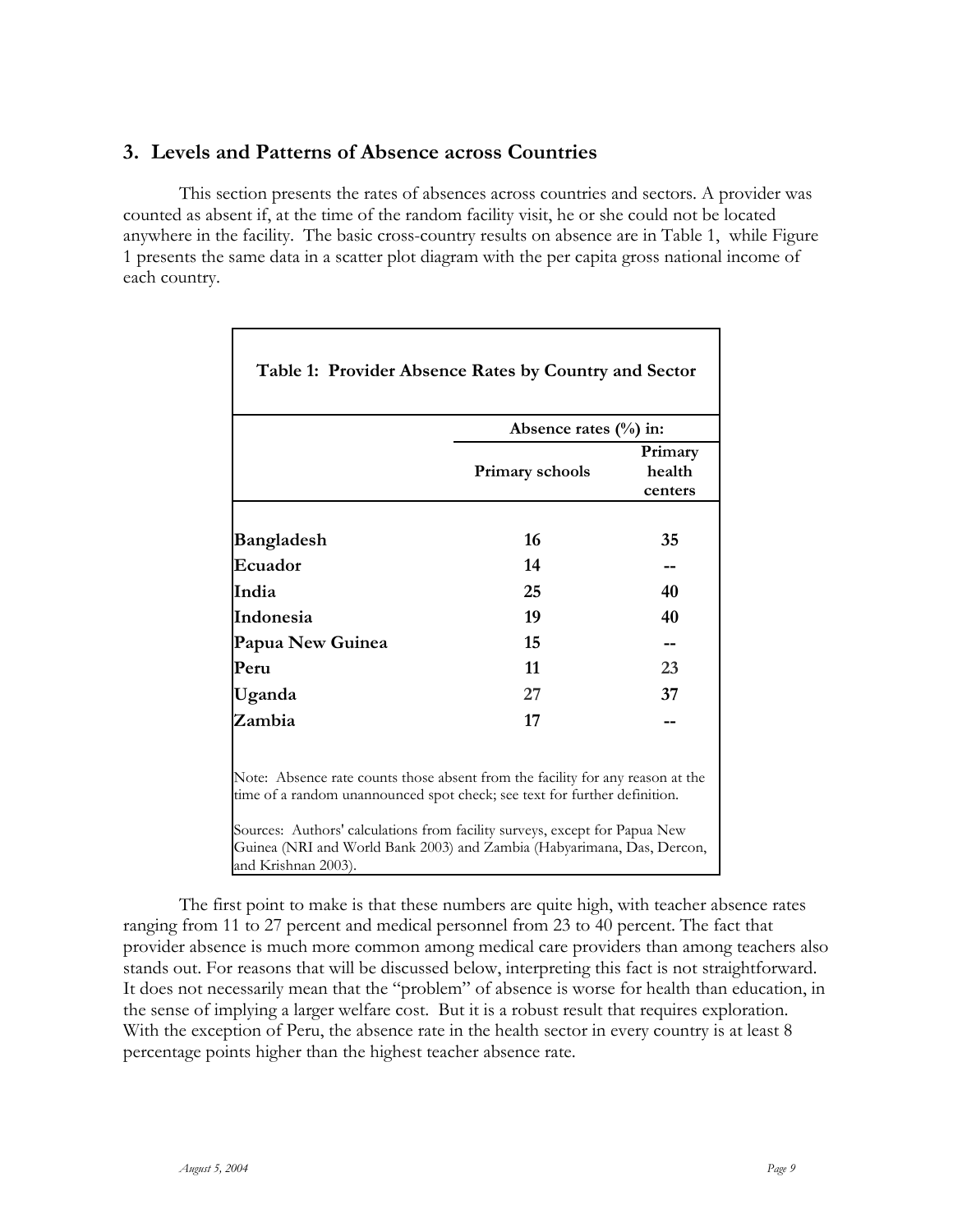

A second pattern evident in the cross-country comparisons—not previously documented in the literature—is that the rate of absences seems to fall with per capita income of the country. Figure 1 includes a simple regression line calculated based on the assumption that the same marginal relationship between gross national income (GNI) and absence holds in both the health and education sectors (albeit starting from different levels).<sup>5</sup> The relationship comes through clearly, both in the graph and in the regression statistics: an additional US\$1000 in per-capita income (PPP-adjusted) is associated with a decline in absence of about 2.8 percentage points.<sup>6</sup>

Of course, additional country/sector combinations will be needed to confirm this relationship. Given the relatively small sample, this result can be sensitive to which countries are

<sup>&</sup>lt;sup>5</sup> The fit of this regression is surprisingly good, especially for a relationship that had not been noted before: with just two regressors (gross national income on a PPP basis, and a PHC dummy), the adjusted  $\mathbb{R}^2$  is 0.75. Much of the explanatory power comes from the PHC dummy (that is, from the rather uniform difference between the two sectors), but in education, the income-absence relationship also explains a considerable amount of variation.

<sup>6</sup> Figure 1 also drives home the large difference in absence rates between the education and health sectors. The PHC dummy estimated at a highly significant 17.8 percentage points. If we dared to extrapolate, as in Figure 1, this would give us a predicted PHC absence rate at \$6000 per capita income (roughly the level of Turkey) that is even higher than the predicted primary teacher absence rate for the world's poorest countries (Sierra Leone at \$590, say).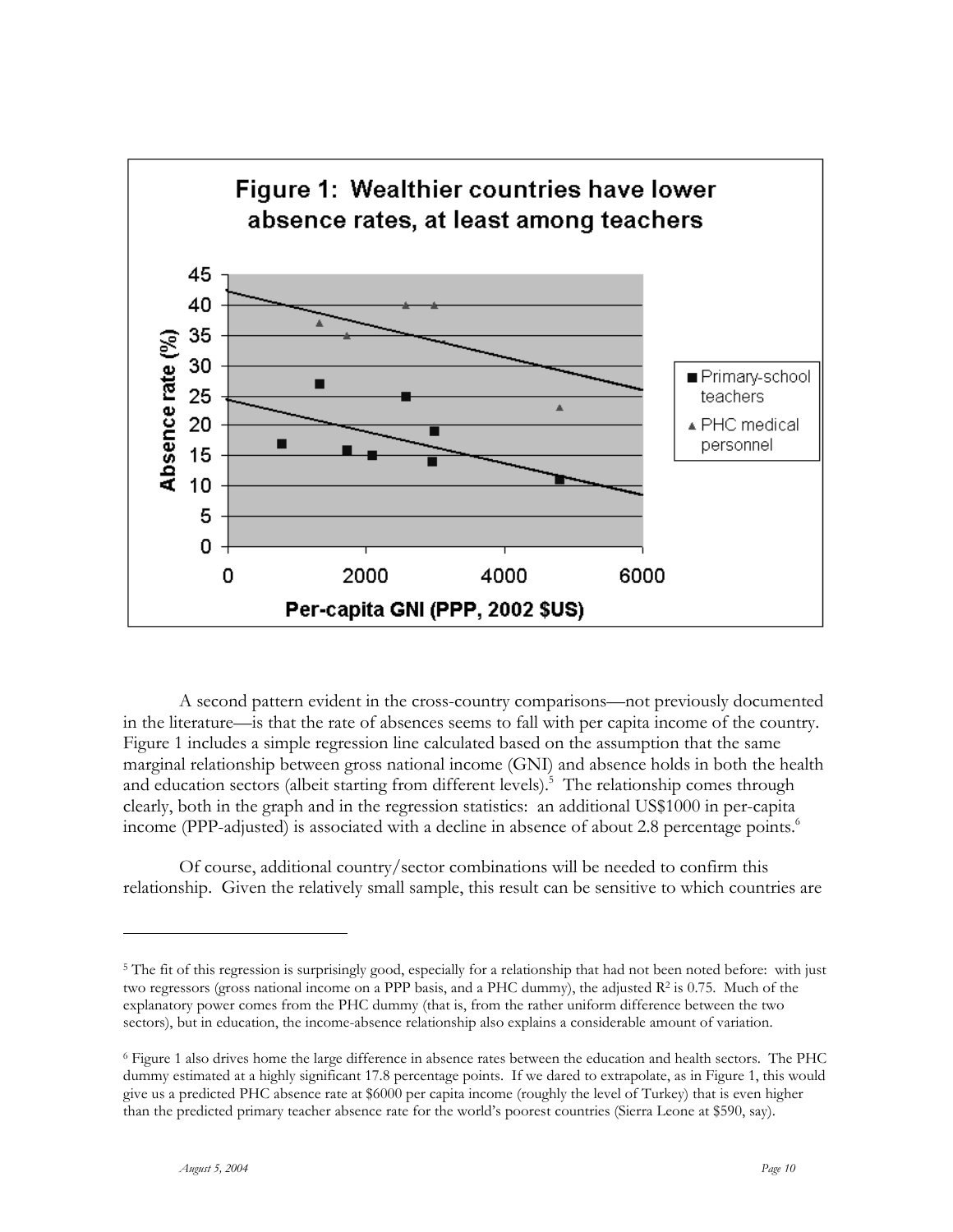included. In health, the negative relationship is driven entirely by Peru's relatively high income and low medical-provider absence rate; without Peru, higher incomes are associated with a slight increase in PHC absence. Still, in primary education, the negative relationship is more robust and shows up with similar magnitude even without Peru (though not with as much precision).

There are several reasons why higher income might lead to lower absence rates. First, while rarely analyzed, it is likely that administrative capacity of a country grows with income. More educated administrators, more and better communications equipment, and more sophisticated monitoring systems should all accompany higher incomes. Second, richer countries have larger middle classes, and the social distance between professionals such as teachers (especially) and medical providers (particularly those that are not doctors) tends to shrink. So, either through direct monitoring and intervention by richer, more educated clients or through greater influence on government, higher incomes could well contribute to better performance of service providers.



### **Figure 2: Teacher and doctor absence by state per capita income in India**

Does the same relationship between income and absence hold between districts or states within each of the sample countries? Replicating this pattern within countries is complicated by relatively small samples at subnational levels in most cases; India is an exception, however, because a complete survey was done for each state. Figure 2 shows the same relationship for teachers and doctors in India, with each state-sector combination entered as a data point. These

<sup>7</sup> For the education sector without Peru, the estimated slope on income drops only slightly, to –2.1 per \$1000. It does lose statistical significance, but this is unsurprising with a sample of 8 countries.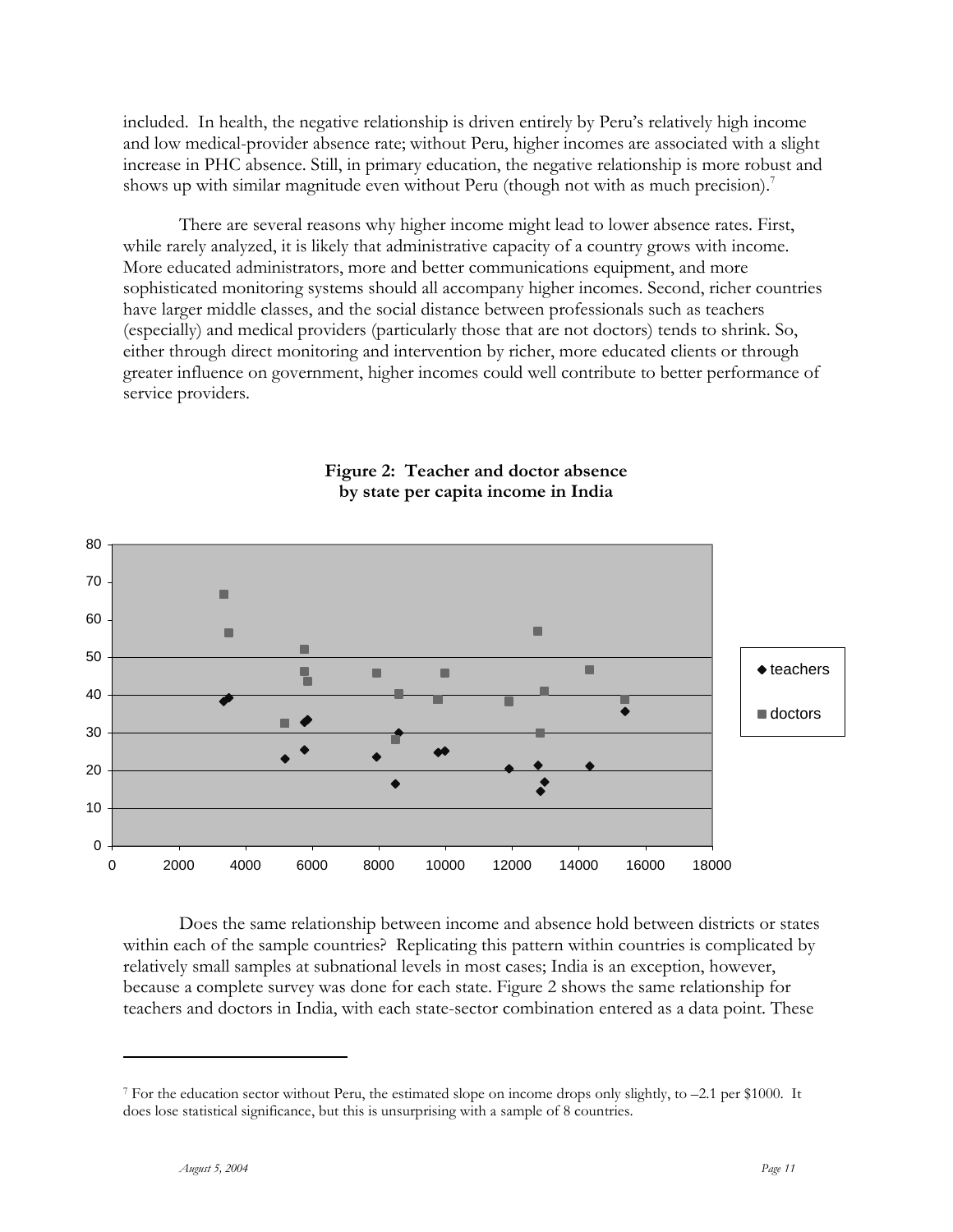replicates the international comparisons fairly well. Doctors are absent more often than teachers, and the relationship between income of the state and absence rates appears "tighter" in education than in health care. This visual impression is borne out by standard statistical measures. This general observation will provide several clues and hypotheses for testing below.



## **Figure 3: Correlation of teacher and medical provider absence rates across countries**

Absence rates between the sectors, unsurprisingly, tend to be correlated with each other. Again, this can be seen more clearly in India than across countries, because of the relatively large number of Indian states. Figures 3 and 4 show this relationship. In the cross-country graph in Figure 3, Peru once again tends to drive the visual impression of the correlation across sectors. On the other hand, Figure 4 shows that the relationship clearly holds among states of India. At an aggregate level, the relevant variation in income necessary to reveal this relationship may simply be larger than this set of countries in Figure 3 can show, given institutional differences that will shift a county up or down. Within India the differences in income between the richest and poorest states is only a factor of two, but with so many more common institutional factors controlled for, the relationship comes through. (Note also that every data point lies above the 45 degree line in the figure, indicating again that health sector absence is higher than educationsector absence in every state.) Why might national or state absence rates in the two sectors be correlated? We can only speculate, but one simple hypothesis is that management is a matter of governance common to the relevant polity. The highest rates of absences in India are in the states of Bihar and Jharkhand (formerly the southern part of Bihar), which are known for their low administrative capacity, while the lowest absence rates are in Maharashtra, whose government has a much better reputation. Of course, this could all be a matter of higher income.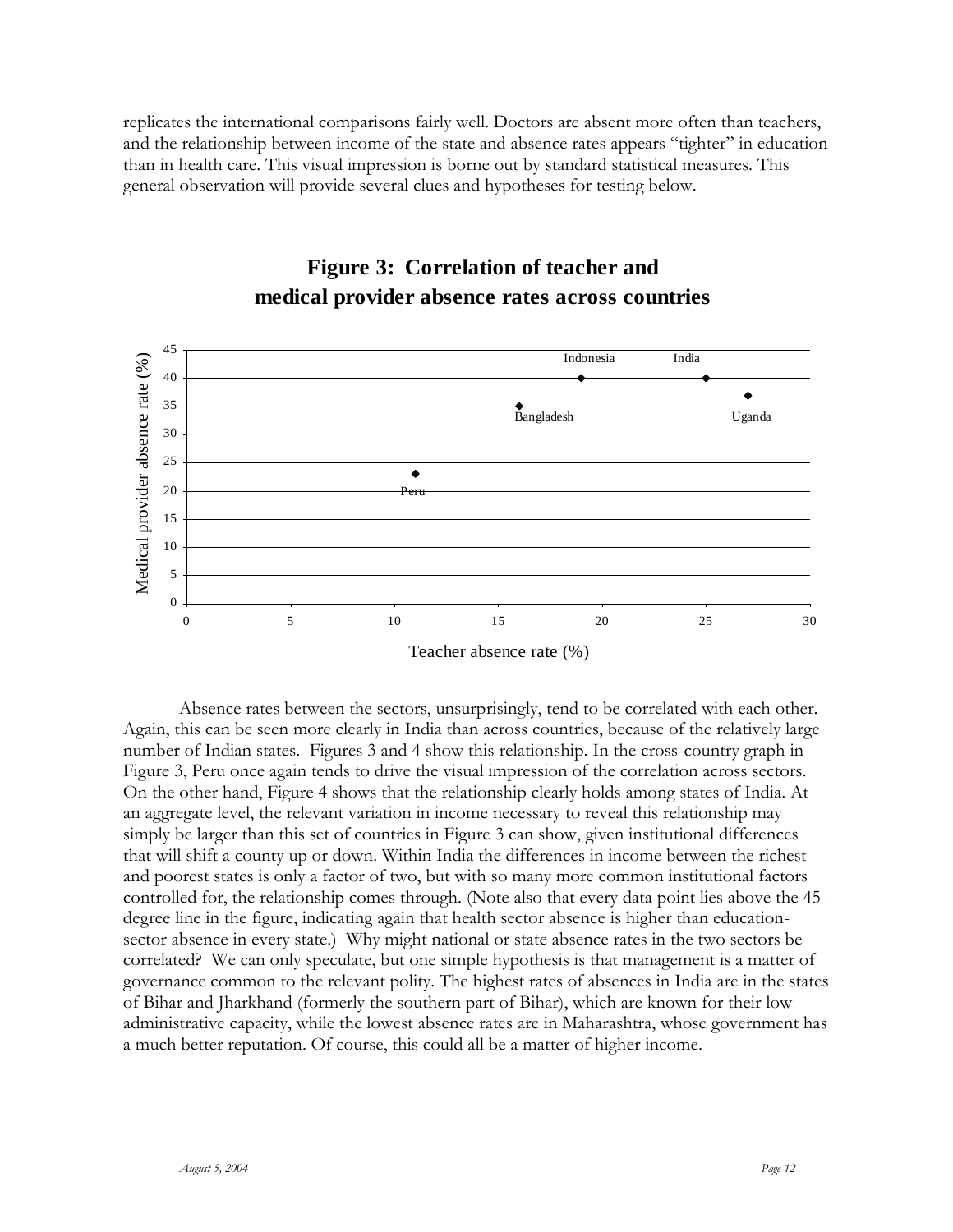

# Figure 4: Correlation of teacher and doctor absence across Indian states

Digging a little deeper into the stated reasons for absences gives only a little insight into the relationship between income and absence. If absences are a problem, then understanding the reasons behind them is important for designing reforms to improve matters. If all absences are for legitimate reasons—such as attending meetings or seeing to other duties that may not be related to the job—then Ministries need to re-examine their ultimate goals and determine if such other duties are as important as the main task of teaching children or caring for patients. It is a common complaint that providers, especially teachers, are called upon to do many administrative tasks, such as overseeing elections, that take them away from their work. By contrast, if the reasons for absence depend on individual choices, then solutions will have to address incentives that individuals face that lead to better performance. In addition, there are factors beyond the control of either the ministry or the individual that could influence absence, including illnesses such as AIDS in Africa and elsewhere.

Tables 2 and 3 give the stated reasons for absence in health and education, respectively. These stated reasons came either from the facility director or from an acting director who responded to the facility survey. Note that in the two Latin American countries, which have low overall absentee rates in education, the relative size of the "no explanation" category is quite large. By contrast, in the poorer countries, India and Bangladesh, there is a much greater likelihood that a reason is given for absences. Whether this reflects reality or a cultural difference in the way in which embarrassing questions are answered is an intriguing but unanswered question. The differences between the countries on this dimension, however, make cross country comparisons impossible.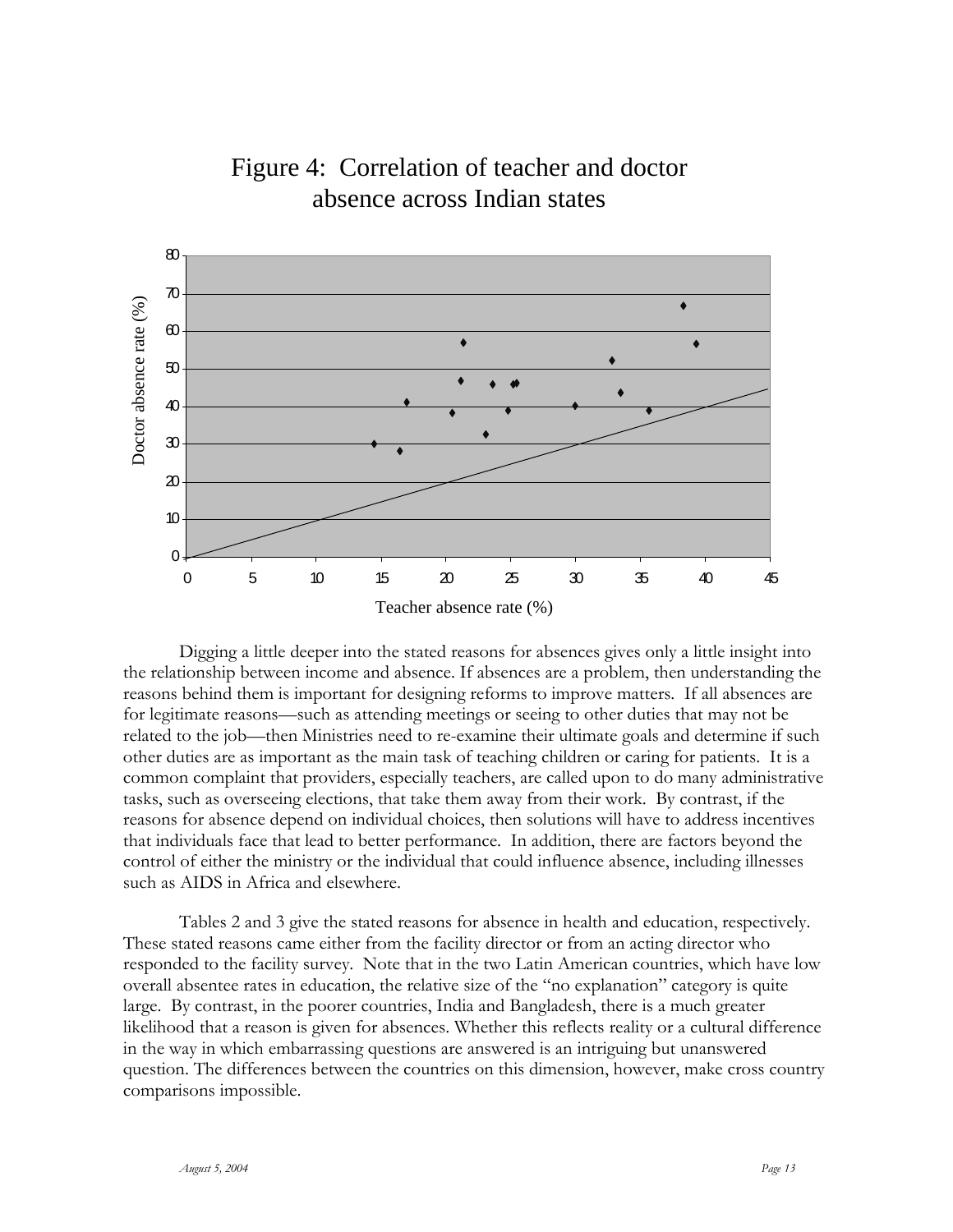## **Table 2 Stated Reasons for Health Provider Absence**

|                              | Uganda | <b>Bangladesh</b> | India | Indonesia |
|------------------------------|--------|-------------------|-------|-----------|
| Medical Outreach Work        | 10.7   | 3.6               | 37.6  | 30.2      |
| <b>Other Official Duties</b> | 15.2   | 29.1              | 14.8  | 12.0      |
| Sick                         | 5.5    | ٠                 | 3.0   | 6.5       |
| <b>Authorized Leave</b>      | 35.1   | 34.5              | 24.4  | 18.2      |
| Left Early/Late              | 22.7   | 1.8               | 9.8   | 12.8      |
| <b>Other Reasons</b>         | 2.6    |                   | 3.1   | $\bullet$ |
| <b>Unauthorized Absence</b>  | 8.3    | 31.0              | 7.4   | 20.2      |
| Total                        | 100    | 100               | 100   | 100       |

*Shares of total, in percent* 

# **Table 3 Stated Reasons for Teacher Absence**

*Shares of total, in percent* 

|                             | Uganda | Bangladesh India Indonesia Ecuador |      |           |           | Peru |
|-----------------------------|--------|------------------------------------|------|-----------|-----------|------|
| <b>Official Work</b>        | 21.5   | 53.5                               | 33.5 | 18.7      | 24.5      | 12.8 |
| <b>Sick</b>                 | 14.6   | 9.5                                | 6.1  | 13.0      | 12.9      | 9.3  |
| <b>Authorized Leave</b>     | 19.5   | 32.8                               | 27.3 | 23.6      | 9.9       | 11.6 |
| <b>Collect Salary</b>       | ٠      | $\bullet$                          | 1.2  | $\bullet$ | $\bullet$ | 2.3  |
| Left Early/Late             | 19.5   | 2.2                                | 4.9  | 12.7      | 9.3       | 2.3  |
| <b>Other Reasons</b>        |        | ٠                                  |      |           | 1.1       | 7.0  |
| <b>Unauthorized Absence</b> | 22.0   | 1.5                                | 27.3 | 28.2      | 42.3      | 51.7 |
| <b>Total Absence</b>        | 100    | 100                                | 100  | 100       | 100       | 100  |

Within India, however, we will assume enough cultural homogeneity on this issue to attempt a few comparisons. First, note that the reason "non-teaching official duties"—often cited by teacher representatives—accounts for less than one percent of total absences. In part, this may be because gathering data on three separate visits across nineteen states dampened any seasonal and local effects. While it may well be true that during election time, teachers miss school, the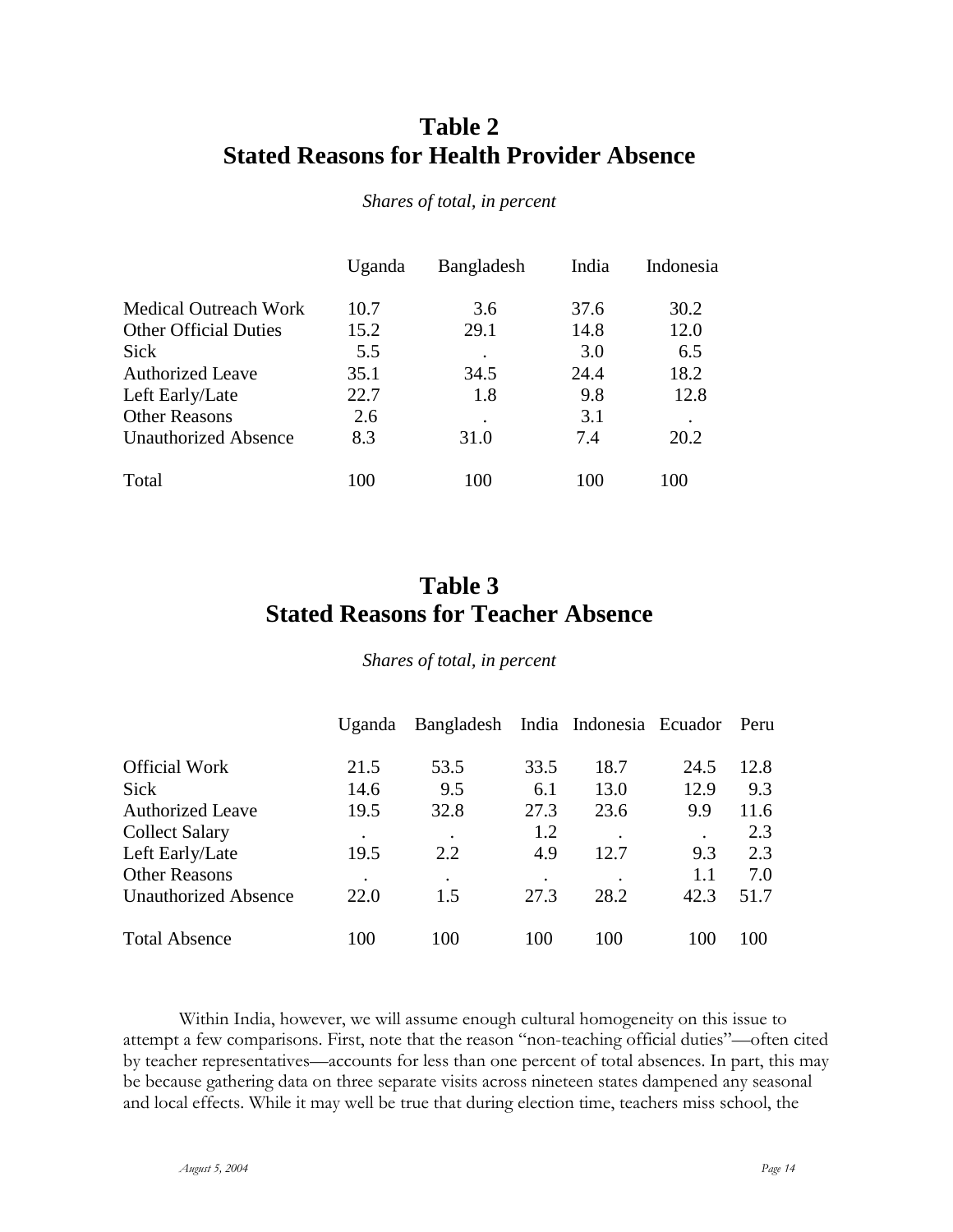phenomenon of teacher absence is more widespread than can be credibly attributed to such duties.

For doctors, in particular, examining the category "no explanation" for absence yields three interesting results: 1) it results in much lower absence estimates; 2) it gives a much closer "fit" between state income per capita and state absence rates; but 3) it poses a puzzle. The richest state in the Indian sample is the Punjab, which has relatively high (or, at least, no lower) levels of unexplained doctor absences. Without the Punjab in the sample, the relation would be driven by Maharashtra and show a steady decline in absence with income. With the Punjab included, the relationship levels off and may even be rising at high levels of income. Are there factors that attenuate the general tendency to have improved service in high-income areas or do the Punjab or Maharashtra simply need idiosyncratic explanations? The generally closer fit for "no excuse" does not carry over into other categories (Figure 5). It is true that health workers in India are allowed a substantial number of legitimate personal leave days. However, they are allowed to work instead of taking these days off, which allows them to "cash in" the unused leave. In principle, it should be possible to link the absence rates that are due to authorized leave in our sample and compare them to the level of encashment of unused leave slips.



## Figure 5: Unexplained Absence by Per Capita Income for Indian States (regression prediction for doctors included)

One final cross-country comparison focuses on the concentration of absences within providers. That is, are there a small number of providers—call them "ghost workers"—who are on the books but who hardly ever come to work, thus boosting the average absence rate for all providers? Or are the absences more equally spread out across many providers? Since the sampling method allowed (in fact demanded) that individual providers be tracked from one visit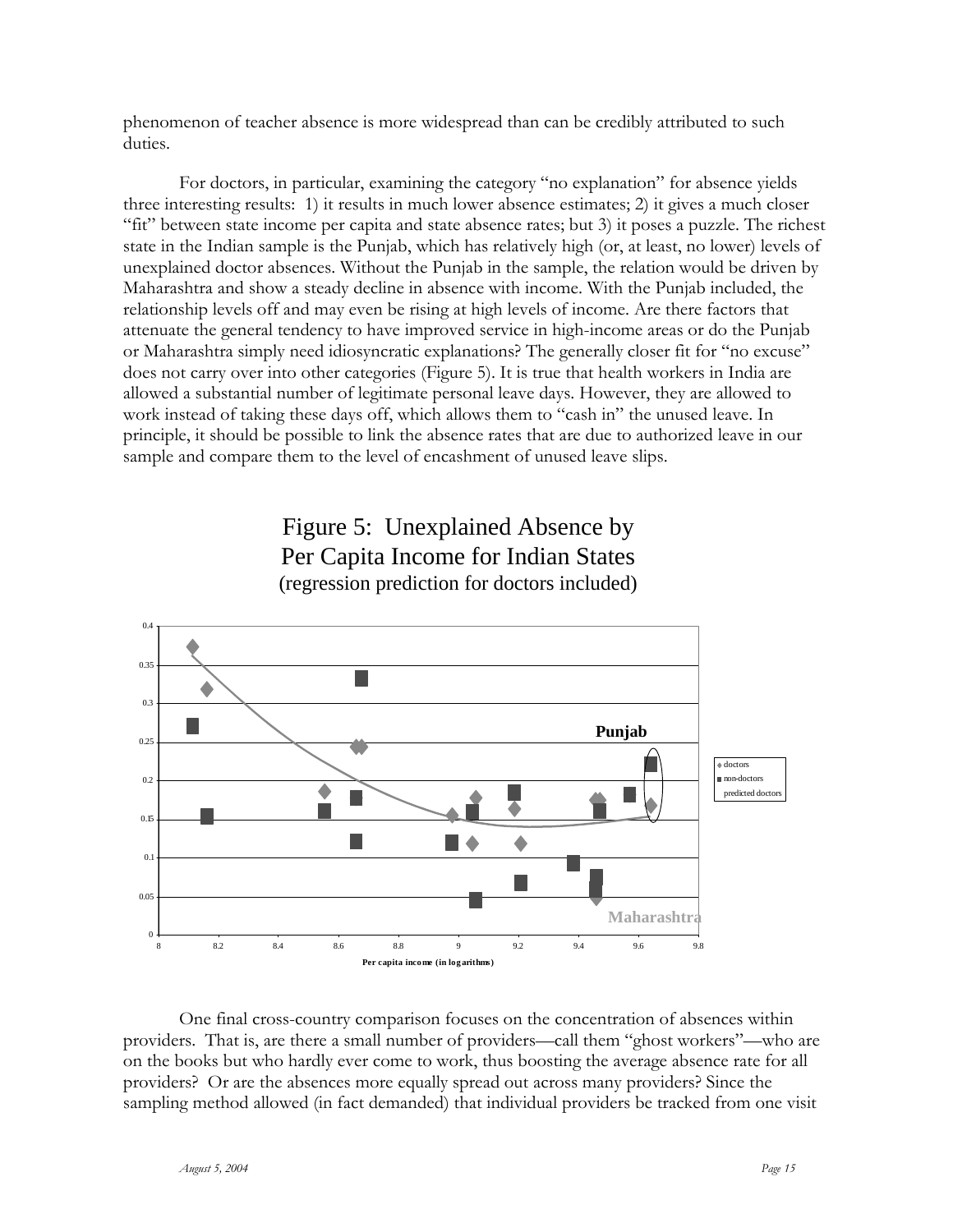to the next, it is possible to see how concentrated absences are among providers. Table 4 shows substantial variation between countries. In Ecuadorian primary schools, for example, the relatively small overall absence level of 14 percent appears to be highly concentrated in a relatively small number of providers. More than 10 percent of providers were absent during both visits, and these providers were responsible for three-quarters of all absences recorded. By contrast, each of the other countries in the education-sector comparison has a far more even distribution of absences among teachers.

| Table 4                                                      |
|--------------------------------------------------------------|
| Frequency of absences: Share of each type of provider $(\%)$ |

|                           |          | Number of times absent<br>in 2 visits |                |      |  |
|---------------------------|----------|---------------------------------------|----------------|------|--|
| Provider type and country | $\bf{0}$ | $\mathbf{1}$                          | 2              |      |  |
| Primary-school teachers:  |          |                                       |                |      |  |
| Bangladesh                | 73.4     | 23.5                                  | 3.2            |      |  |
| Ecuador                   | 82.8     | 6.9                                   | 10.4           |      |  |
| Indonesia                 | 67.7     | 27.5                                  | 4.8            |      |  |
| Peru                      | 81.0     | 17.3                                  | 1.7            |      |  |
| Uganda                    | 63.0     | 29.6                                  | 7.4            |      |  |
| PHC medical workers       |          |                                       |                |      |  |
| Indonesia                 | 46.1     | 41.0                                  | 12.9           |      |  |
| Peru                      | 56.4     | 33.5                                  | 10.1           |      |  |
| Uganda                    | 52.0     | 38.0                                  | 10.0           |      |  |
|                           |          | Number of times absent<br>in 3 visits |                |      |  |
|                           | $\bf{0}$ | $\mathbf{1}$                          | $\overline{2}$ | 3    |  |
| Primary-school teachers:  |          |                                       |                |      |  |
| India                     | 49.1     | 32.7                                  | 13.5           | 4.8  |  |
| PHC medical workers       |          |                                       |                |      |  |
| India                     | 35.7     | 31.9                                  | 20.8           | 11.6 |  |

Once again, the nature of the policy response in a given country depends on which of these problems needs to be addressed. If it is "ghost workers", then administrative reforms to keep current records are called for (at least to the extent that the existence of such workers is a mistake and not an intentional result of political patronage). If the distribution data suggest that instead an absence problem stems from occasional (but excessive) absence from many workers, then policymakers may need to focus more closely on individual incentives.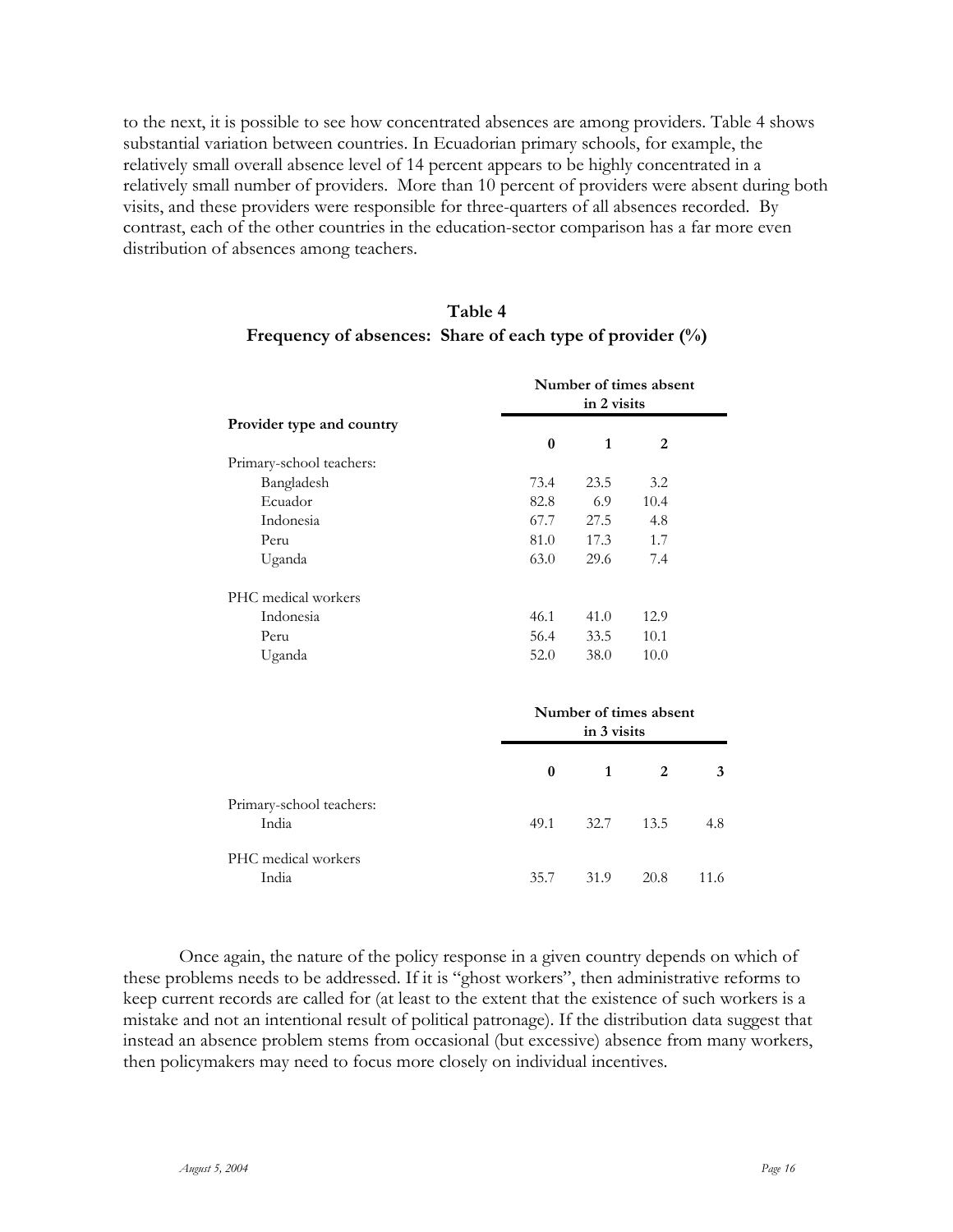Does the fact that medical personnel absence rates are much higher than those in education mean that there is a greater "absence problem" in health than in education? Not necessarily. For one thing, the societal costs of absence may be higher in education than in health. The public sector dominates primary education in most countries, whereas private-sector providers are much more widespread in medical care. To put it another way, there are typically few alternatives to public education and many to public medicine. If a patient gets no satisfaction at the public clinic, he can seek out a private medical provider, assuming he has at least the modest means necessary to pay that provider.

Along similar lines, there are few alternatives to the learning of reading, writing, and arithmetic, besides a classroom with a teacher who is concerned that children are learning. (Sparsely populated areas may sometimes use distance learning, but this is generally quite rare.) If the teacher is not there, the child will usually not be educated. By contrast, there are many ways in which the public sector can improve the health of the population besides providing medical care at fixed facilities. Pest control, periodic vaccination campaigns, health education, and a host of other activities may have at least as much effect as public medical care. If absences from facilities are a problem, there are lots of other ways the public sector can improve health.

Further, imagine that the medical provider takes off from work but uses the time to provide private health care, as is routinely reported. Then, while the system may not be working as conceived by policy-makers, at least services are being provided. In our survey, we did not have the time or financial resources to allow enumerators to track down absent doctors, and so we cannot be sure what they were doing instead. If a public sector salary served to have a qualified doctor locate to a rural area, even if only to set up a private practice using the salary only as an income supplement, it could be that it has given a rural village competent care when it otherwise would have none.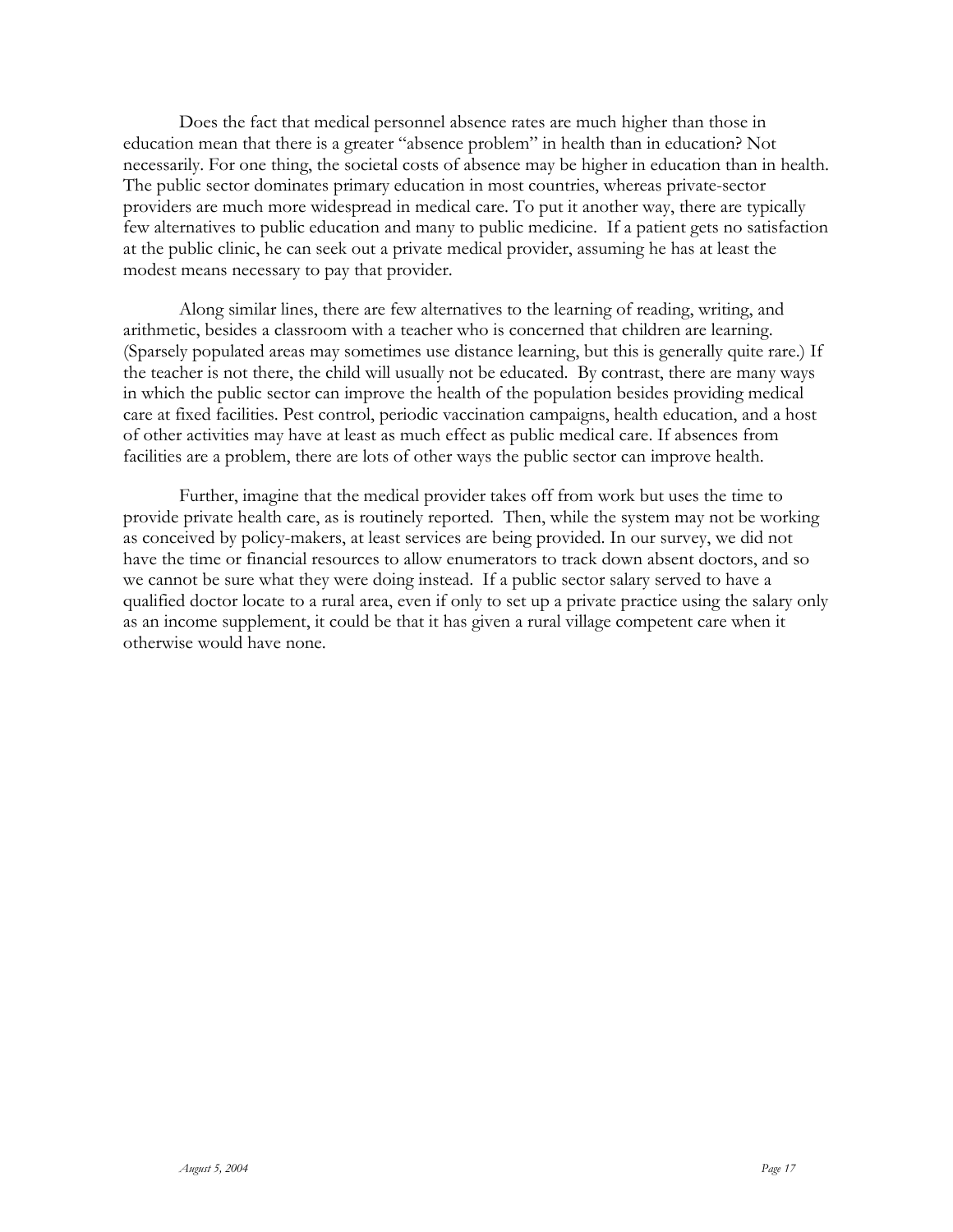### **4. Correlates of Absence: What Factors Help Us Predict Absence Levels?**

Let us be very clear about the limitations of this study and the kinds of conclusions that we can legitimately make. It is an irresistible temptation to try to infer causal relations between the many variables collected in the surveys and provider absence, particularly when some of these variables can be manipulated by policies. Indeed, this is our ultimate goal. Given the nature of the data, however, the best we can hope for is to identify some robust correlations that suggest hypotheses for more direct testing.

Direct testing would require an *ex ante* approach to research in which baseline data is collected, a policy experiment is undertaken to change some of the variables of interest that includes a control group and the participants in this experiment are followed over time. This can be done in parallel with, say, a change in payment mechanisms for a subset of providers – perhaps along the lines of the EDUCO program in El Salvador that gave parents control over most management decisions in primary schools. While our data does involve repeated observations, few important, independent variables change much over the period of observation that would let us link changes in causes with changes in effect. Therefore, we will eschew the temptation to talk about causation. Any accidental use of the expressions "causes" or "leads to" is unintentional.

The basic results are presented in Tables 5 through 8, which look very similar. Tables 5 and 6 identify variables that, in a bivariate sense, are significantly correlated (either positively or negatively) with absence. If the variable is discrete, then an entry means there is a significant difference in absence rates between the categories of the variable at the 10% level. If the variable is continuous, then an entry indicates a correlation significant at the 10% level. For the sake of brevity, the entries for several variables are composites of more than one variable in the regressions. For example, the "inspections" complex was measured in various ways: whether or not an inspection was done by the relevant ministries (sometimes distinguished by particular kinds of inspections) in the past two months or six months. The single entry of positive or negative is recorded if any of the relevant variables were significant. In the very rare cases in which some of the relevant variables had one sign and others had the opposite sign, it is marked and discussed in a footnote to the table. The choice of variables and their order in the table will be discussed in the context of the multivariate analysis.

Tables 7 and 8, by contrast, indicate whether the partial correlation (that is, the regression coefficient) between the variable of interest and absence is significant at the 10 percent level in a standard, uniform regression used for all countries.<sup>8</sup> For the most part, the same variables are used across the sectors as well except where there were clear and unavoidable differences (such as there being no doctors in schools or teacher recognition awards in primary health clinics). The use of a common specification for all countries and for both sectors (as much as possible) was

<sup>8</sup> The regression method used is a linear probability model with the dependent variable being "is the person who is supposed to be here today actually here – yes or no?". While a probit model is theoretically more appropriate, the linear probability model gives similar results, but with estimated coefficients that are easier to interpret. The estimates use a "random effects" error structure to take into account the fact that we have repeated observations on the same providers. All of the individual countries' regression results are presented in the appendix.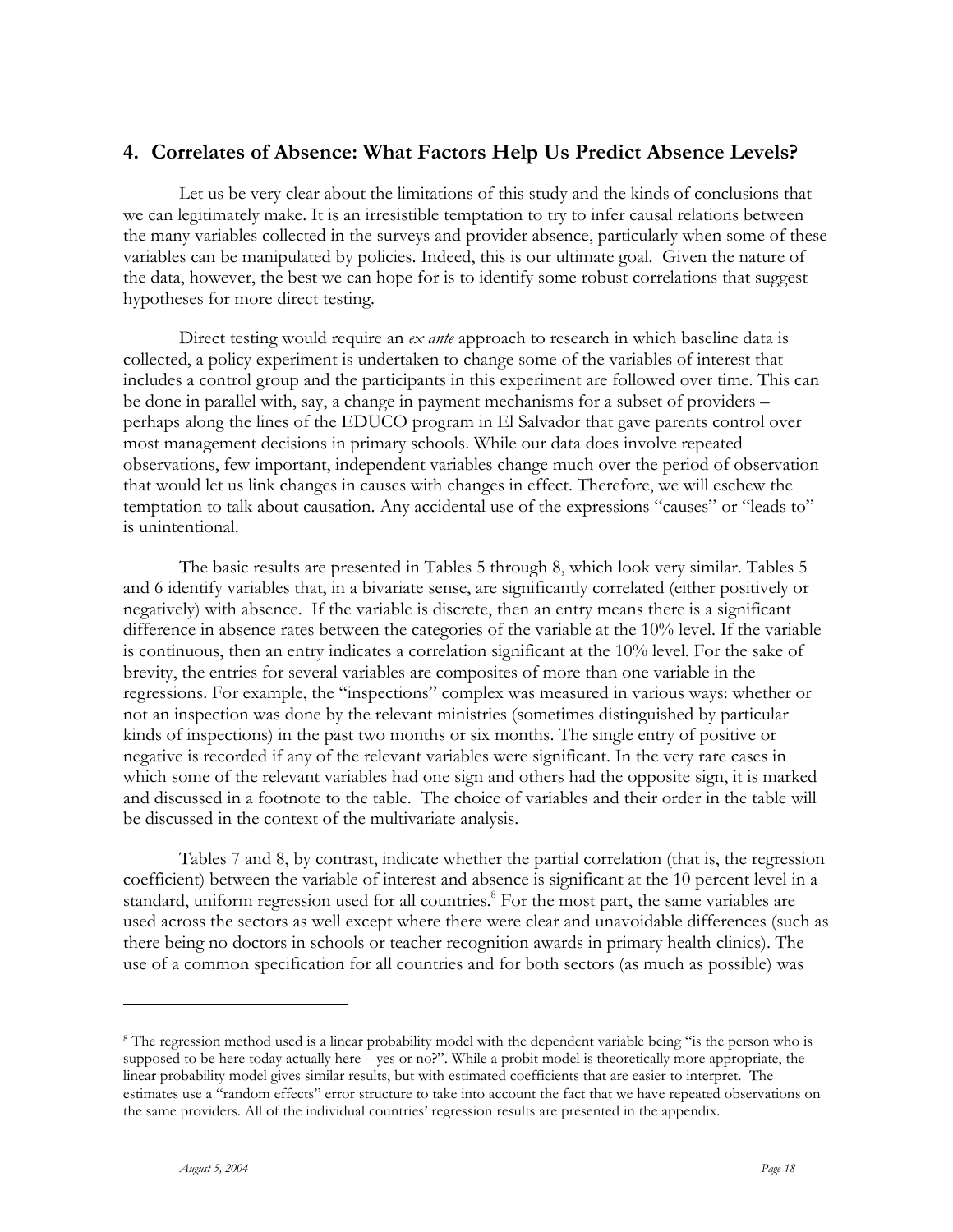done deliberately to highlight the areas of comparability. There is an inherent tradeoff between searching for the "best" functional characterization for each country, taking into account details of institutional differences, or using mechanical methods of specification searches on the one hand, and looking for frequently recurring relations with a canonical functional model, on the other. Since we have no hope of identifying the "correct" model in any of our countries, we decided to opt for international comparability.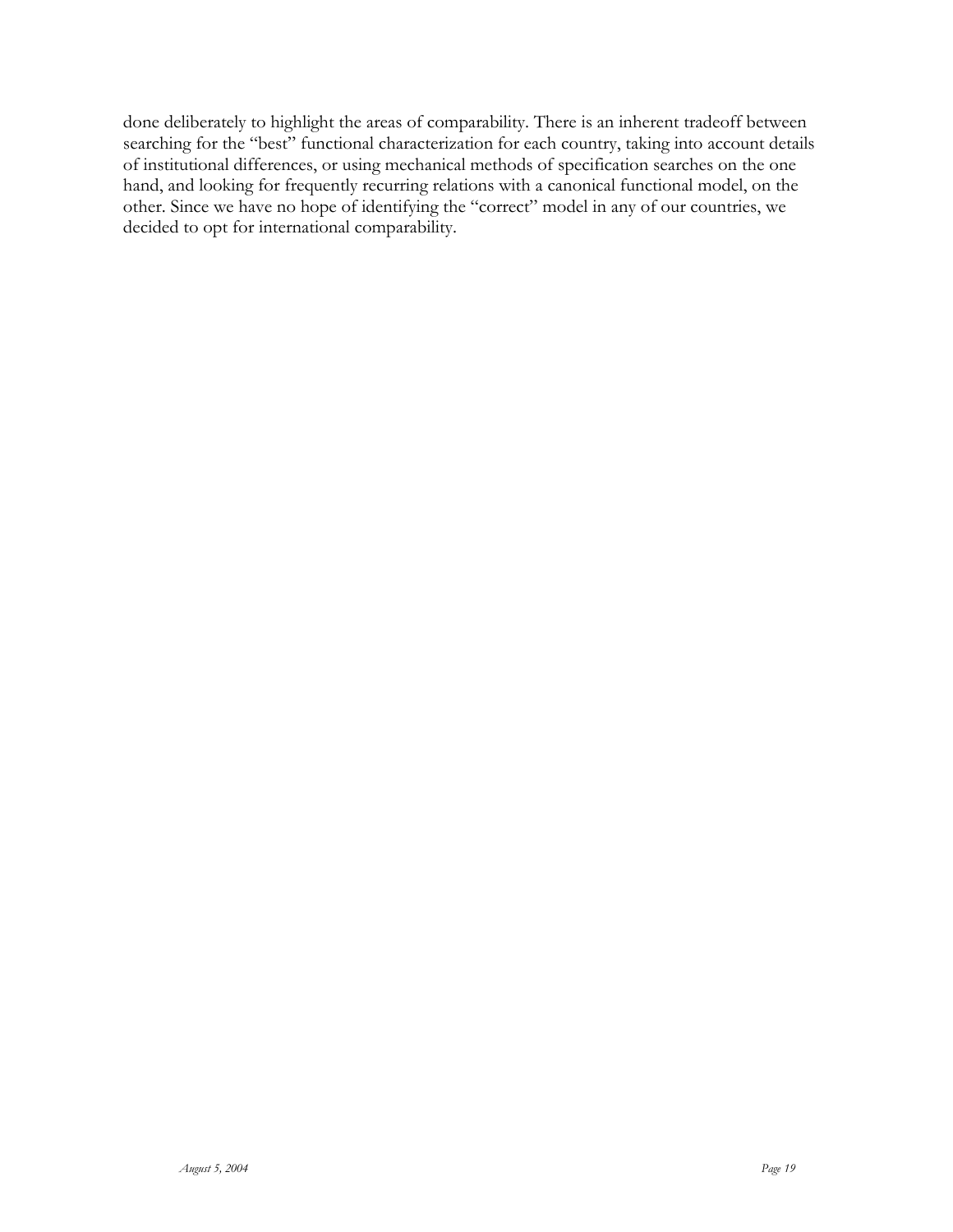|                                 | Uganda | Bangla. | India | Indonesia | Ecuador | Peru |
|---------------------------------|--------|---------|-------|-----------|---------|------|
| Inspections                     |        |         |       | ۰         |         |      |
| Nearby Min of Education office  | ٠      |         |       |           |         |      |
| PTA/Advisory meetings           |        |         |       |           |         |      |
| Fee                             |        |         |       |           |         |      |
| Literacy                        |        |         |       |           | -/+     |      |
| Infrastructure                  |        |         |       |           |         |      |
| Training                        |        |         |       |           |         |      |
| Union                           |        |         |       |           |         |      |
| Multi-grade                     |        |         |       |           | -/+     |      |
| Outreach                        |        |         |       |           |         |      |
| Night work                      |        |         |       |           |         |      |
| Short commute                   |        |         |       |           |         |      |
| Road/bus within 1km             |        |         |       |           |         |      |
| Born in district/fluent speaker |        |         |       |           |         |      |
| Requested post                  |        |         |       |           |         |      |
| Male                            |        |         |       |           |         |      |
| Tenure                          |        |         |       |           |         |      |
| Age                             |        |         |       |           |         |      |
| Married                         |        |         |       |           |         |      |
| Contract/Part-time              |        |         |       |           |         |      |
| Competition                     |        |         |       |           |         |      |
| Other job                       |        |         |       |           |         |      |
| Teacher training education*     | +/-    |         | -(?)  | $-(?)$    | +/-     |      |
| Teacher alone good              |        |         |       |           |         |      |
| Pupil/teacher ratio             |        |         |       |           |         |      |
| Lunch program                   |        |         |       |           |         |      |
| Head teacher                    |        |         |       |           |         |      |
| Staff meetings                  |        |         |       |           |         |      |
| Staff recognition program       |        |         |       |           |         |      |
| Dissatisfaction index           |        |         |       |           |         |      |

### **Table 5 Bivariate correlation between variables of interest and provider absence: Education sector**

\* Teacher general education levels are often significant, but in varying directions

Note: In Tables 5-8, countries listed in order of ascending per-capita income (PPP-adjusted).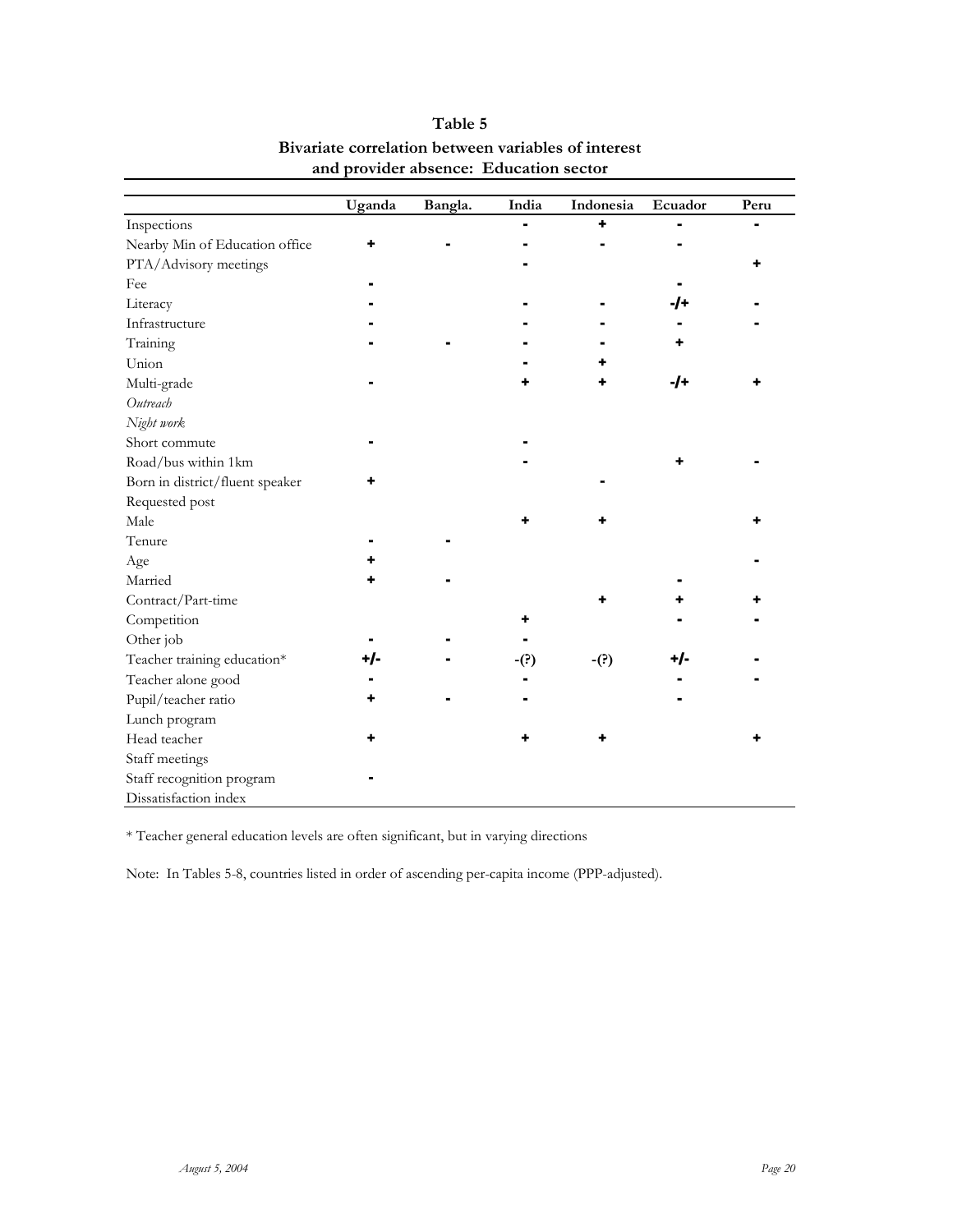|                           | Uganda | Bangladesh | India | Indonesia |
|---------------------------|--------|------------|-------|-----------|
| Inspections               |        |            |       |           |
| Advisory board meetings   |        |            |       |           |
| Literacy                  |        |            |       |           |
| Toilet                    |        |            |       |           |
| Water                     |        |            |       |           |
| Infrastructure index      |        |            |       |           |
| Training                  |        |            |       |           |
| Union                     |        |            |       |           |
| Outreach                  |        |            | ٠     |           |
| Night-work                |        |            |       |           |
| Short commute *           |        |            |       |           |
| Road/bus within 1km       |        |            |       |           |
| <b>Local Ties</b>         |        |            |       |           |
| Male                      |        |            |       |           |
| Tenure                    |        |            |       |           |
| Age                       |        |            |       |           |
| Married                   |        |            |       |           |
| Contract/Part-time        |        |            |       |           |
| Competition               |        |            |       |           |
| Other job                 |        |            |       |           |
| Lunch                     |        |            |       |           |
| Doctor                    |        |            |       |           |
| Staff meetings            |        |            |       |           |
| Staff recognition program |        |            |       |           |

## **Bivariate correlation between variables of interest and provider absence: Health sector Table 6**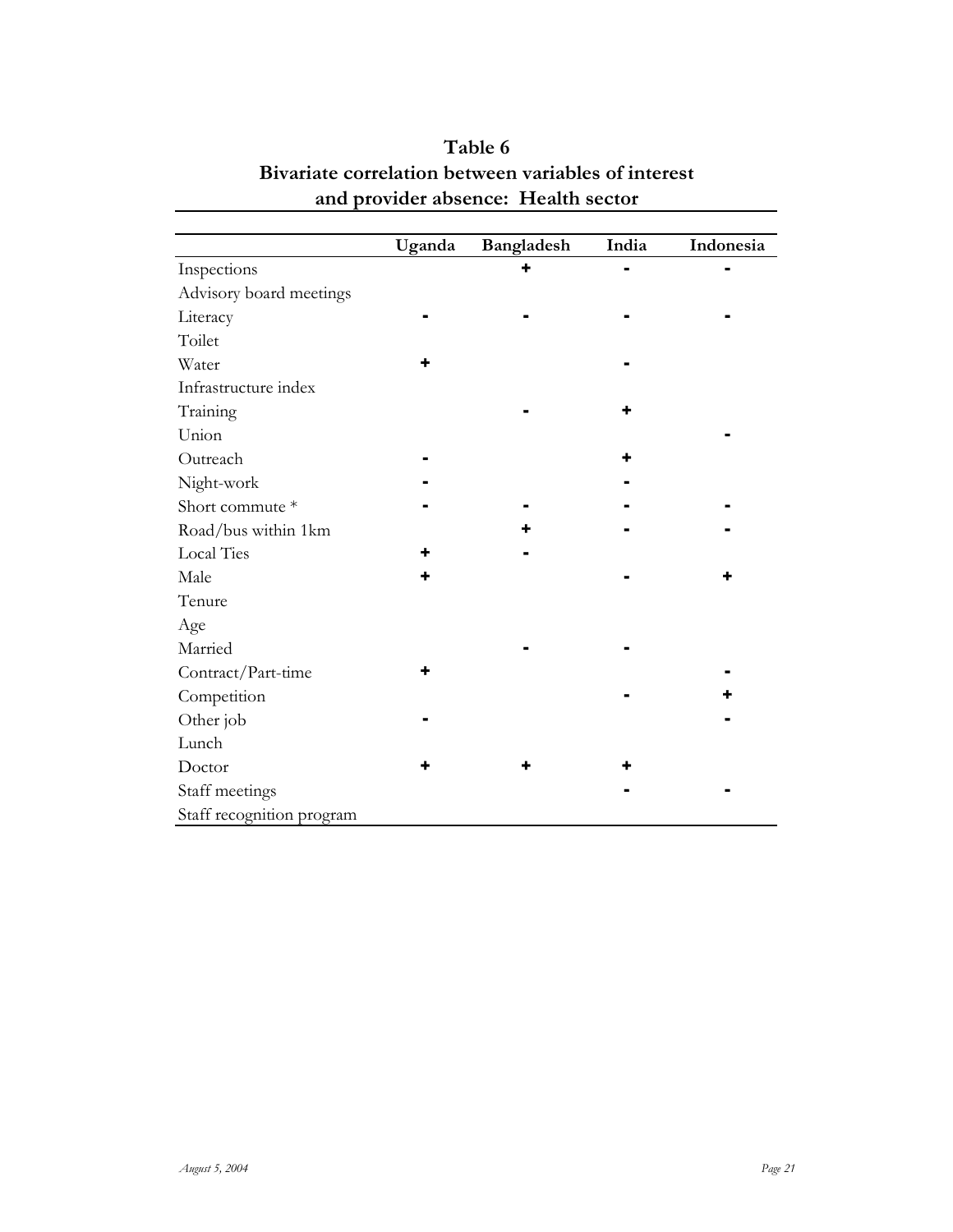|                            | Uganda | Bangla. | India | Indonesia | Ecuador | Peru |
|----------------------------|--------|---------|-------|-----------|---------|------|
| Inspections                |        |         |       |           |         |      |
| Nearby Min of Education    |        |         |       |           |         |      |
| office                     |        |         |       |           |         |      |
| PTA/Advisory meetings      |        |         |       |           |         |      |
| Fee                        |        |         |       |           |         |      |
| Literacy                   | $-I+$  |         | ∙′+/  |           | $+/-$   |      |
| Infrastructure             |        |         |       |           |         |      |
| Training                   |        |         |       |           |         |      |
| Union                      |        |         |       |           |         |      |
| Multi-grade                |        |         |       |           |         |      |
| Short commute              |        |         |       |           |         |      |
| Road/bus within 1km        |        |         |       |           |         |      |
| Born district/speech       |        |         |       |           |         |      |
| Requested post             |        |         |       |           |         |      |
| Male                       |        |         |       |           |         |      |
| Tenure                     |        |         |       |           |         |      |
| Age                        |        |         |       |           |         |      |
| Married                    |        |         |       |           |         |      |
| Contract                   |        |         |       |           |         |      |
| Competition                |        |         |       |           |         |      |
| Other job                  |        |         |       |           |         |      |
| General education          |        |         |       |           |         |      |
| Teacher training education |        |         |       |           |         |      |
| Pupil/teacher ratio        |        |         |       |           |         |      |
| Lunch                      |        |         |       |           |         |      |
| Head teacher               |        |         |       |           |         |      |
| Staff recognition          |        |         |       |           |         |      |
| Dissatisfaction index      |        |         |       |           |         |      |
| Regional effect            |        |         |       |           |         |      |
| Days of week effect        |        |         |       |           |         |      |

## **Table 7 Multivariate correlation between variables of interest and provider absence: Education sector**

\* In India and Uganda, fathers' literacy was negatively associated with absences, while mothers' literacy was positively associated with absences. In Ecuador, the reverse was usually true.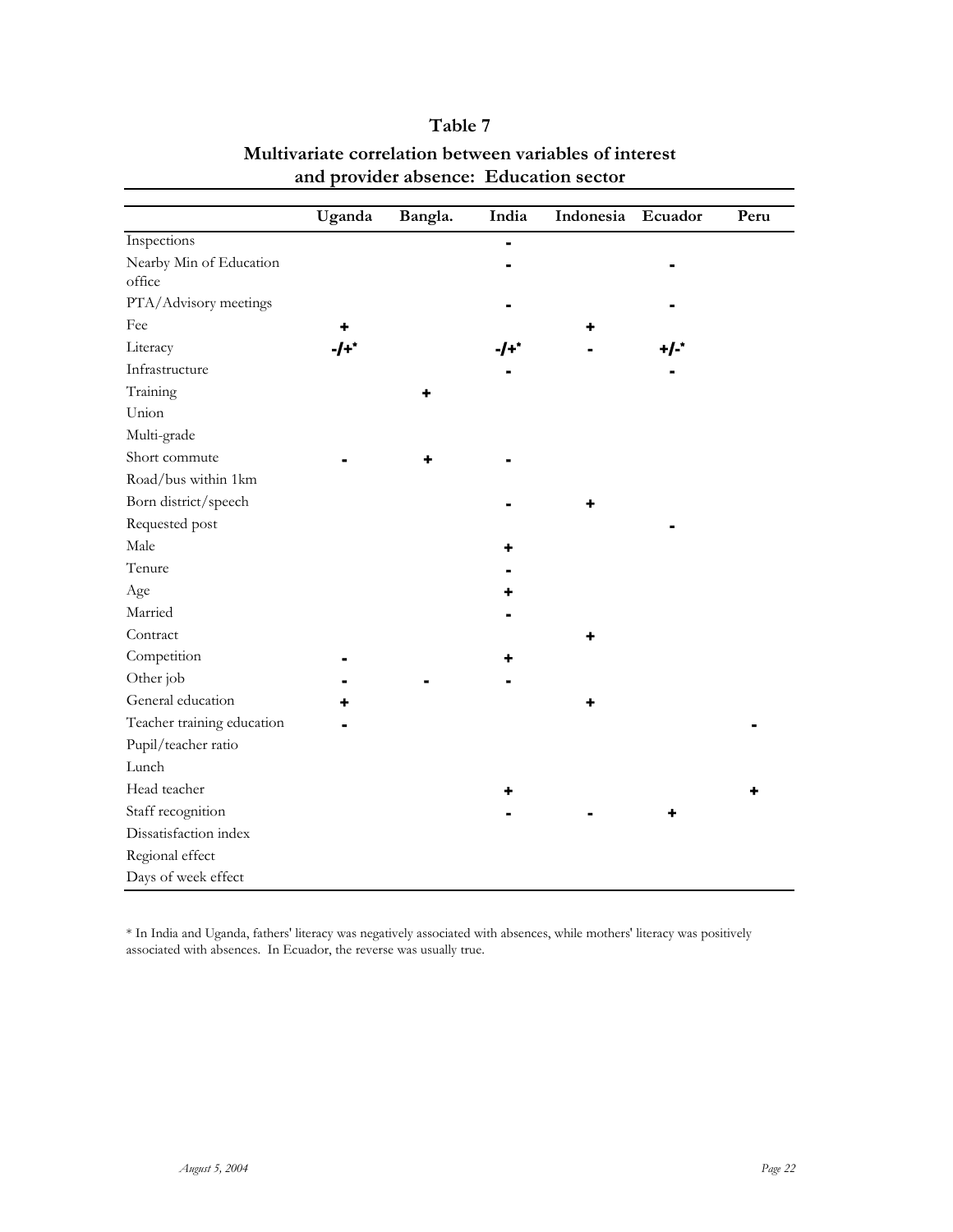| Table 8 |  |
|---------|--|
|---------|--|

|                             | Uganda | Bangla. | India | Indonesia |
|-----------------------------|--------|---------|-------|-----------|
| Inspections                 |        |         |       |           |
| Nearby Min of Health office |        |         |       |           |
| Advisory Board              |        |         |       |           |
| Literacy                    |        |         |       |           |
| Toilet                      |        |         |       |           |
| Water                       |        |         |       |           |
| Infrastructure index        |        |         |       |           |
| Training                    |        |         |       |           |
| Union                       |        |         |       |           |
| Outreach                    |        |         |       |           |
| Night-work                  |        |         |       |           |
| Short commute               |        |         |       |           |
| Road/bus within 1km         |        |         |       |           |
| <b>Local Ties</b>           |        |         |       |           |
| <b>Requested Post</b>       |        |         |       |           |
| Male                        |        |         |       |           |
| Tenure                      |        |         |       |           |
| Age                         |        |         |       |           |
| Experience                  |        |         |       |           |
| Married                     |        |         |       |           |
| Contract/Part-time          |        |         |       |           |
| Competition                 |        |         |       |           |
| Other job                   |        |         |       |           |
| General education           |        |         |       |           |
| Head doctor                 |        |         |       |           |
| Staff recognition program   |        |         |       |           |
| Regional effect             |        |         |       |           |
| Days of week effect         |        |         |       |           |

## **Multivariate correlation between variables of interest and provider absence: Health sector**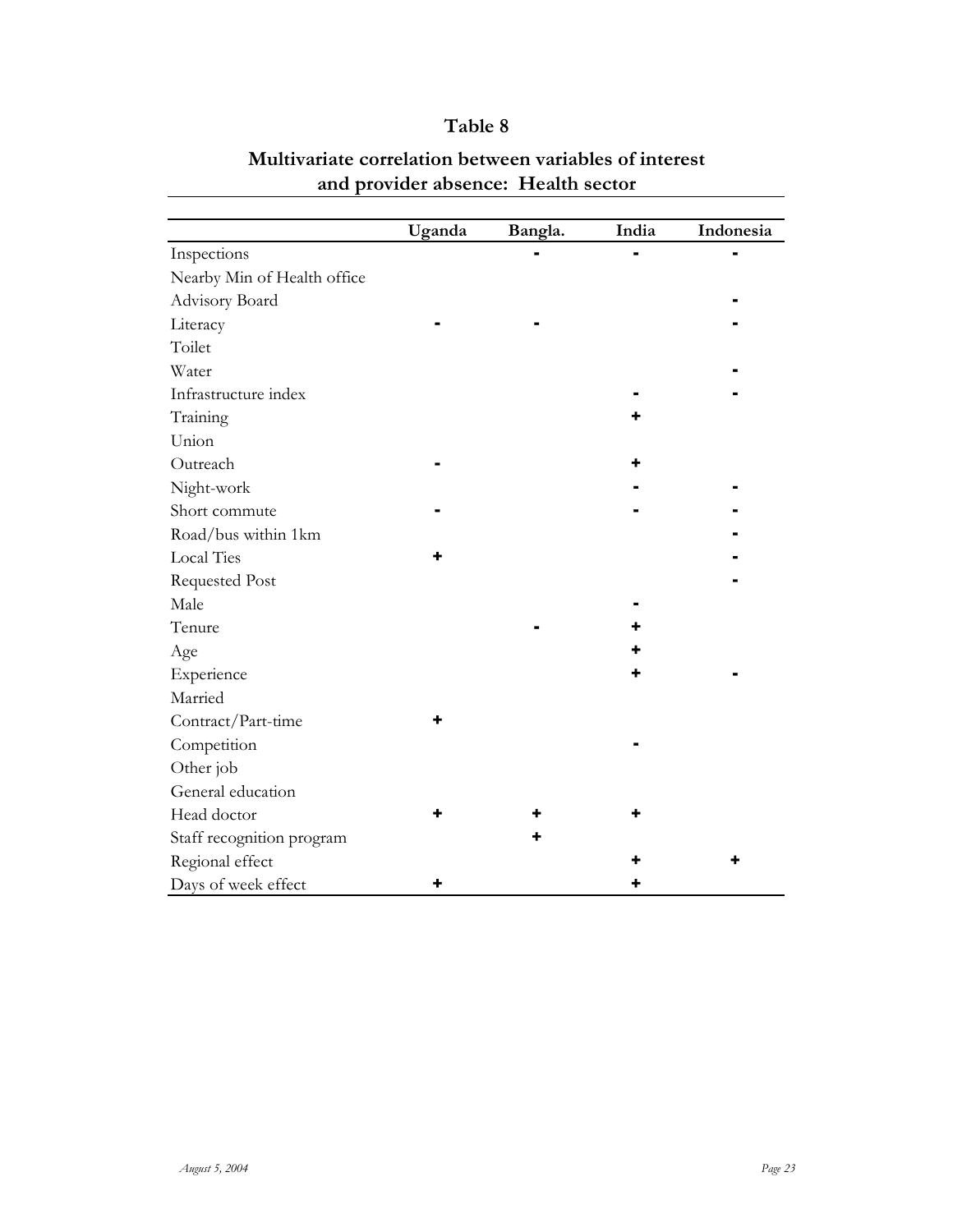In one sense, the entries that appear in the table of regression coefficients have passed a quite stringent test. The variables that appear in the table make up a very long list and many are likely to be quite well correlated with each other. Further, reported results are all from regressions that include state, region, or district effects. (These variables are generally significant and are not reported.) Controlling for regional effects captures a wide variety of institutional structures, administrative and political constraints, cultural differences, policy effects if regions have autonomous decision-making powers (as in Indian states) and a host of other possible effects that would be interesting to control for individually but are unobservable. The addition of many well correlated but not functionally related variables make any one that is consistently significant in so many different settings very much worth attention.

A further reason to treat statements about "causation" skeptically is that we do have an implicit (very general) model in mind when we think about how a provider decides whether or not to go to work on any particular day. Unfortunately, many of the key variables in such a model are not directly observable. What we observe are proxy variables of varying degrees of congruence with the underlying concept we would ideally like to measure. So, once again, the correlations we observe are merely suggestive of what we think underpins the decisions of providers.

The implicit model is very simple. We envision a teacher or medical worker deciding whether or not to go to work (or be at work) on the day (time) we visit. The worker is weighing pros and cons. The pros and cons might be institutional, personal characteristics or related to circumstances. The factors we have in mind are:

- 1) Logistical problems. How hard is it to get to work? Is the school/clinic nearby? Is it served by a functional road or transportation system?
- 2) Opportunity costs. What else can the person do instead of work? Doctors have an easily saleable skill and can make a lot of money instead of going to work. Parents might have responsibilities to their children. People might be tempted to take Fridays or Mondays off to get a long weekend, etc..
- 3) Quality of work-life. Is the facility a good place to work? Does it have a functional toilet? Are there colleagues for socializing or discussing and sharing work-related problems? Are there special difficulties such as teaching large classes or having to do night-shifts at clinics?
- 4) Sense of personal responsibility to profession/community reflecting the internal motivation of the worker. Do locally recruited teachers feel more responsible to their neighbors? Women are frequently cited as less corrupt than men in politics (Dollar et al), perhaps this reflects a more general orientation to behaving responsibly. And, of course, many people enter these professions precisely because they want to do this type of work.
- 5) Sanctions/rewards. What happens if the provider is absent? Does s/he get into trouble? With whom? Who would notice and be able to complain? Would it lead to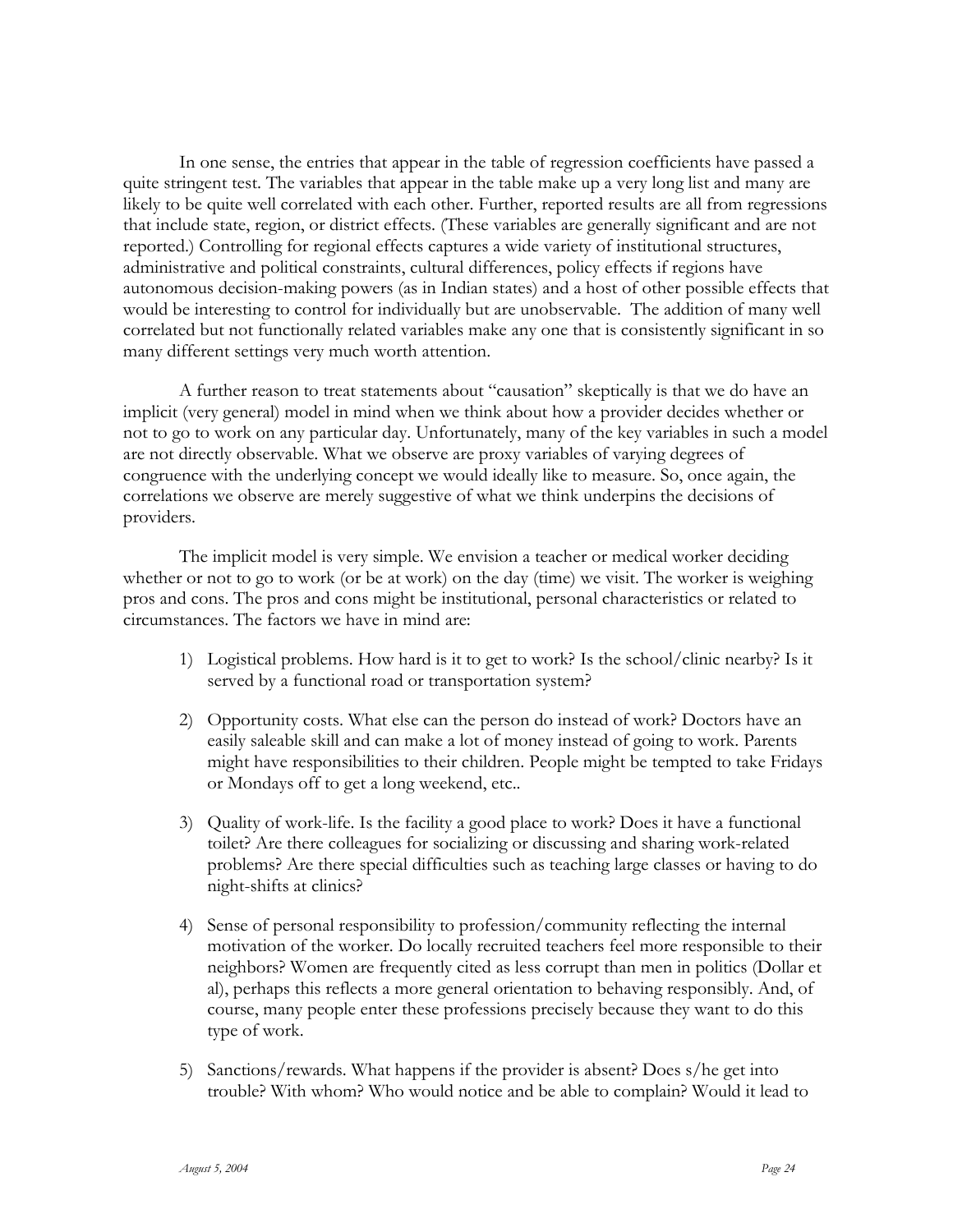an inspection or inquiry? Is pay so low that risking job loss is not a serious consideration? Does the provider have some personal power (or a personal connection) that makes threatened sanctions less relevant?

Unfortunately, these are relatively complex and context specific concepts for which there are few directly observable variables. Further, many of the variables that can be observed may be reasonable proxies for more than one of these underlying concepts. For example, living in the village may increase the sense of responsibility to the community, but it may also increase the number of other obligations outside work, thus increasing the opportunity costs of good attendance. Having children while living in the community provides numerous examples of this. Working with colleagues at a higher level clinic may make work life better, but might also make private practice more lucrative, by increasing the prestige of the practice or providing more opportunities for self-referral. Tables 9 and 10 list the variables used to correlate with absence rates and indicates how they match up with the concepts underlying the factors defining pros and cons of attending work. There are very few variables that are related to only one of the main concepts.

|                                       | <b>Opportunity Costs</b> | Part of community                |
|---------------------------------------|--------------------------|----------------------------------|
| Tenure in position/<br>age/experience |                          | (maybe not age or<br>experience) |
| Gender                                |                          |                                  |
| <b>Marital</b> status                 |                          |                                  |
| Lives in/ nearby                      |                          |                                  |
| Born in village/district              |                          |                                  |
| Native language                       | າ                        |                                  |
| Private provider nearby               |                          |                                  |
| Day of week                           |                          |                                  |

Table 9a: Mapping Concepts to Measurement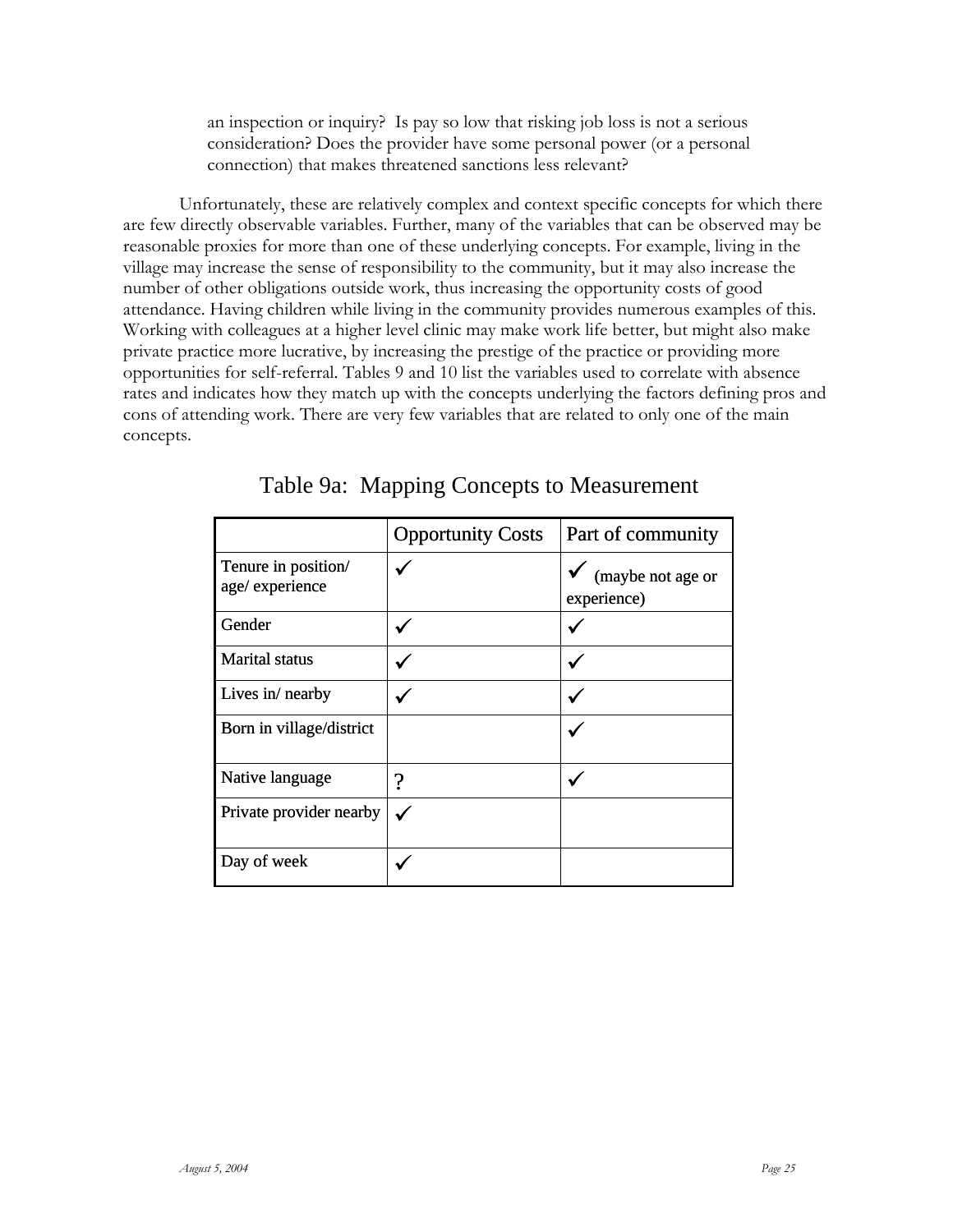|                                  | Quality of work life | Logistics | <b>Sanctions</b> |
|----------------------------------|----------------------|-----------|------------------|
| Lives nearby                     |                      |           |                  |
| Field/night work                 | $\checkmark$         |           |                  |
| Location of<br>Facility          |                      |           |                  |
| Toilet                           |                      |           |                  |
| Distance to road                 |                      |           |                  |
| Community<br>health<br>board/PTA |                      |           |                  |
| Recent<br>inspection             |                      |           |                  |
| Doctor/<br><b>Head Teacher</b>   |                      |           |                  |

## Table 9b: Mapping Concepts to Measurement

Further complicating the interpretation of the results in Tables 5 through 8 is that the cross-sectional nature of the data confounds two very different kinds of decisions in which the same variable may have different effects. The decision to live in a particular area (particularly a remote one) is made infrequently—usually on an annual basis or even less frequently. Conditional on having made the decision to live in a particular place, there is the daily decision of whether to go to work. A road, for example, may have attracted people of different types to live in a village, since it is accessible to other places. At the same time, it makes it easier to leave for parts of the day to attend to a private clinic, say, in a city or different village. This sort of interaction has been noted among doctors in Bangladesh and is a general concern, since both teachers and medical care providers are relatively well educated people in the countries in our sample. Particularly if they have children, the absence of good schools (of concern to doctors especially) or other amenities in rural areas make the location of residence highly dependent on many of the variables in our regression. Once the choice of residence is made, factors such as roads, closeness to the facility, etc. will have different effects. The structural, causal relations are not identifiable in our surveys.

Tables 5 and 6 show the bivariate relationships between absence and our set of variables. We will not discuss these results in any detail; many of the results are confirmed in the multivariate analysis, so it is best to leave the discussion until we reach Tables 7 and 8. However, there are several variables in which the bivariate relations are significant in several of the countries, but disappear in the multivariate case. These patterns emphasize the value of the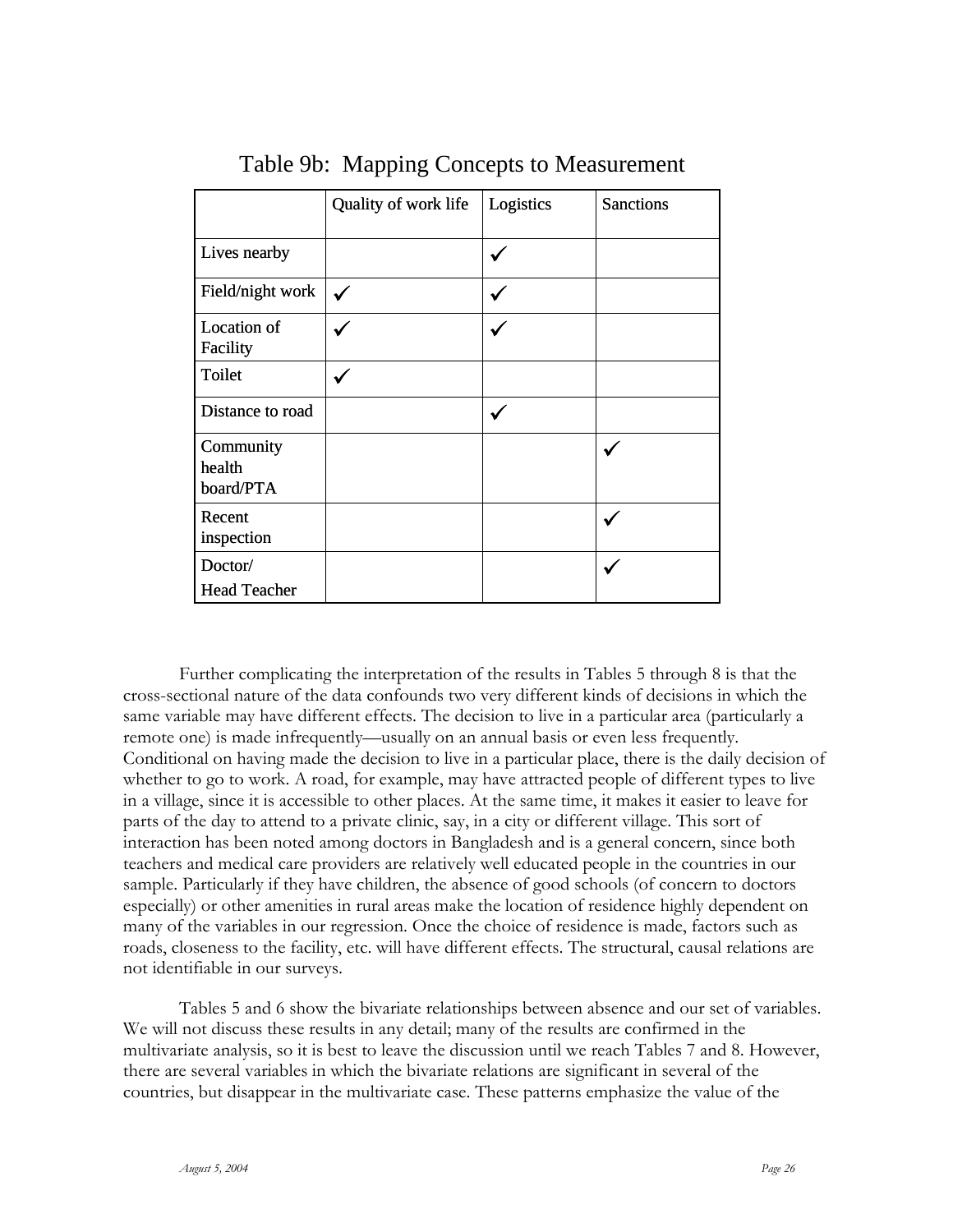multivariate analysis, and at the same time raise questions about which intervening variables may cause some of the bivariate relations to be misleading.

Two, in particular, speak to policy options generally related to the quality of worklife. Training for teachers and for medical care providers is frequently advocated for a variety of problems of service delivery both quality of worklife as well as instilling a greater sense of commitment. In the bivariate tables, training (in-service) shows up as significantly improving teacher attendance in four countries (with one unexpected reverse effect in Ecuador) and increasing medical provider attendance in Bangladesh (though reducing it in India). Similarly, relevant only for teachers of course, the necessity of teaching in multigrade schools appears as a significant predictor of teacher absence in four of the countries (with Uganda being the only exception with a significant effect going in the opposite direction). In both cases, when other variables are included in the regression, these effects disappear.

Both of these effects are spurious, because both are highly correlated with remote, poorer, and more sparsely populated areas.<sup>9</sup> Multigrade teaching is characteristic of sparsely populated areas which are difficult to get to (unless the teacher lives in the village) and controlling for roads, length of commute and regional effects makes the effect of multigrade teaching per se go away. The extra difficulty of teaching to a variety of students does not appear to have an independent effect even though the pair-wise comparison with absences is strong in a variety of cases. Similarly, both remoteness and the general orientation of regional policies that account for the lack of direct effect of training. More accessible areas and, possibly, regions with generally greater emphasis on education (reflected in many ways, not just in training) have more training and have better attendance but not for any direct relation that stands up controlling for other factors.

Less related to policy, but still intriguing, is that being male and being married are reasonably consistently associated with absence in a bivariate setting, but also disappear in the multivariate setting. The image of a settled, female member of the community taking her service delivery obligations seriously reinforces the sense that such women should be specifically. While seductive and probably consistent with other evidence, this image is not borne out in our data. "Maleness" appears to be picking up a strong effect of being a head teacher (discussed below) or a doctor, both of which are predominantly male occupations in our sample and are strongly associated with absence. A mystery that we do not purport to solve is why in the multivariate setting, only India has significant effects of men on attendance—but those effects are negative in education and positive in health.

#### **Multivariate analyses**

Rather than discuss Tables 7 and 8 entry by entry, in this section we identify several broad results that tie together several of the observed coefficients. Once again, it is difficult to discuss regression coefficients without sounding as if results are causal and the stories we are about to tell do sound as if they are about structural, causal relationships. However, this is not justified for this data. Whenever we slip into the language of causality, it is best to think in terms of "these results

<sup>9</sup> *To be checked.*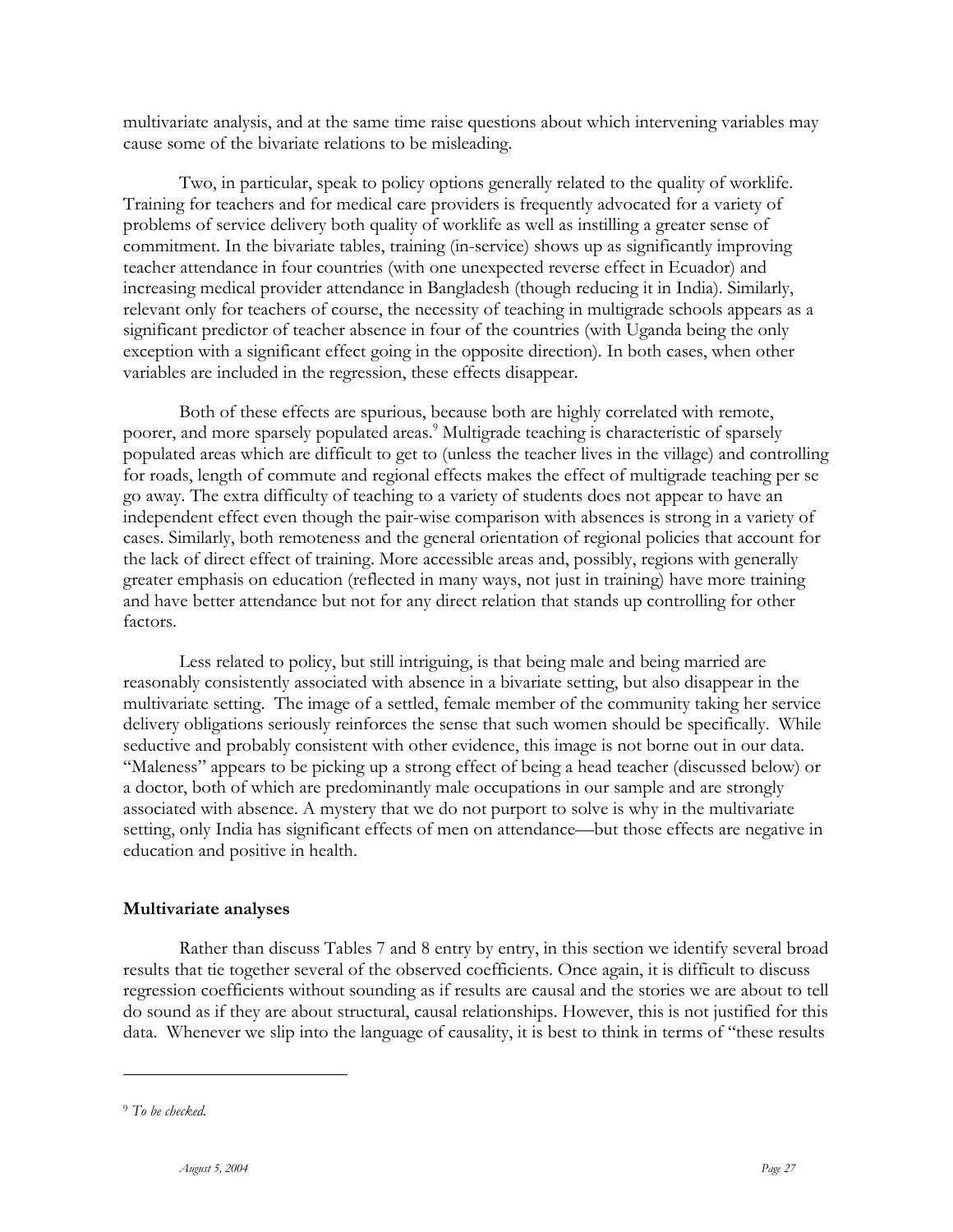are consistent with the following interpretation," rather than viewing our results as a test of a hypothesis.

**Sanctions/rewards and monitoring.** An interesting contrast between education and health is illustrated by the different effect that direct monitoring by administrators has on absences. (It also, by the way, illustrates a contrast between bivariate and multivariate analyses.) Direct monitoring was measured in two different sets of ways: by whether or not there had been a recent inspection, and whether or not there is an office of the Ministry of Education or Health "nearby" (within a certain distance, with the cutoff distance varying by country). In the bivariate relations, the education sector has seven significant coefficients in the "right" direction meaning more inspections or closer offices are correlated with fewer absences—and two in the wrong direction. In health, there are two in the right direction (both in Indonesia) and one wrong.

In the multivariate analysis, all but two of the coefficients in education (mercifully with the "right" sign) disappear. Direct inspections remain significant in India, and proximity to Ministry of Education offices remains in Ecuador. In contrast, inspections *emerge* as important in three countries in health: in Indonesia the coefficient remains significant, in India it becomes significant, and in Bangladesh it remains significant but reverses signs (in the right direction). Administrative monitoring is correlated with reduced absences in health quite robustly and much less so (certainly less than a bivariate relation would lead one to conclude) in education.

A different type of monitoring turns out to be important in education. One effect that remains strong in a multivariate context is the impact of literacy on teacher absences in four out of five countries. In health, only Bangladesh has the same significant coefficient. The catch-all "literacy" line in Tables 5 through 8 can mean several different things**,** as we used four different literacy variables in the analysis**.** It can apply to children's parents, to district averages of literacy, and is sometimes distinguished between mother's and father's education.

Similarly, in our "mapping" of variables to concepts, literacy can be hypothesized to affect absence through several different channels. It might proxy for the level of income of the area in which the teacher works, for the likely articulateness of members of the community, or for the degree of interest that parents are likely to display towards their children's education. In any case, literacy can be taken as some measure of empowerment and interest of parents and the likelihood that they are paying more attention to (that is, monitoring) the performance of the school. While significant in education, this effect is not as pronounced in the health sector.

The recent *World Development Report 2004* may provide some insight into this pattern of coefficients. That report emphasized that performance of service providers was directly related to various relationships of accountability (see Figure 6). The "long route" of accountability required two steps: first, service users (particularly if they were poor people) had to be able to influence policy makers (the latter being accountable to the former); and second, policy makers had to be able to monitor and control the direct service provider (again, the latter accountable to the former and indirectly to the clients). This is the standard way in which government-provided services work or, if they fail to work, in which it can be identified where things go wrong. In contrast, the "short route" of accountability puts more direct monitoring power in the hands of the users themselves.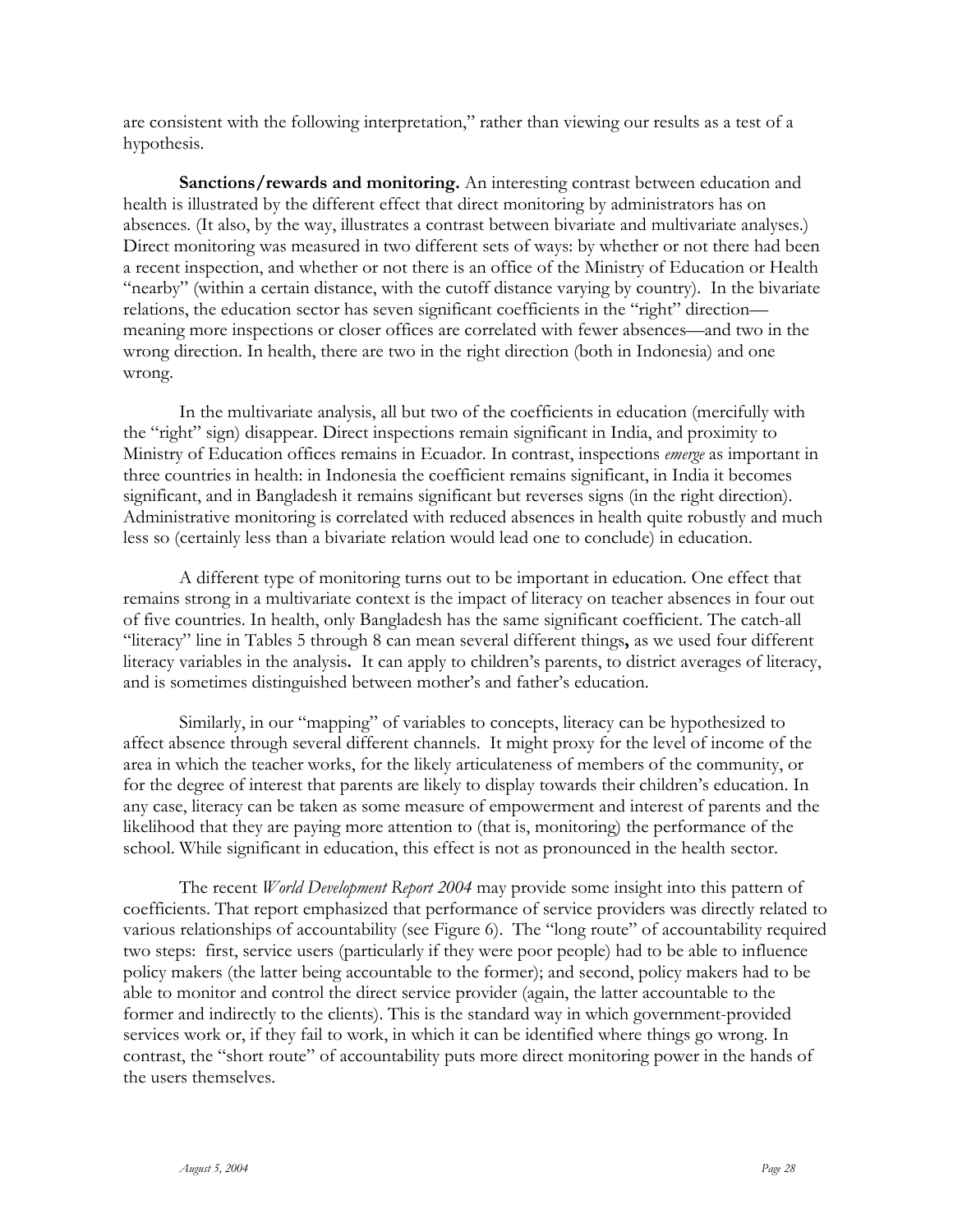### **Figure 6**



## **Relationships of Accountability in Service Delivery**

The report generally characterizes successful reforms in the education sector as strengthening the "short route", either by giving communities the ability to hire and fire teachers (or otherwise be involved with the management of schools) or by increasing the role of markets to give poor people more purchasing power and choice. In contrast, the health sector is characterized as having somewhat less of a role for increasing client power than education (though for certain specific services, greater reliance on the short route is possible). The reason for the distinction is that schools are attended by the same children every day; this gives their parents continuous information about teacher attendance, and allows those parents to constitute an identifiable group that can share information and mobilize pressure. Also, the ultimate outcome of education is observable. Even illiterate parents can tell not only whether the teacher is there, but also whether their children are learning.

In health, the story is more complicated. Individual clients use the services much less frequently, and they comprise a much larger and amorphous group. Furthermore, the variety of services (outreach, public health campaigns as well as clinical services) makes it less clear whether the public provider is shirking or what the relation between inputs and better health is. For these reasons, health care is likely to require more attention to the "long route" of accountability.

This approach is consistent with the pattern of coefficients in this analysis. The performance of government along the "long route" is reflected in the frequency of formal inspections. Hence, when inspections are more common, we see better attendance after controlling for local literacy levels and other factors. The performance of people (parents) along the "short route" is most likely related to their education level and the degree of monitoring this may imply. When controlling for literacy (very likely correlated with better governance generally) the direct measures of government monitoring are attenuated.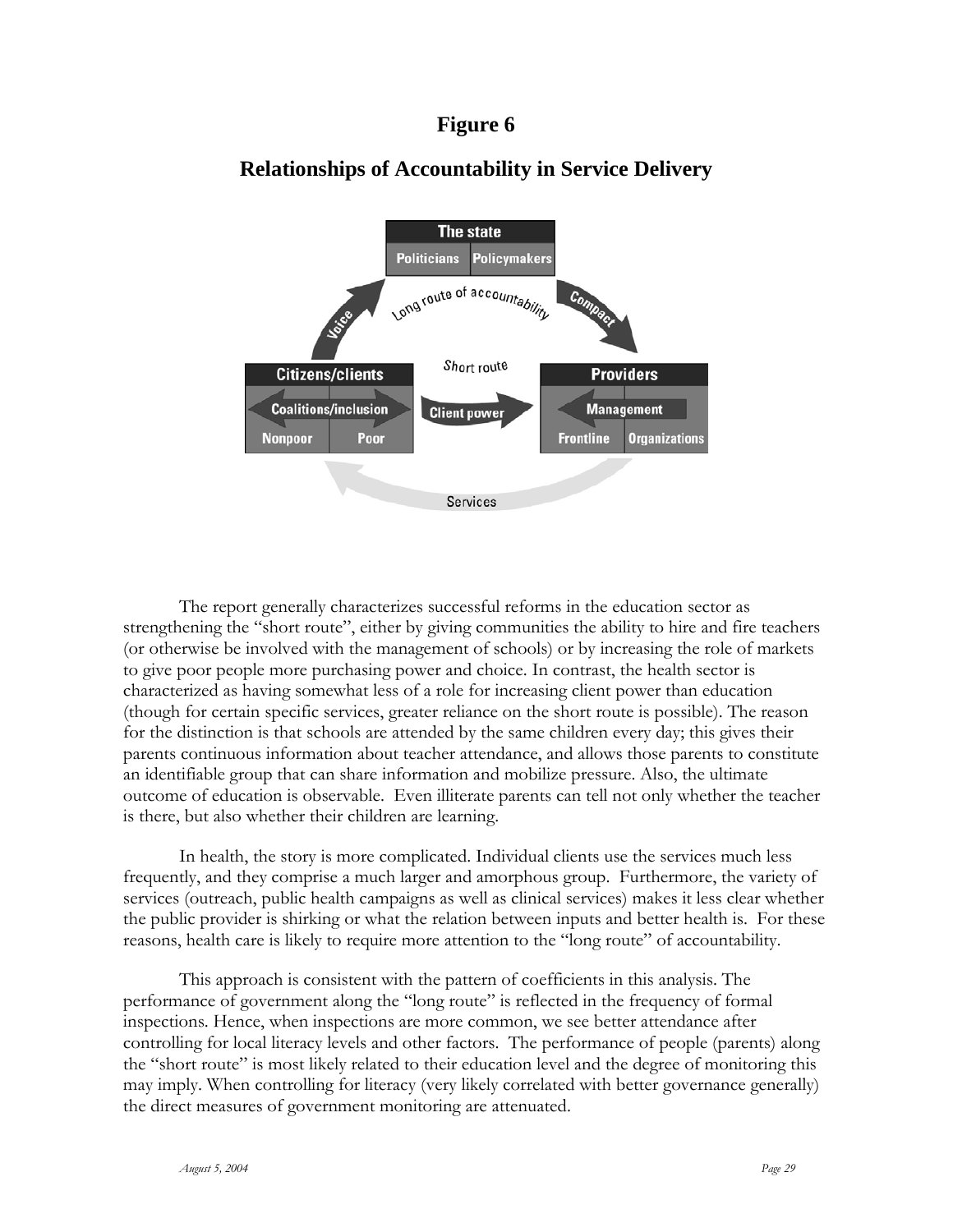Further details of the analysis tend to reinforce this interpretation. First, the measure of literacy that always shows up as correlated with absences is the father's literacy, not the mother's. Men's education is more likely related to the collective power of the community than is women's. Second, there is very little correlation of the existence of a PTA (Parent, teacher association) and teacher attendance. However, if this is examined in more detail, for example in India, it turns out that the mere existence of such an association is not related to performance but regular meetings and other indicators of a properly functioning PTA are related (Kremer, et al. 2004).

Third, there are various measures of "power" of the provider that may yield a degree of protection from any sanctions, explicit or implicit, that could be brought to bear on them. Age in India, for example, is correlated with absences in both health and education. More senior people are likely more secure. Age, of course, is a very crude indicator of "power" and could well be measuring other things. For example, wages are closely related to age in public bureaucracies. That age is correlated with absence may raise some doubts about the role of wages, independent of sanctions, on improving performance.

 A second indicator of personal power is the level of general (as opposed to teacherrelated) education that teachers have. Better educated teachers are less likely to be on the job in Indonesia and Uganda. The most consistent relationships across sectors and countries are that head teachers and doctors (as opposed to any other medical care provider) are absent much more often than others. This could be an indication of their relative power but could be measuring a number of other characteristics that will be discussed below.

Membership in a union or in a political party could also relate to the ability to withstand pressure for regular attendance. However, while appearing in the bivariate relations (but showing the opposite effect in India – a tendency to attend more), these correlations go away in the multivariate case.

One possible measure of power is being a doctor (virtually always an indicator of high absences) or a head teacher (very strong in India and Peru). However, both of these could be measuring other factors such as opportunity costs for doctors (see below) or a variety of administrative claims on head teachers.

The final variable related to direct incentives is the role of teacher recognition programs. This is a mixed bag. Such programs are negatively correlated with absences in India and Indonesia but positively correlated in Ecuador. The inability to determine the direction of causality is certainly a possible issue here.

**Quality of work-life**. Variables that capture the quality of life during the working day are mostly the measures of the infrastructure found in facilities. We emphasize the mere existence of various types of infrastructure rather than their level of functioning, since the latter is almost certainly determined simultaneously with absences. That is, maintenance is more likely with better attendance. Perhaps curiously, infrastructure as it affects daily quality of life could be a stronger incentive on the margin than things that we normally consider incentives, such as wages. The marginal decision in question is whether to go to work on any particular day, and working conditions are more closely related to this daily decision than are wages (especially if there is no risk of losing wages as a result of deficient monitoring and sanctions discussed above).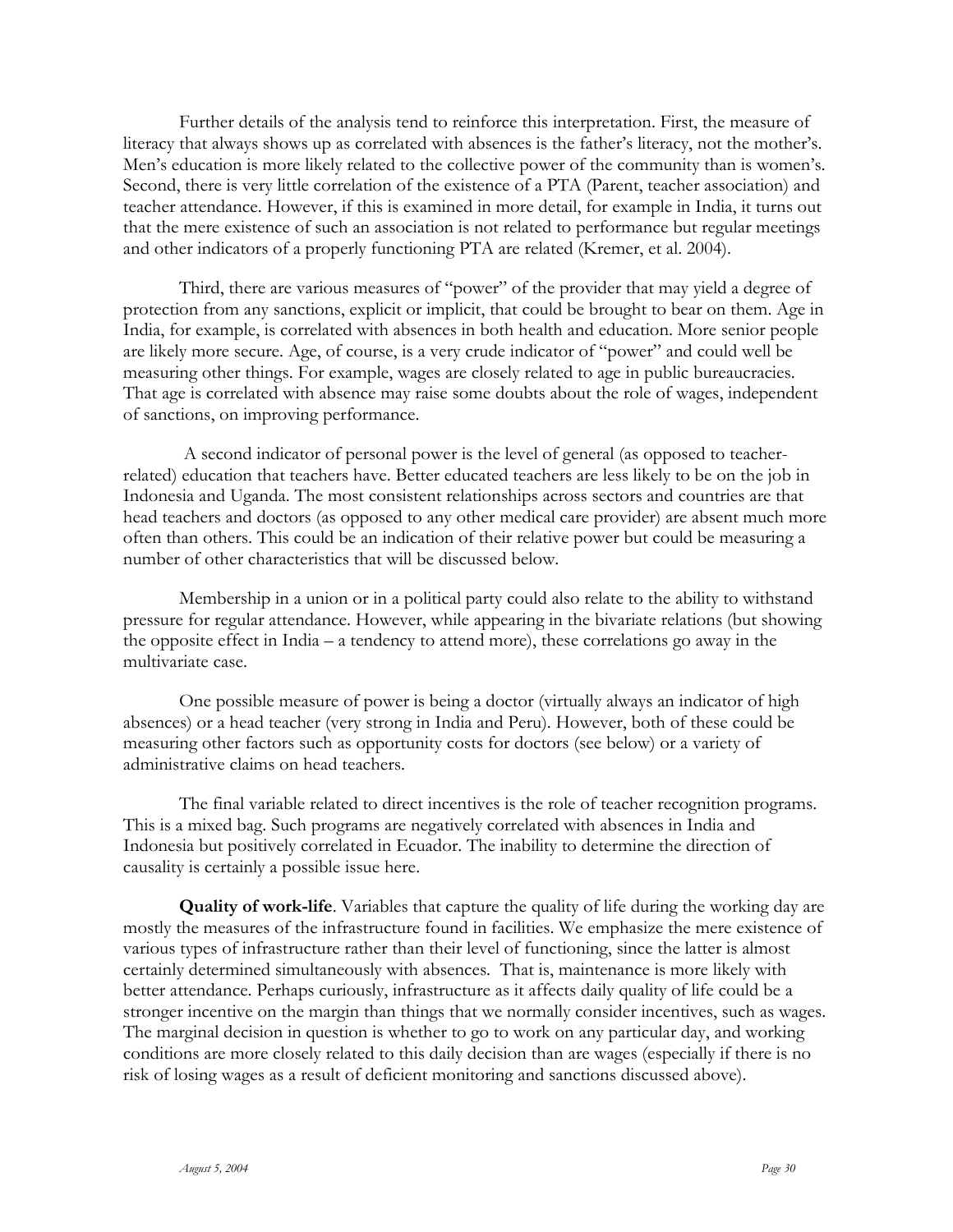The results on infrastructure are mixed. Three of the five bivariate relations found in primary education disappear in the multivariate formulation. On the other hand, in health two coefficients become significant in the regression framework that were masked in the bivariate form. So, we end up with four cases where better infrastructure is significantly correlated with better attendance. The relative mix between salary and other inputs is highlighted in many reports on education and health, usually suggesting that the mix be changed towards other, recurrent, expenditures. These results do not allow us to conclude much about the recurrent expenditures, per se, but the results here do point to a complementarity between personnel expenditures and various measures of the "plant and equipment" of both health and education facilities. The better the infrastructure, our results suggest, the more likely it is that personnel expenditures will be productive.

Multigrade teaching has been discussed above and found not to have a correlation with absence in the multivariate regressions. Another variable related to satisfaction in teaching is the pupil-teacher ratio. In the bivariate analysis, teachers with large numbers of students were *less* likely to be absent in Ecuador and India than others. This relationship, however, disappears (as does the positive relationship in Uganda) in the multivariate setting. As with multigrade teaching, high pupil-teacher ratios are characteristic of more densely populated (less remote) areas and, when controlling for regional effects and other variables related to proximity to towns, the higher work-load does not appear to have an independent effect. This is not to say that teachers would not prefer smaller class sizes (or single grades, for that matter), but only that the main source of variation in our sample for these indicators of work quality is remoteness, which has a clear and opposite effect.

Specific to the health sector are a couple of surprising results. Health workers are expected to do a variety of tasks other than attend patients in clinics during normal working hours. In particular, the survey asked about other duties such as doing work at night and doing outreach work. Outreach work includes house-to-house visits for various mother and child programs such as monitoring growth in children and providing ante-natal care, health education, participation in immunization campaigns and providing follow-up to treatment for particular communicable diseases such as tuberculosis (when stand-alone TB facilities are not available). Especially where transportation is not easily available or provided by the facilities (a very rare occurrence), these tasks can be difficult. Also, while care was taken to exclude workers who are supposed to be in the field at the time of the interview, it is possible that workers who do field work were occasionally misclassified as absent. Nevertheless, having night-work duties only appears with a negative coefficient (in India and Indonesia), meaning such people were less likely to be absent. It may be that both variables are being driven by a third, unobservable, variable. More dedicated members of the clinic could well volunteer for night-duty as well as be more reliably present. Finally, on the outreach variable, we only have one case that was consistent with expectations (Bangladesh) and one inconsistent (Uganda). The results do not suggest that it is more frequent outreach that drives the higher absence rates in health than in education.<sup>10</sup>

 $10$  Another informal way to test this point is to examine variation in absence rates among different types of medical workers. When we do so, we find no evidence that the types of workers who are less likely to do outreach or fieldwork—such as pharmacists—are more often present than other workers.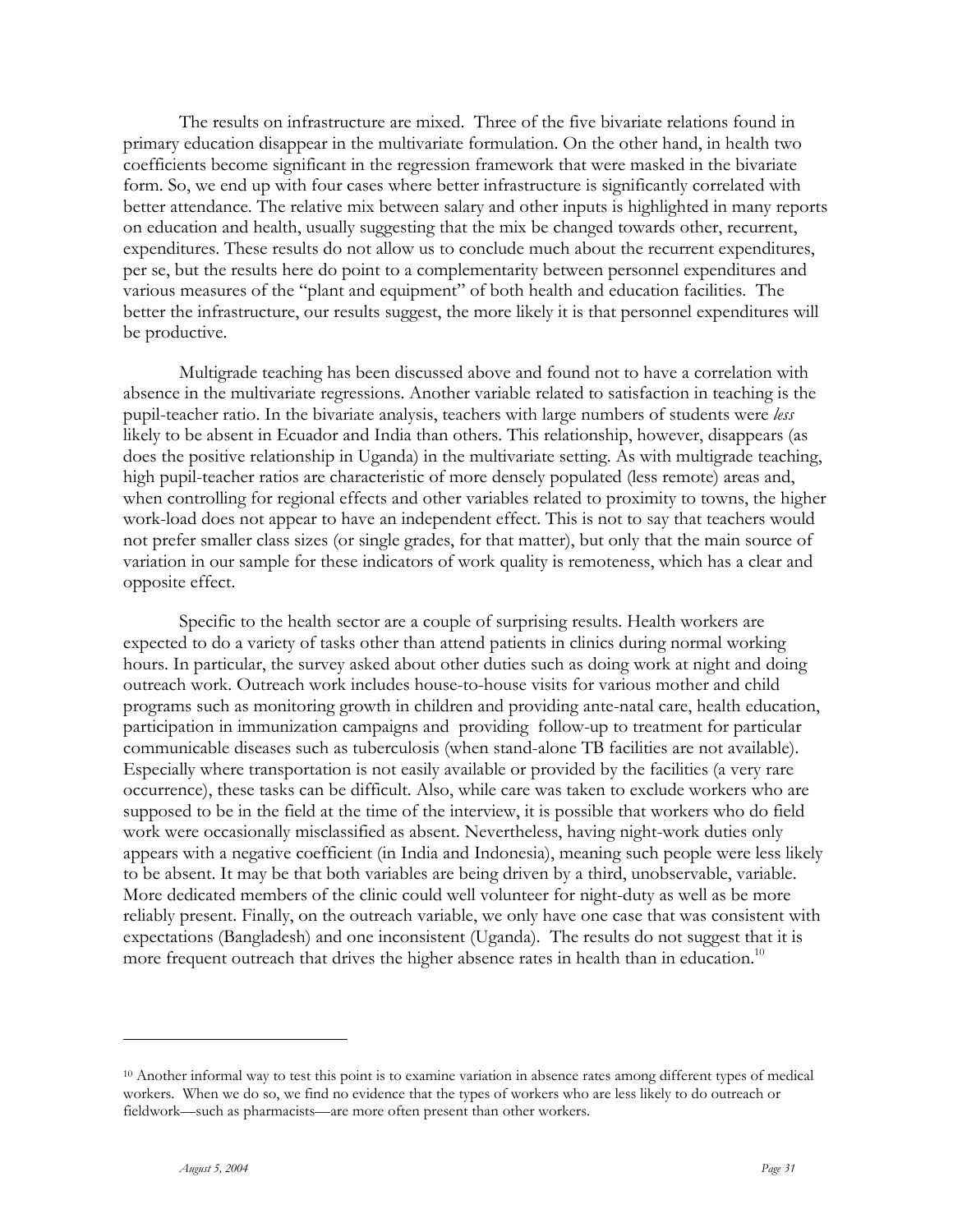**Logistics**. The ability to get to work easily appears frequently in the significant correlations. This general factor includes living in the facility complex, living in the village, and living within various specified distances of the facility (differing by country context). This correlation is significant for education in India and Uganda and for all the health sector in all countries. A common complaint among providers, particularly female providers, is that appropriate housing is unavailable in rural areas. This is certainly consistent with common sense. Our results confirm that easy access—through either publicly provided housing or any other means of assuring proximity—is in fact associated with higher attendance.

Logistics also suggest a re-interpretation of a commonly found result in health. Overall (bivariate) absentee rates are generally lower for higher-level facilities—that is, facilities with several posted doctors, as opposed to primary health care (PHC) centers that have only one or two doctors (Filmer, Hammer, and Pritchett 2000). In those countries where more than just PHC's were in the sample, the partial effect from the regression tends to go in the opposite direction: controlling for those factors that capture remoteness, smaller facilities have better attendance of personnel. Hence, the observation that PHC's have a hard time maintaining services appears to be more a matter of their location than the level of service they provide.

Substituting for remoteness, per se, is the presence of a road. In the bivariate results, distance to roads appears frequently as a correlate of absence, but the effect is only confirmed in the multivariate case for Indonesia. Roads and remoteness are correlated, such that more densely populated areas tend to have better roads. Here is certainly one case where the two choices where to live (not a daily decision) and whether to go to work each day—may be at odds. If there is a road, it is more likely that the staff member will be attracted to the village as a place to live, which will increase attendance. Whether there is an independent effect of the roads on the daily decision is not well supported by our results. In fact, when looking more carefully at the case of health in Bangladesh, there is reason to believe that roads allow medical providers to leave for at least part of the day, and the absence of road keeps a doctor living in a village at work for at least part of the day (Chaudhury and Hammer 2003).

Many factors, of course, contribute to decisions about where to live and when to commute, most of which are hard to observe. In particular, we regret the lack of data on the safety of living in an area, of living alone (particularly for women) or traveling to the village. These would affect both the decision to locate and the disutility of commuting from other villages. Indeed, the coarse variable "do you live within x kilometers of the facility" may not capture many of the variables (amenities, quality of social relations) that could influence daily decisions on top of the choice of place of residence.

**Opportunity costs**. We have no "clean" variable that represents the value of the options—whether professional or personal—that people have outside of their public employment. Each of the variables that could be picking up the effect of opportunity costs could easily be reflecting one of the other main categories of factors that relate to absence. However, some of the strongest "big picture" results are very likely to reflect decisions to do something more valuable with one's time than go to a public job. First of all, health workers are always absent more than teachers—as shown before in the cross-country comparisons—and within the health profession, doctors almost always (Indonesia excepting) have higher absence rates than others. There is a thriving private health care market in all of our countries; in India and Bangladesh, in fact, the private sector claims the lion's share of the market. Also in those two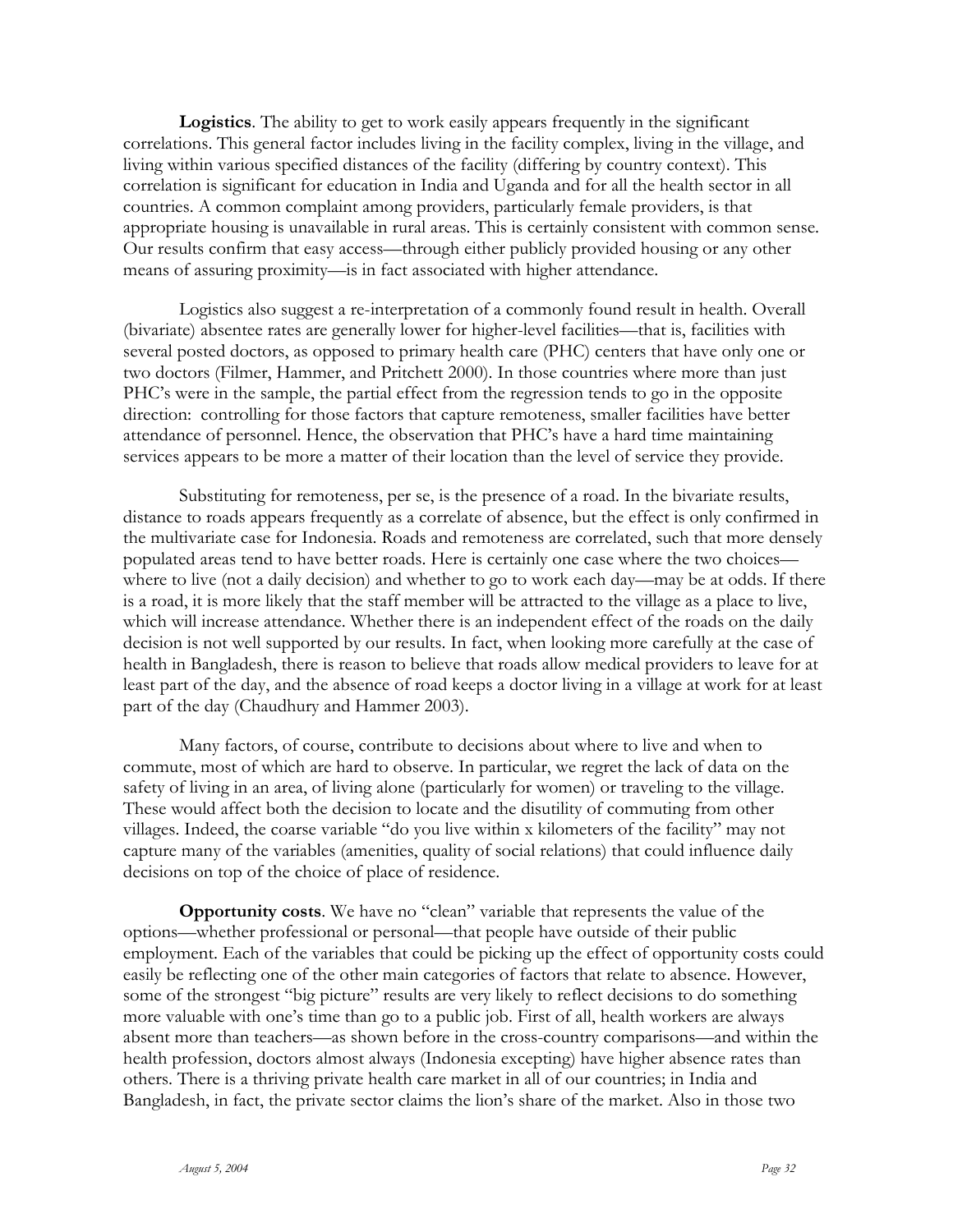countries, the private sector is not effectively regulated, and anyone can offer health care services. Doctors, in particular, have a lucrative, marketable, and certified skill making the lure of private practice difficult to resist.

Nevertheless, direct measures of outside earning opportunities—for example, a respondent's report that she has another job—do not show up in the health regressions. This could be that for Bangladesh and India such activities are illegal and likely to be underreported. There is also the possibility that there is the following, opposing, effect that health shares with education. In education, at least in Bangladesh and India, we find that having another teaching job makes it more likely that a teacher will be at work, not less. This is consistent with a commonly heard complaint that teachers give extra tutoring sessions after normal school hours and use class time to recruit clients (and emphasize the need to pass tests) for their private classes (Glewwe, Kremer, and Moulin 1999; PROBE Team 1999). A recent rapid increase in the private sector in education in these countries makes this of great topical concern. This same effect has been noted in the health sector casually and one study in Delhi seems to confirm the possibility (Chawla, 1996).

Finally, a hypothesis that the regressions suggest is the role that private competition may play in interaction with workers in public jobs. At least for the cases of education in Uganda and health in India (though, oddly the opposite in education), having a private competitor in the area is correlated with fewer absences in public clinics. Very little is known about the overall market for health care (in any developing country), in particular the interaction of public/private facilities and the nature of competitive equilibrium. The results are suggestive of further study.

**Commitment to the community and internal motivation**: One thing that should be made very clear is that the majority of teachers and most medical care workers are at their assigned posts most of the time. This fact is all the more remarkable given the difficult circumstances they labor under—pay that is often low and received late, a lack of professional support and materials, assignment to isolated areas, and many other problems. It is clear that a large fraction of such providers are highly dedicated and motivated. However, for all of the countries in the sample, there is a long way to go before universal primary school completion (of reasonable quality) and adequate health care are reached. We need to worry about "scaling up" services. This will require more teachers and health care workers, people who are not now in these professions. The question is whether new entrants are as motivated and dedicated as the majority of current providers.

So, the importance of internal motivation is a two-edged sword. On the one hand, if it is very important, then care in recruiting new people is a critical policy concern. Improving incentives on the job is less important than picking the right people in the first place. And the incentives must be those that are important to already motivated workers. On the other hand, if internal motivation is so important, it may not be possible to expand services with the same level of commitment of providers – they are already on the job. This makes "scaling up" more difficult and points to the need to discover incentives for people who are not currently employed as teachers and health workers in the public sector.

There are several main results related to the complex of factors that includes internal commitment and a sense of responsibility to either the community or the profession. One is that, in contrast to the general level of education that a teacher has, having been specifically trained in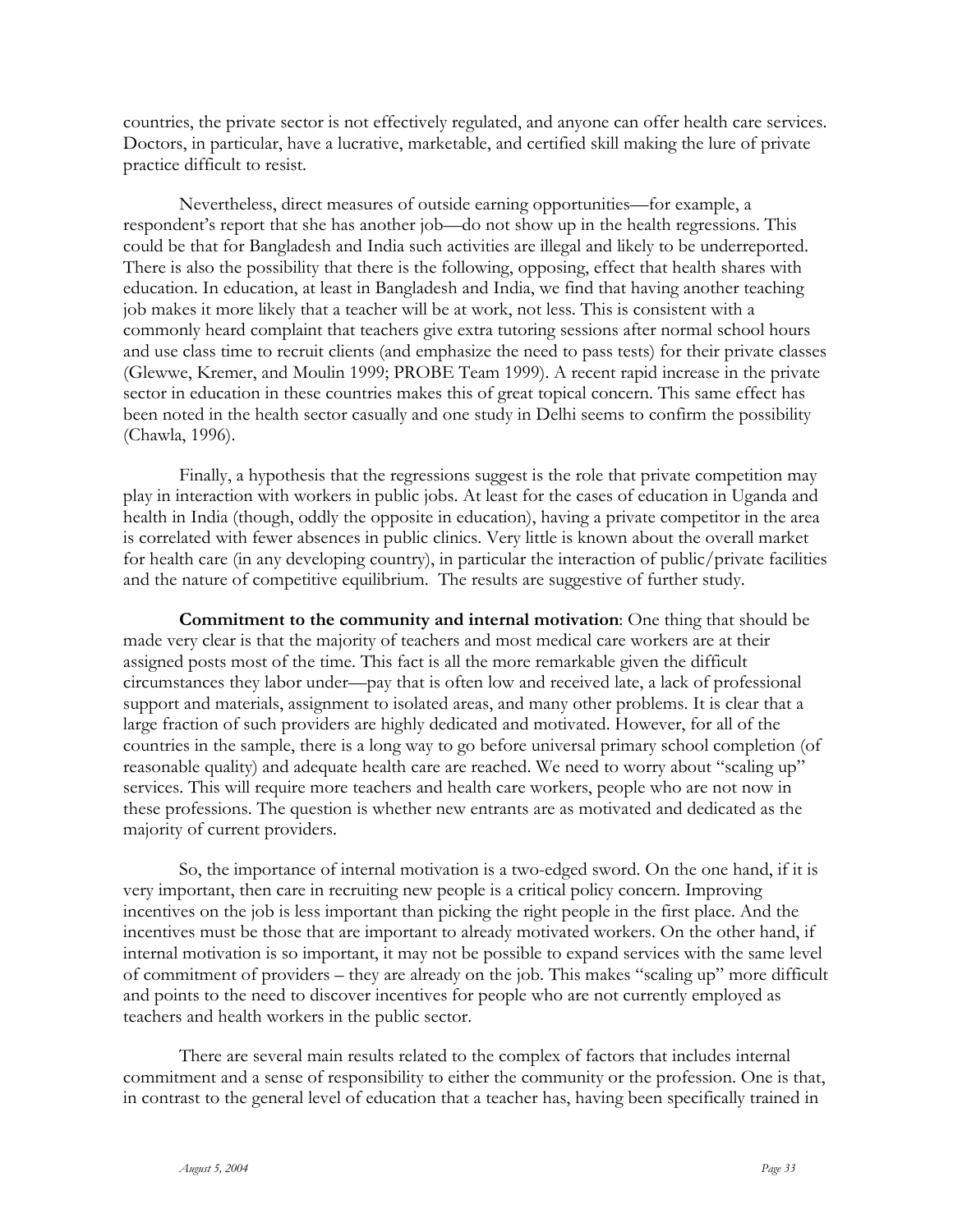education (formal pre-service training) leads to better attendance in Peru and Uganda in the regression results (and in most places in the bivariate results). This is plausibly related to having a long-standing commitment to education. In health, having been at one's current job for a long time decreases absences in India and Uganda. This may reflect being a part of the community.

Recruiting providers from the village being served is frequently suggested as a policy option, on the theory that local providers will be more committed to their mission. This story garners some support from our results from Indian education and Indonesian health offer some support for this view, but not elsewhere. Moreover, the results for Indonesian education seem to go the wrong way. Explicitly requesting a post is correlated with better attendance in Bangladeshi education and Indonesian health, although curiously it has the wrong sign in Uganda.

As discussed before, personal characteristics such as gender and marital status that might be related to community interest rarely appear as significant in the multivariate the equations. That is, the strong bivariate relations are not robust to the inclusion of other variables.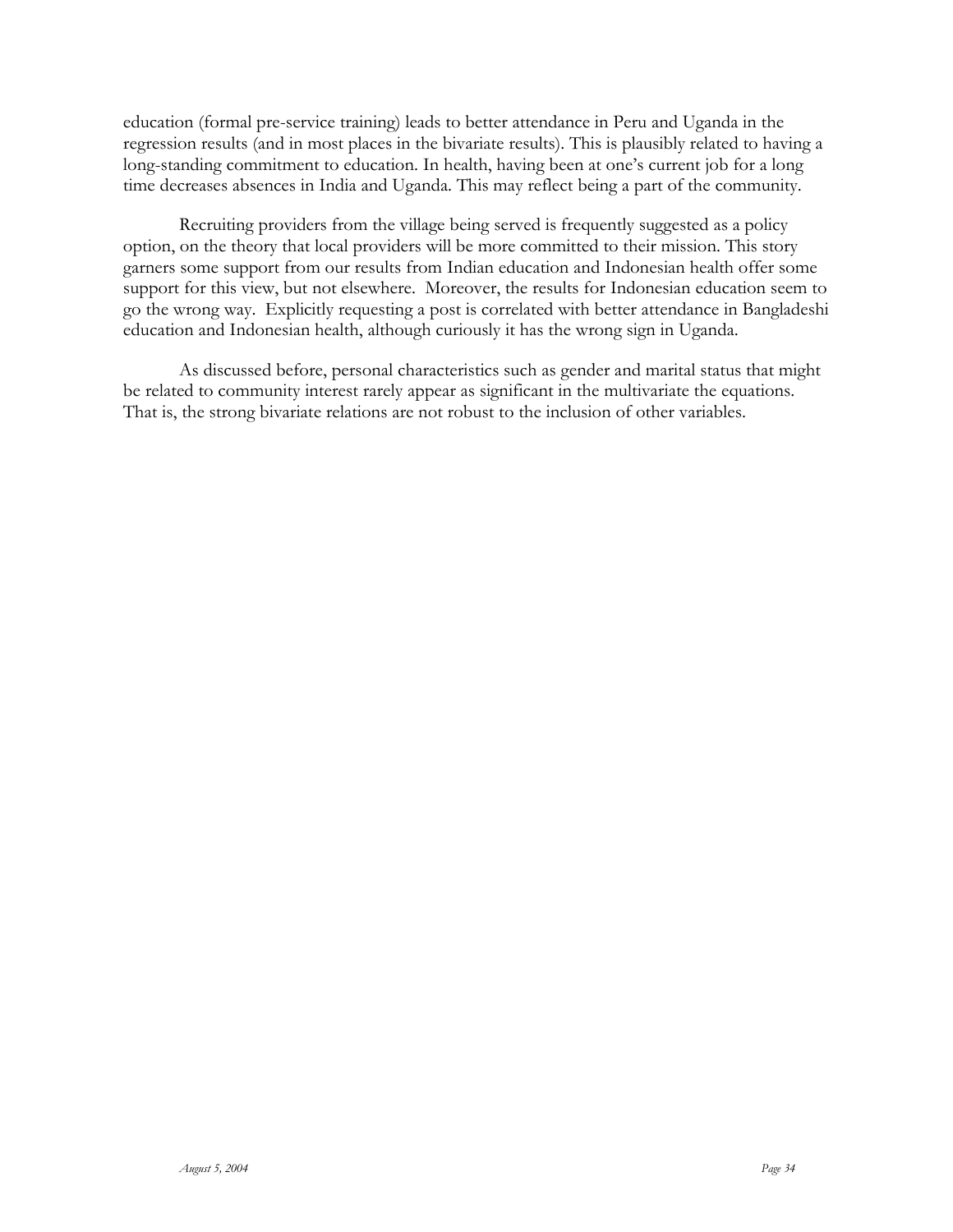## **5. Policy Implications: Tackling Provider Absence in Primary Education and Health**

This paper has contributed to what we know about provider absence in two major ways. First, it has provided the first comparable multi-country measurements of the extent of absence, and identified relationships between absence and income levels on a cross-country basis. Second, it has identified correlates of absence within and across countries, and has used these relationships to shed light on hypotheses about provider motivations. This section builds on that foundation of new knowledge by exploring possible policy implications.

These policy implications are necessarily very tentative. Although our sample spans three continents and represents some 27 percent of the developing world's population, it still covers only a total of eleven country-sector combinations. More importantly, the correlations that we have drawn among absence and other variables of interest are just that—correlations, and not causal relationships. Most of the variation in our data is cross-sectional rather than time-series, and anyway, it is difficult to find exogenous shocks or conditions that would allow us to identify causal effects with any certainty. So the policy implications in this section are offered as hypotheses for further exploration, and not as settled answers. At the end of this section, we will identify what forms such further exploration might take.

#### **Interventions that may help to reduce absence**

First, the analysis in the preceding sections has identified two instruments—a carrot and a stick—that may help to reduce provider absence. It also suggests that country-specific analysis will be necessary to complement the global lessons.

**Improving working conditions—especially facility infrastructure—could help to**  *reduce absence:* The quality of a facility's physical infrastructure emerged from the analysis as a strong correlate of absence. We hypothesized that this is because it affects the provider's nonpecuniary motivations for attendance. If a better facility makes a teacher feel better about her workplace, it can provide a positive marginal incentive for attendance—marginal in the sense that each day, it provides a renewed incentive for going to work (or at least a reduced disincentive).

What this means for policy is that infrastructure may play a greater role in service delivery than has often been thought. In education in particular, recent years have seen a shift toward emphasizing investment in other factors, at the expense of the "hard infrastructure" of school facilities. But our study suggests that some elements of the physical environment, such as availability of toilets and potable water, may well affect teacher motivations.<sup>11</sup> In projecting the impact of school infrastructure investment, therefore, education policymakers cannot afford to assess only the direct effects on students. They need also to gauge how the investment might affect teacher attendance, providing an indirect route to improving student learning.

<sup>11</sup> Nonpecuniary motivations are not the only possible channel for the infrastructure effect. The availability of toilets and drinking water could have a direct effect on the provider's health, which could also affect absence rates.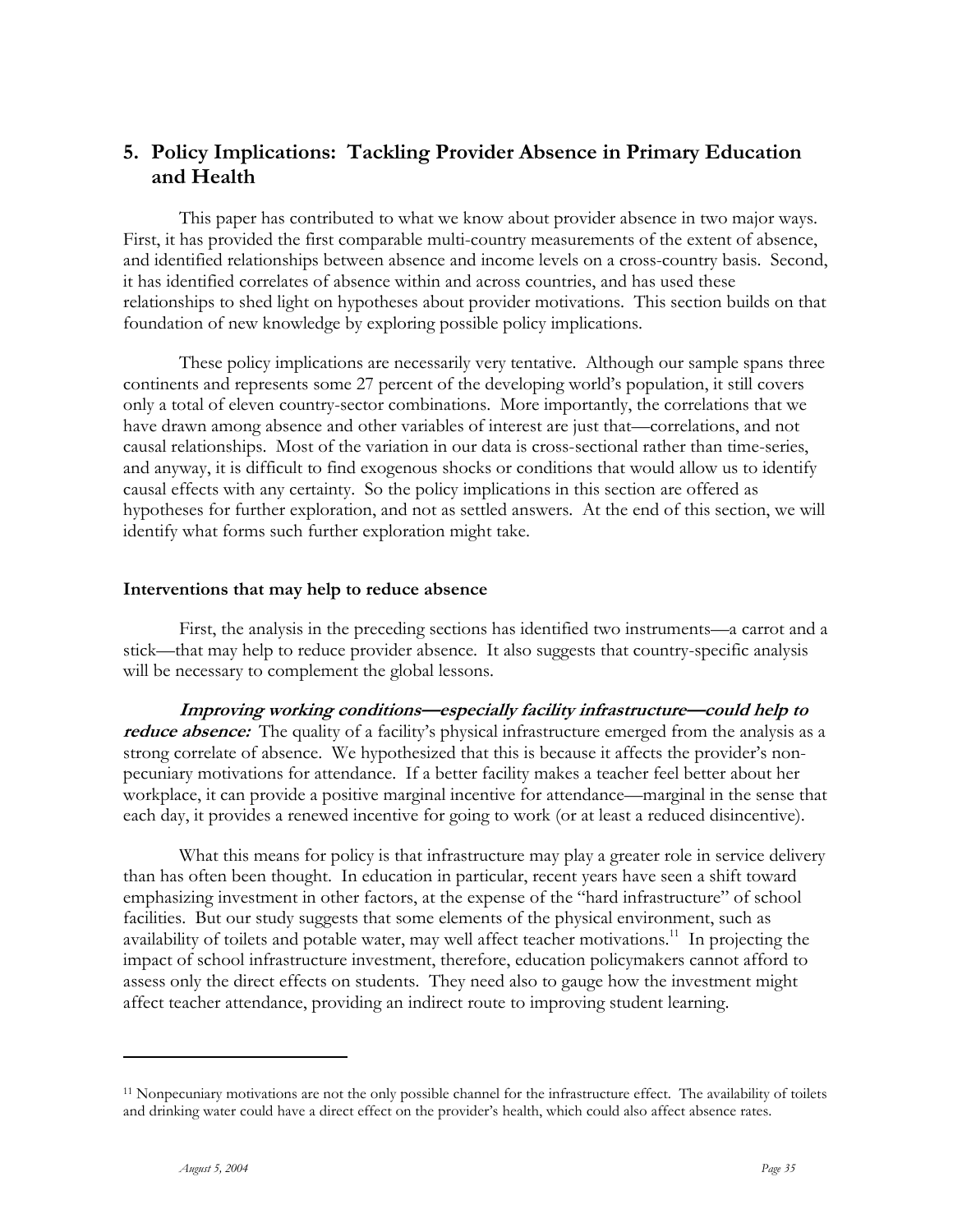Furthermore, the data suggest that another element of teacher working conditions whether the school practices multigrade teaching—could also influence attendance decisions. This association is weaker, in that it mostly vanishes once we control for the rurality and remoteness of the school. Nevertheless, it is strong enough in the bivariate correlations to warrant further investigation. We recognize that multigrade teaching is an important policy lever for increasing the supply in many countries. In Ethiopia over the past decade, for example, massive increases in enrollment can be attributed at least partly to the widespread use of multigrade schooling in areas with scarce school infrastructure. At the same time, some studies have identified multigrade teaching as being difficult for many teachers, especially those who do not receive enough training or support to handle it (Little 1995; UNESCO/APEID 1989). It is therefore not inconceivable that the challenges of multigrade classes could increase teacher fatigue and burnout, and thus teacher absence.

**Increasing the frequency of inspections may deter absence, especially in the primary health sector:** Improved working conditions are a positive incentive, but for some providers at least, frequent monitoring and sanctions in cases of repeated absences are likely to be necessary. Our analysis showed that in different sector-country combinations, lower absence rates were associated with either the frequency of visits in the facility's district or the facility's proximity to a supervising ministry office. Again, while we cannot nail down a causal relationship, it seems likely that inspections have a role in reducing absence.

This point is not as obvious as it might seem. Our survey data and institutional research in sample countries suggest that frequent absence—and poor performance more generally rarely results in disciplinary action against the offender. In our sample of over 3700 Indian primary schools, for example, only one director had ever dismissed a teacher for absenteeism. Even in Peru, the sample country with the lowest level of absence, conversations with educational experts revealed few incentives for good performance. And yet the data suggest that inspections may make a difference. It is possible that the slim threat of disciplinary action deters absence, but other nonpecuniary factors could be at work too. For example, more frequent inspections could send a message that the Ministry values the providers' work.<sup>12</sup>

As discussed in the previous section, inspections are likely to be especially important in the primary health care sector, for two reasons. First, medical personnel may face greater temptations to be absent than teachers, because they have greater outside income-earning opportunities. Second, other monitoring mechanisms incentives may work less well in the health sector. In primary education, parents can in theory monitor teachers' effort daily through reports from their children, and can also make at least rough judgments about whether the children are being educated.<sup>13</sup> By contrast, PHC clients observe medical personnel at work much less frequently, and find it much harder to judge the quality of medical services. Thus client power

<sup>12</sup> We recognize that inspections could send negative messages as well—that teachers cannot be trusted to act professionally, or that the work itself is distasteful and requires frequent monitoring. However, the data do not support this "perverse effect" hypothesis.

<sup>13</sup> Even though the PTA variables did not generally come out significant in the regressions, parents' literacy levels did, suggesting that their performance monitoring and ability to exert client power may be important in reducing absence.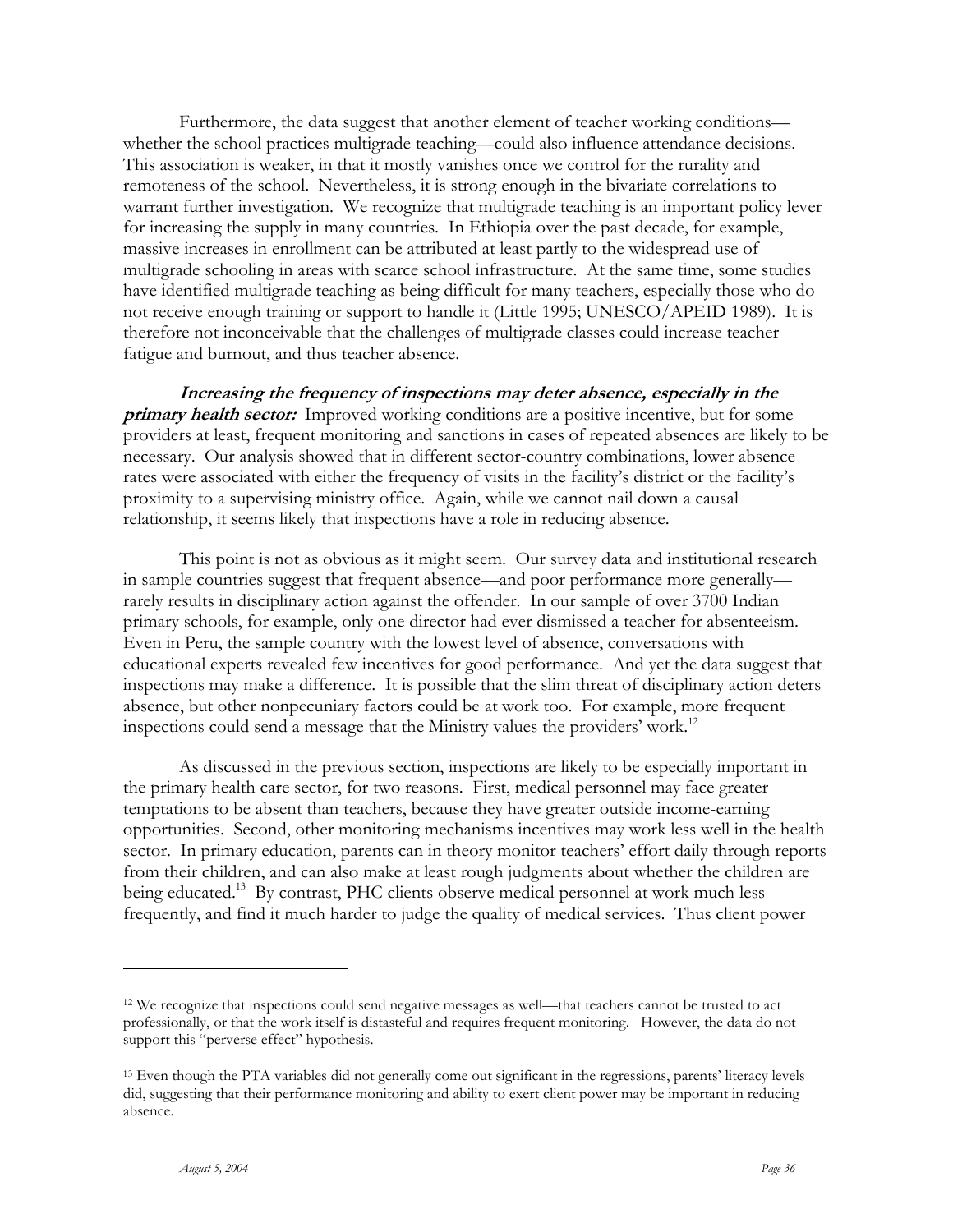may be of limited utility in the health care sector, and top-down inspections may have a particularly important role in health care.

Increasing inspections would require more resources. In addition to the salaries of the inspectors themselves, ministries must pay the costs of transporting the inspectors to facilities that are often remote and inaccessible. Anecdotal evidence suggests that these costs are often viewed as prohibitive by the ministries, especially in the challenging areas such as the Indian state of Bihar.<sup>14</sup> Nevertheless, ministries are constantly making allocation decisions at the margin, and our results suggest that reallocating these marginal funds to inspections might reduce teacher absence. Moreover, the inspection result may suggest steps that could be taken without substantial infusion of funds. If monitoring is important, there may be low-cost ways to increase information flows—for example, through appointment of monitors from the local community that do not require more inspection visits.

**Policymakers should examine country-specific analyses to help them identify other tools for reducing absence:** The previous section focused on correlates of absence that appeared in a majority of the survey countries. But policymakers should not focus solely on these correlates; within particular countries or states, other factors may be equally important in reducing absence. Teacher-recognition programs, for example, are not correlated with absence in most countries. Nevertheless, in Indonesia the correlation is strong and negative: teachers in schools with a teacher-recognition program are absent at rates 9 to 12 percentage points less than other teachers. This is a huge effect, and Indonesian policymakers should certainly explore this result further, whether or not it appears in other countries.<sup>15</sup>

### **"The dogs that didn't bark": Factors that were not associated with absence**

At the same time, our results cast doubt on whether some other factors are associated with better attendance:

**In contrast to some past research, this study provides little support for the idea that involvement of community or client associations provides incentives for better attendance:** Past research has suggested that when communities or users are involved in monitoring or management of providers, service provision can improve. Perhaps surprisingly, our data do not provide general support for this view. Indian primary education may be an exception, in that on average, a higher level of activity of parent-teacher associations (measured by frequency of meetings) is associated with somewhat lower absence. Yet even in this case, the policy lever is not clear. Government might have some control over whether a PTA exists for a given school, but it will not likely be able to make it a dynamic association—yet the data show that the mere existence of a PTA does not predict lower absence rates.

<sup>&</sup>lt;sup>14</sup> Other barriers may be even more costly to remove. We were told by one senior Bihar official that not only did his office lack the funds to buy petrol for inspection visits, but also traveling through the countryside was so dangerous that his inspectors would not go out into the field.

<sup>15</sup> Our research team is now writing a series of country- and sector-specific papers, some in collaboration with developing-country researchers, that are aimed at helping policymakers to identify these factors.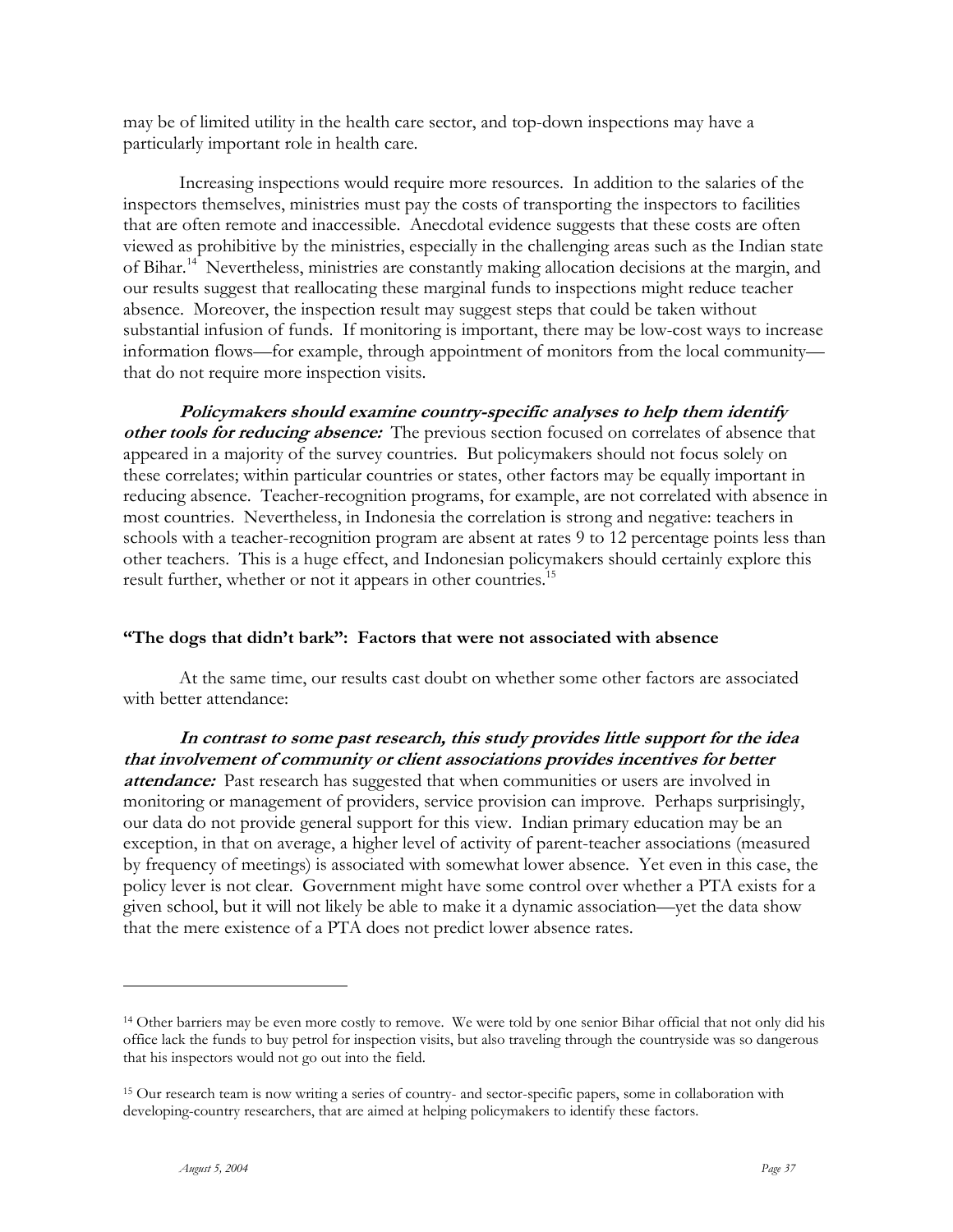This is not to say that greater community engagement in facility monitoring or management will not affect service delivery. It does suggest, however, that we need to examine more closely what type of client and community involvement can increase attendance. The relatively robust association between literacy rates and provider attendance suggests that the characteristics of the community may be more important than the vehicle through which they operate.

**Greater financial rewards alone may not reduce provider absence, without**  *improved monitoring.* Our facility survey did not collect data on salaries; salary questions seemed too sensitive for a relatively public on-site interview, and anyway the seniority-based pay scales of public education and health sectors allow little variation in pay within ranks. But we can draw some limited inferences about the effects of higher salaries by comparing the absence rates of higher-salaried classes of providers with those of their less well-paid colleagues. By this measure, pay alone seems to have little effect on performance. Consistently, the highest-paid providers in health and education—doctors and head teachers, respectively—are also absent most often.

In theoretical terms, this may not be surprising. While "no-shirking" efficiency wage models predict that higher salaries will improve performance, those models are based on the assumption that there is some probability that a shirking provider will be caught and punished. If he faces no such threat, an unscrupulous provider will simply pocket any higher earnings and continue behaving as he or she did before the pay raise.

**Hiring more contract teachers is not likely to reduce absence rates (although it may achieve lower effective pupil-teacher ratios at a given cost).** Greater use of contract teachers has been advocated in some educational systems on two grounds: first, such teachers are typically much less expensive than civil-service teachers; and second, because they are not tenured, contract teachers may have better incentives to exert effort on the job. Our data allow us to check on the second hypothesis, and the results do not support it. As reported above, in 3 of the 4 countries that make widespread use of contract teachers, those teachers are actually absent at *higher* rates than civil-service teachers.

Again, this should not be interpreted to mean that contract teachers are a bad idea. Even if they are absent at higher rates than regular teachers, salary data from India and elsewhere show that two or more contract teachers can often be hired for the same salary as one regular teacher. Thus contract teachers may be an efficient way of achieving a given effective (absence-adjusted) pupil-teacher ratio, at least if we abstract away from teacher quality issues. But our evidence suggests that policymakers should not approach such reforms on the basis of a naïve market model that assumes contract teachers will work harder at primary schools than civil servants do. Lacking job security, the contract employees may instead hedge their bets by moonlighting, raising their absence rates.

This is not simply an academic question, as many countries have already moved toward greater use of contract teachers to get around the budgetary costs and rigidities of the civil-service system. In many cases, this move may have been part of a broader decentralization of government responsibilities. In such situations, school officials will need to pay attention to the motivation of contract teachers, and to structure contracts and working conditions in a way that encourages good performance. On this point, evidence from our Ecuador country study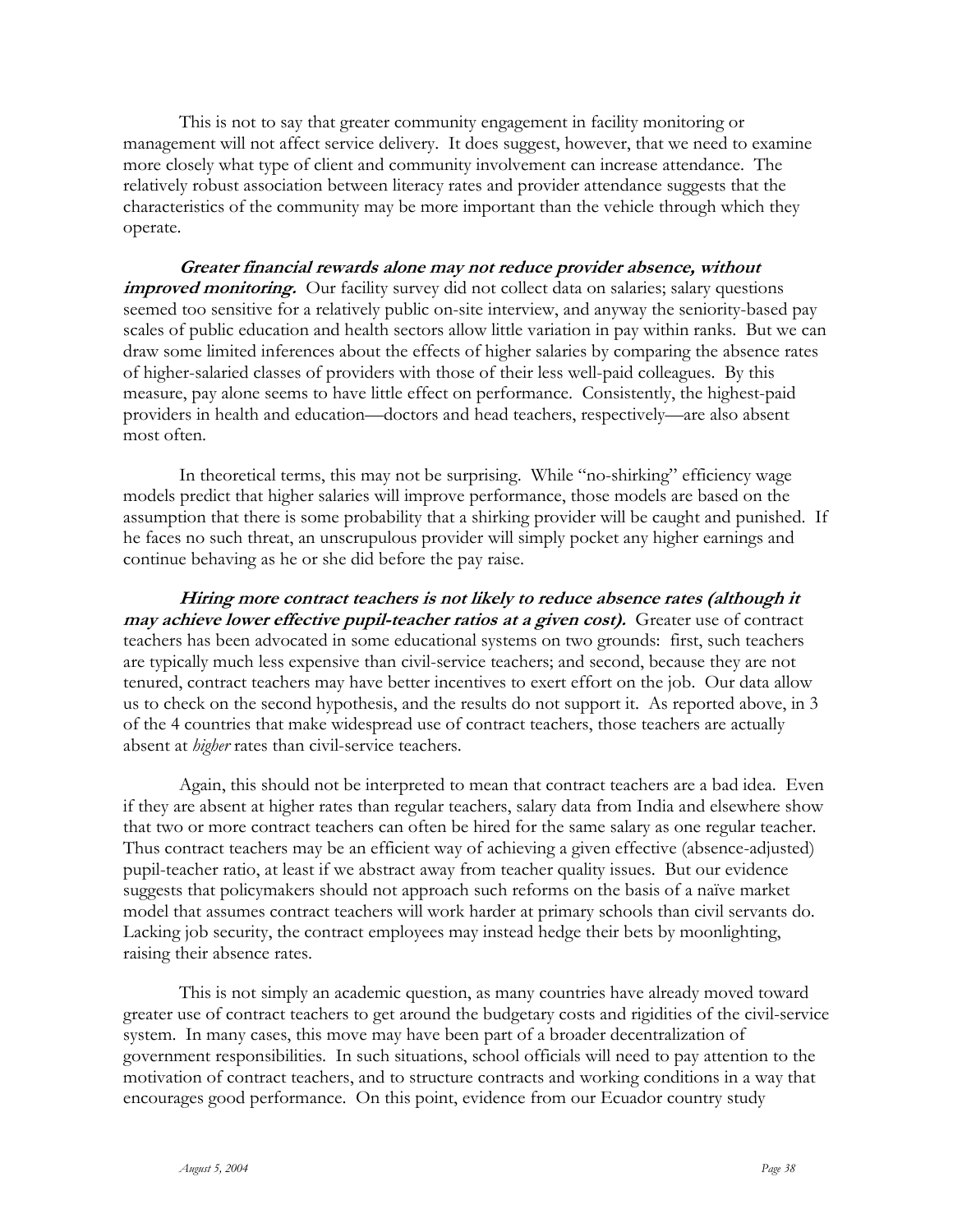suggests that the form of the contract and locus of decisionmaking may matter. In Ecuador, whereas other contract teachers have absence rates 13 to 15 percentage points higher than regular teachers do (controlling for other factors), contract teachers hired at the school level have marginally better attendance than regular teachers (Rogers, et al. 2004). As more countries experiment with decentralizing decisionmaking in local service delivery, policymakers will need to take into account these dynamics and distinctions.

**Despite the possibility that in-service training can improve a provider's nonpecuniary motivation, we find no evidence that training improves attendance.** We should recognize that a provider's sense of professionalism may induce him or her to go to work even when formal incentives are lacking. One plausible way to nurture that professionalism and encourage further professional development is to provide in-service training to providers. Not only might training renew the provider's intrinsic motivations for teaching or providing health care, but it should also provide new techniques for effective service delivery, reducing the probability of burnout. Our data provide no general support for the hypothesis that training will reduce provider absence, however.

#### **Other factors for policymakers to keep in mind**

Finally, there are a number of factors that policymakers in the education and health sector will not be able to affect, at least in the medium term, but that may have implications for policy design.

**Higher-income countries typically have lower absence (at least in primary education), but the variation around that relationship should offer scope for policy to work.** Policymakers should recognize the income-absence relationship outlined in Section 3, because it will help them benchmark their country's performance against appropriate comparators. At least from the limited sample available to date, it appears that policymakers in a country with the income of Peru—to take one example—would need to be concerned if their teacher-absence level were to rise to 15 percent, say. In Uganda, by contrast, achieving a rate as low as 15 percent would be an impressive achievement. Having the right benchmarks is important to setting goals that are both realistic and challenging.

At the same time, this is far from a uniform relationship. Comparing across countries, we see that countries at similar income levels have teacher absence rates that vary by as much as 10 percentage points. To put it another way, Bangladesh and Zambia have teacher absence rate that are only marginally higher than those of Ecuador, despite having national income levels that (PPP-adjusted) that, respectively, are only 58 and 26 percent as high as Ecuador's. And within countries, as we have seen, there is no robust relationship between income and absence levels: poorer districts do not systematically suffer from higher absence. So an awareness of the crosscountry income-absence relation should breed realism, but not fatalism.

**Investing in rural non-school infrastructure—specifically, rural roads—could**  *reduce absence rates.* There is some evidence across countries that provider absence in a community is related to its accessibility. This evidence is not unambiguous, but it is certainly suggestive, as seen in the results on the importance of the facility's proximity to a paved road and the provider's commuting distance. Because decisions on rural roads lie outside the purview of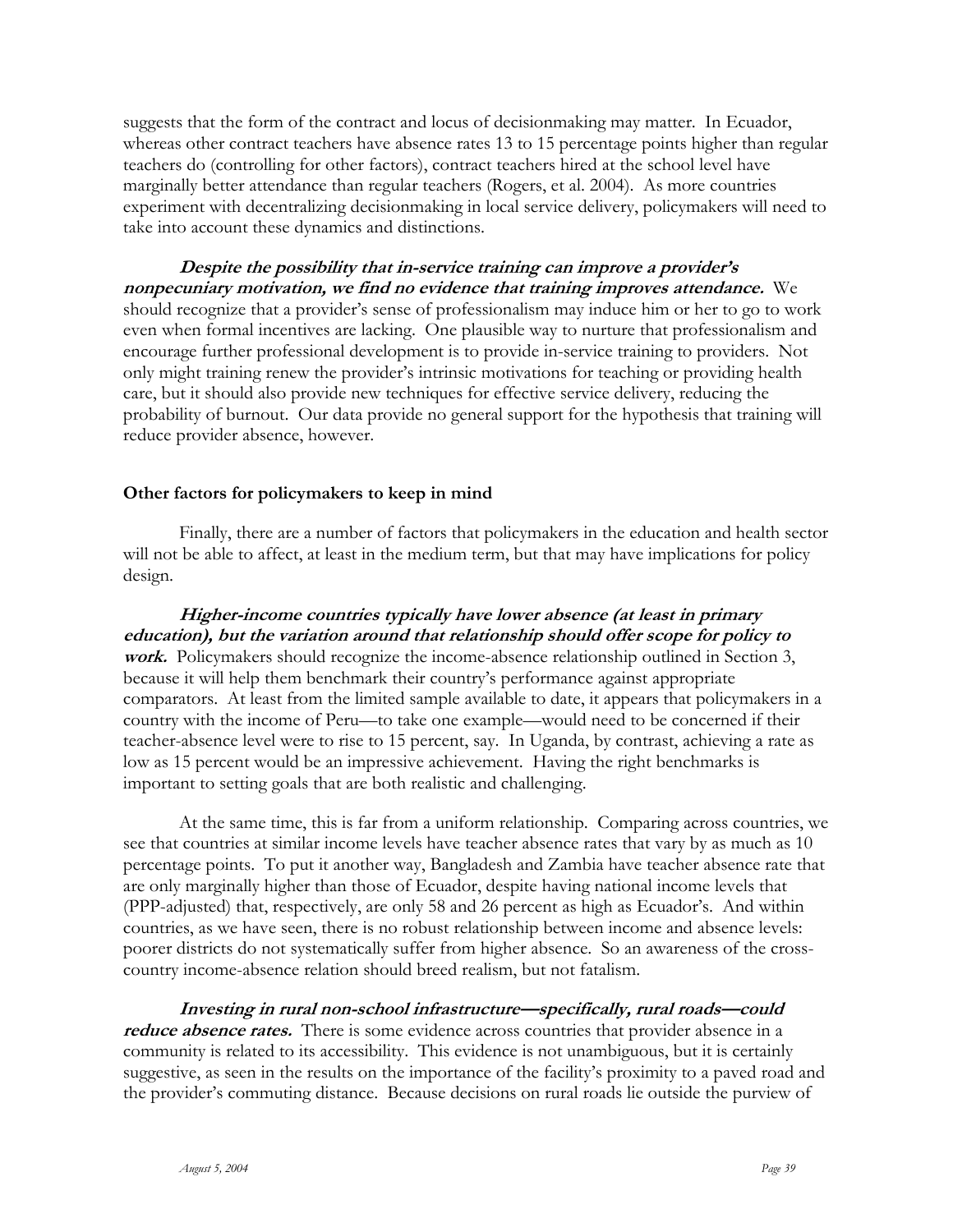the relevant line ministries (education and health), we include this recommendation in the category on "other factors to keep in mind." But it does suggest an additional motivation for governments to invest in rural infrastructure.

#### **Further research and experimentation**

An inescapable conclusion from this study is that we need further research on provider absence. Even a multicountry study like this one can only begin to identify the possible correlates of absence, let alone its effects and the best ways to combat it—if indeed combating it is judged necessary. Further research is needed in several areas:

First, it will be important to broaden the sample of countries, using a similar methodology and sampling approach to ensure comparability. Although this study had a good sample representing almost a billion and a half people, much more work is needed to establish global patterns with any certainty. Dissemination of our early results has already spawned plans for carrying out comparable surveys elsewhere, most notably in parts of Sri Lanka and Pakistan. Results from our Ethiopia school survey should soon be available, as will the results from the Peru PHC survey. But more surveys will be necessary, especially in Sub-Saharan Africa. That region likely faces severe absence problems, as suggested by our Uganda results, and certainly faces the greatest needs in achieving basic education and health for all.

Second, detailed analysis of patterns and correlates of absence is necessary in each survey country. This paper has sketched out the global patterns that are emerging from the analysis, but as noted above, there will be important results that apply only to particular countries—as with teacher-recognition programs in Indonesia. Policy should be based on a combination of global lessons and local experience.

Third—and perhaps most relevant to policymakers—addressing provider absence will require experimentation with new approaches. Especially given the largely cross-sectional nature of this study, we could hope only to identify correlates of absence, not determinants. Neither the bivariate correlations nor the regression results tell us anything directly about what determines absence. To firmly establish causality, policymakers and development researchers will need to experiment with alternative approaches. For example, our research shows that more frequent inspections and more proximate supervisory institutions are associated with lower absence. We do not know, however, whether the inspections actually reduce absence, or whether both the more frequent inspections and lower absence rates reflect an underlying high quality of local governance. To nail down the causality, policymakers could allow a randomized experiment that increased inspections in certain districts. Effectiveness could be gauged through a follow-up survey that compared changes in absence in those districts with changes in control districts.

Indeed, this project has already begun to illustrate what research can achieve in this understudied area. By sketching out a more detailed picture of the extent and correlates of provider absence, it is helping to lay a foundation of credible data for policy action. In the process, it is drawing attention to provider absence and helping to open a space for policy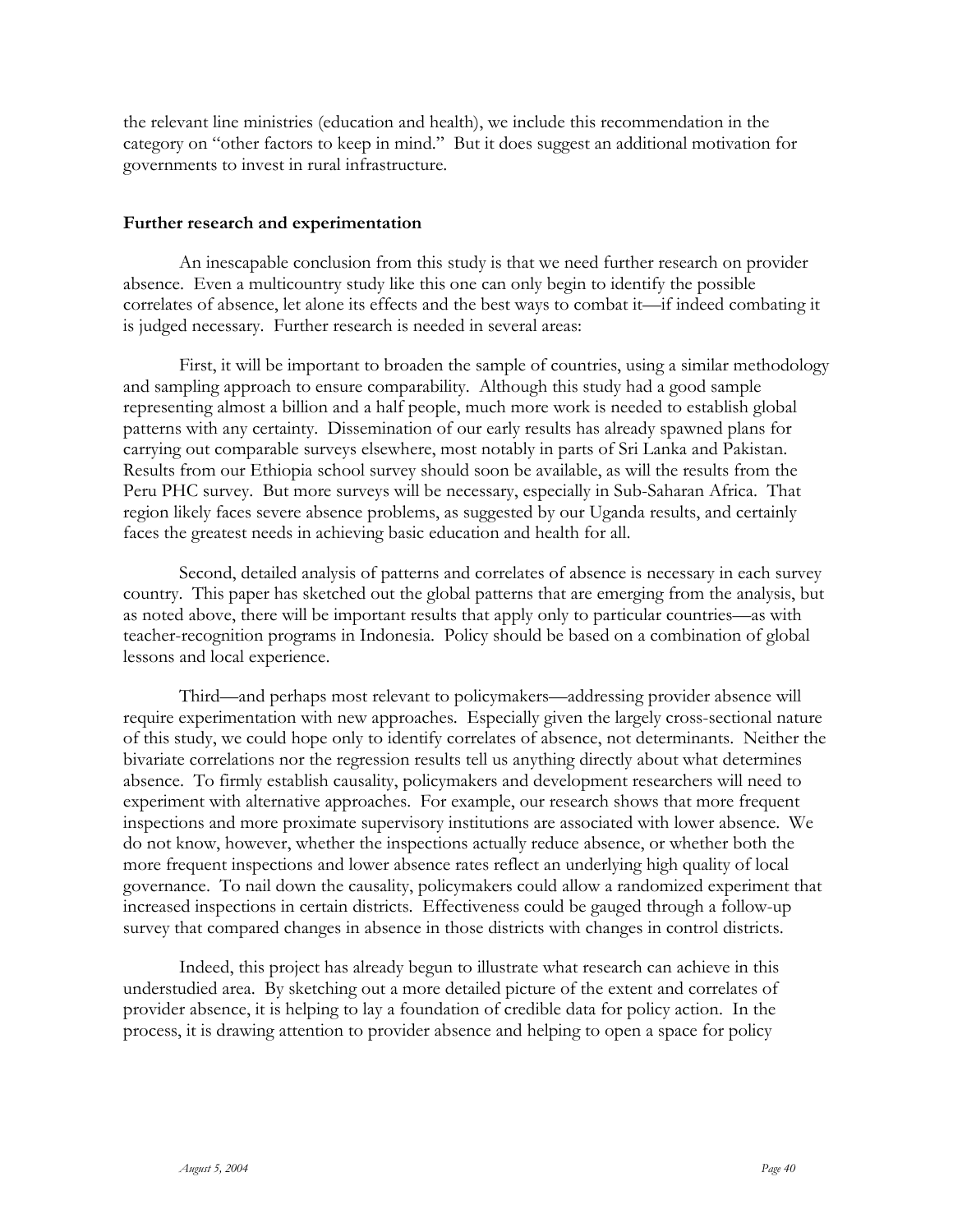dialogue on the topic.<sup>16</sup> Shining a spotlight on the problem of absence may directly also induce chastened governments to take action. When the World Development Report was publicized in Bangladesh, the press quickly picked up on the discouraging results of the health-sector absence survey in that country. The press attention spurred the government to make its own high-profile investigation into the problem, which led quickly to firm disciplinary action against absent doctors posted at government hospitals (The Daily Star 2003). While there is no guarantee that any one flurry of action to rein in absence will have permanent effects, what seems certain is that sustained action will require a foundation of knowledge.

<sup>16</sup> For example, a recent front-page New York Times story cited our cross-country absence statistics, to provide comparators and a broader context for its description of the health-absence problems in one Indian state (Dugger 2004).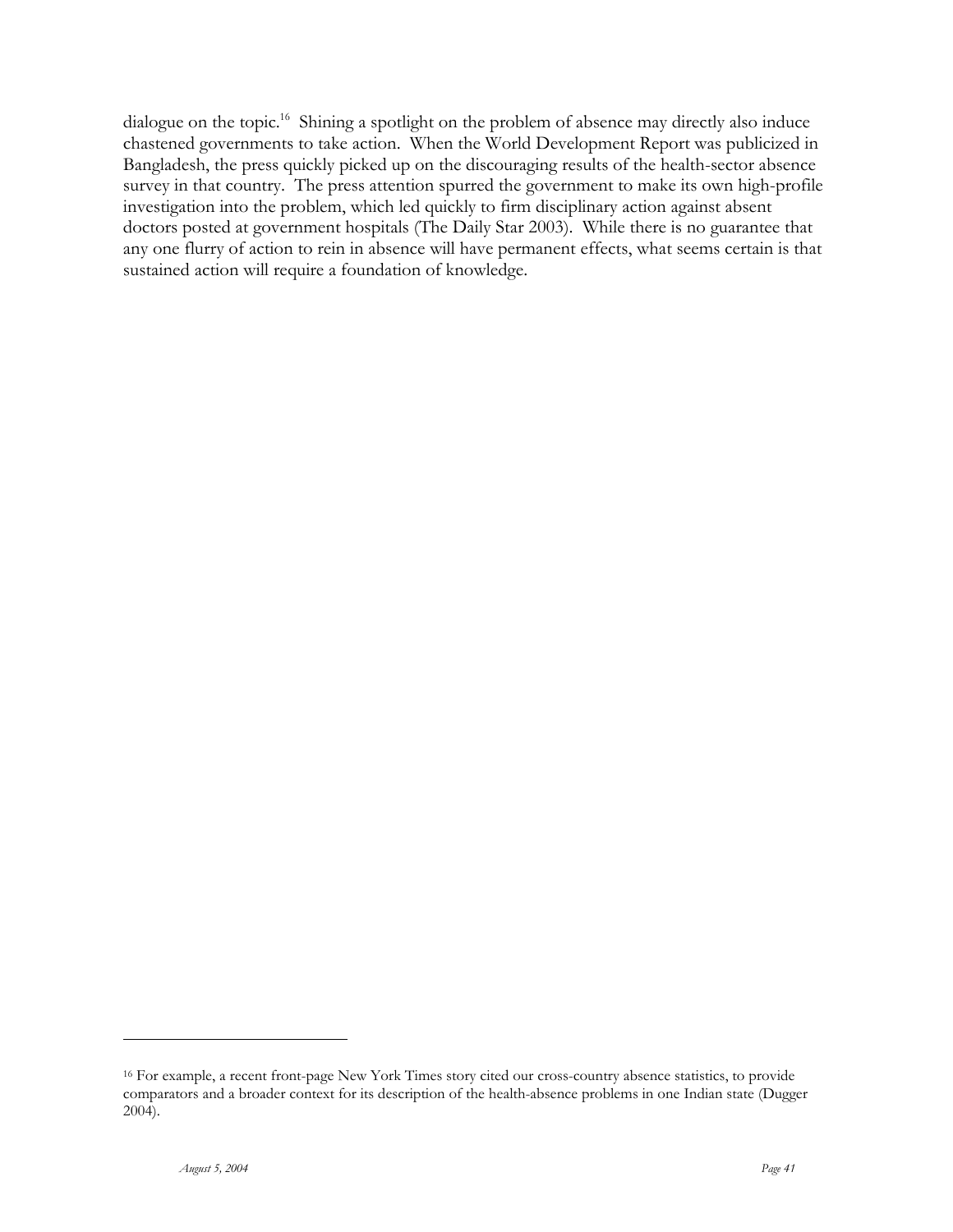### **References**

- Ali, Murad and Tony Reed. 1994. "A School and Parental Survey of Book Provision Issues in NWFP." International Book Development, Ltd.
- Begum, Sharifa and Binayak Sen. 1997. "Not Quite Enough: Financial Allocation and the Distribution of Resources in the Health Sector." *Working Paper No. 2, Health/Poverty Interface Study, BIDS/WHO*.
- Chaudhury, Nazmul and Jeffrey S. Hammer. 2002. "Ghost Doctors: Doctor Absenteeism in Bangladeshi Health Centers." *World Bank Policy Research Working Paper*.
- Chaudhury, Nazmul and Jeffrey S. Hammer. 2003. "Ghost Doctors: Doctor Absenteeism in Bangladeshi Health Centers." *World Bank Policy Research Working Paper 3065*.
- De, A., C. Noronha, and M. Samson. 2000. "Primary Education in Himachal Pradesh: Examining a Success Story." National Institute of Educational Planning and Administration and Ministry of Human Resource Development, Government of India: *Year 2000 Assessment: Education for All.*: New Delhi.
- Dugger, Celia W. 2004. "Deserted by Doctors, India's Poor Turn to Quacks." *New York Times*: 1 ff.: New York.
- Filmer, Deon, Jeffrey S. Hammer, and Lant Pritchett. 2000. "Weak Links in the Chain: A Diagnosis of Health Policy in Poor Countries." *World Bank Research Observer*, 15:2, pp. 199-224.
- Glewwe, Paul, Michael Kremer, and Sylvie Moulin. 1999. "Textbooks and Test Scores: Evidence from a Prospective Evaluation in Kenya."
- King, Elizabeth M. and Berk Ozler. 2001. "What's Decentralization Got To Do With Learning? Endogenous School Quality and Student Performance in Nicaragua." World Bank.
- King, Elizabeth M., Peter F. Orazem, and Elizabeth M. Paterno. 1999. "Promotion with and without Learning: Effects on Student Dropout." World Bank: Washington, DC.
- Kingdon, Geeta Gandhi and Mohd Muzammil. 2001. "A Political Economy of Education in India- I: The Case of UP." *Economic and Political Weekly* (August 11).
- Kremer, Michael, M. Karthik, Nazmul Chaudhury, Jeffrey Hammer, and F. Halsey Rogers. 2004. "Teacher Absence in India."
- Little, A. 1995. "Multigrade Teaching: A Review of Practice and Research, Serial No. 12." Overseas Development Administration: London.